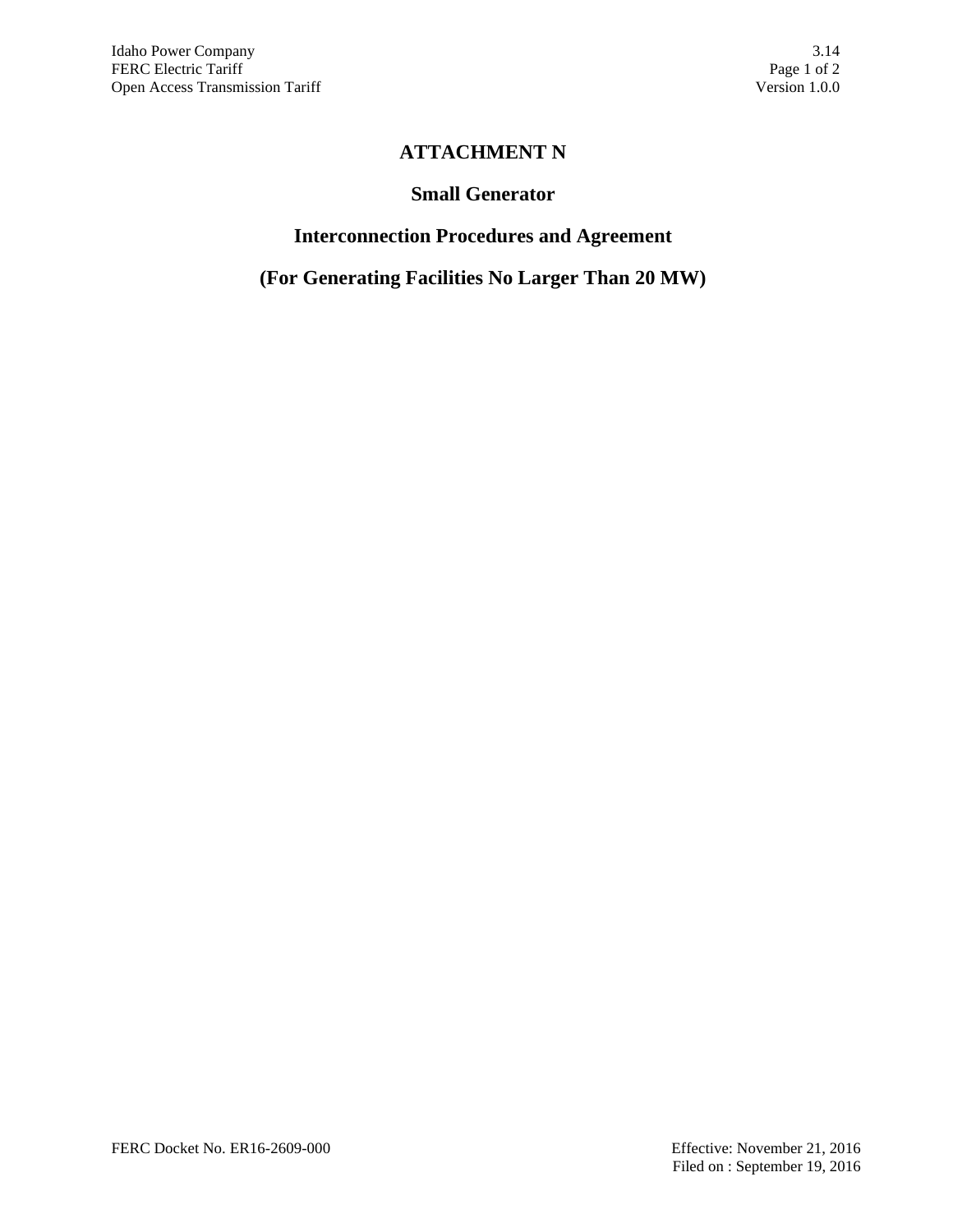# **Small Generator Interconnection Procedures**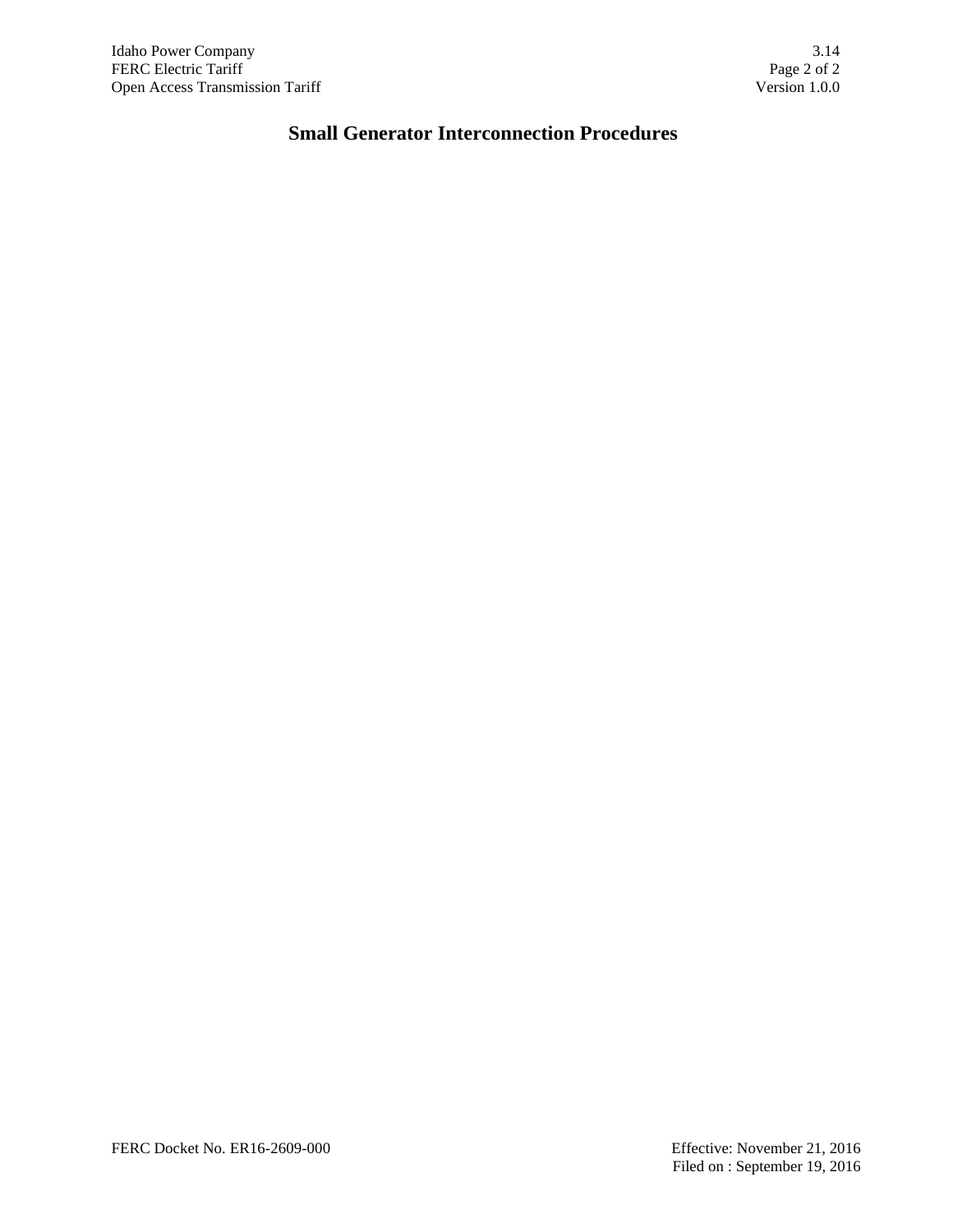# **Section 1. Application**

# 1.1 **Applicability**

- 1.1.1 A request to interconnect a certified Small Generating Facility (See Attachments 3 and 4 for description of certification criteria) to the Transmission Provider's Distribution System shall be evaluated under the section 2 Fast Track Process if the eligibility requirements of section 2.1 are met. A request to interconnect a certified inverter-based Small Generating Facility no larger than 10 kilowatts (kW) shall be evaluated under the Attachment 5 10 kW Inverter Process. A request to interconnect a Small Generating Facility no larger than 20 megawatts (MW) that does not meet the eligibility requirements of section 2.1, or does not pass the Fast Track Process or the 10 kW Inverter Process, shall be evaluated under the section 3 Study Process. If the Interconnection Customer wishes to interconnect its Small Generating Facility using Network Resource Interconnection Service, it must do so under the Standard Large Generator Interconnection Procedures and execute the Standard Large Generator Interconnection Agreement.
- 1.1.2 Capitalized terms used herein shall have the meanings specified in the Glossary of Terms in Attachment 1 or the body of these procedures.
- 1.1.3 Neither these procedures nor the requirements included hereunder apply to Small Generating Facilities interconnected or approved for interconnection prior to 60 Business Days after the effective date of these procedures.
- 1.1.4 Prior to submitting its Interconnection Request (Attachment 2), the Interconnection Customer may ask the Transmission Provider's interconnection contact employee or office whether the proposed interconnection is subject to these procedures. The Transmission Provider shall respond within 15 Business Days.
- 1.1.5 Infrastructure security of electric system equipment and operations and control hardware and software is essential to ensure day-to-day reliability and operational security. The Federal Energy Regulatory Commission expects all Transmission Providers, market participants, and Interconnection Customers interconnected with electric systems to comply with the recommendations offered by the President's Critical Infrastructure Protection Board and best practice recommendations from the electric reliability authority. All public utilities are expected to meet basic standards for electric system infrastructure and operational security, including physical, operational, and cyber-security practices.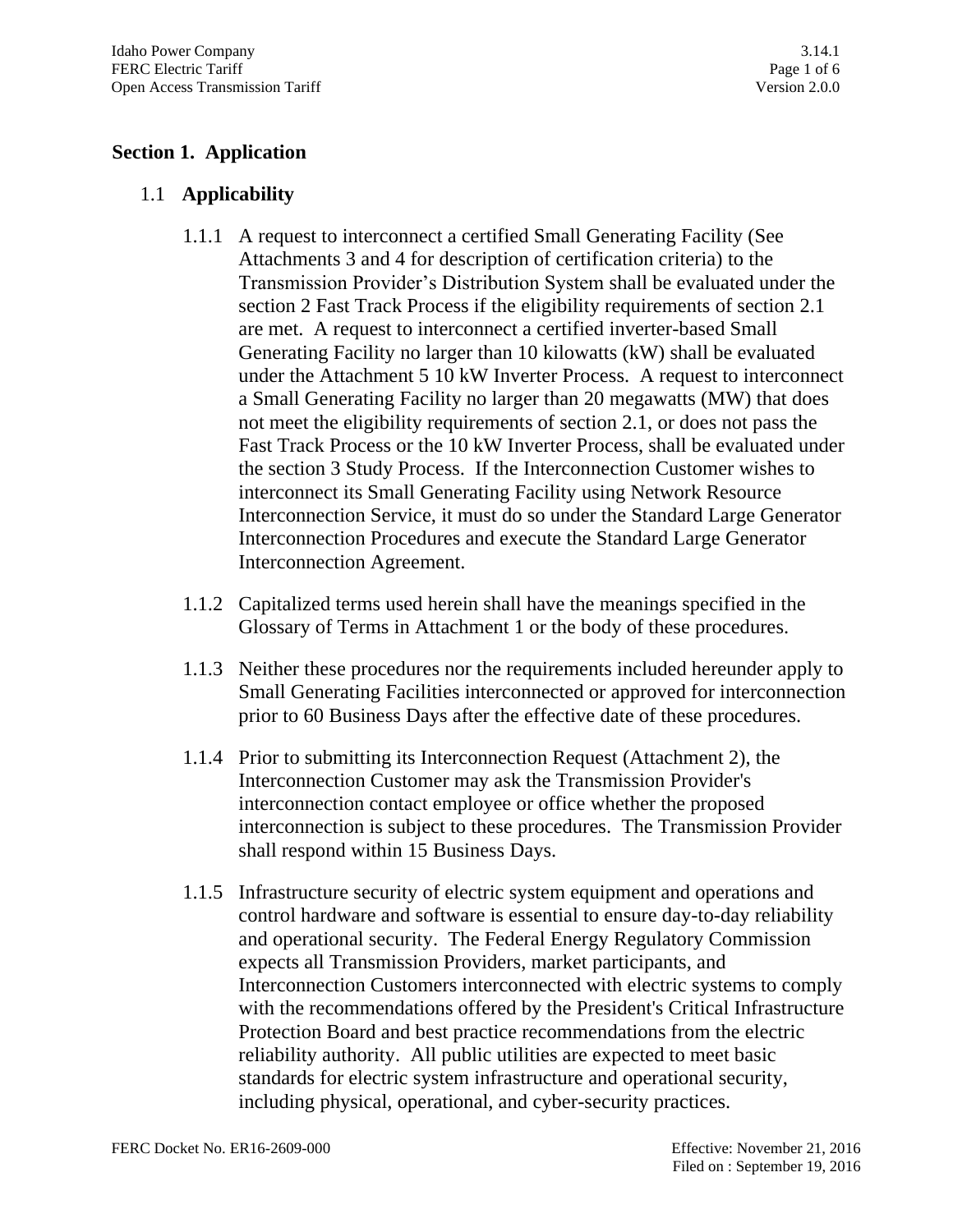1.1.6 References in these procedures to interconnection agreement are to the Small Generator Interconnection Agreement (SGIA).

## 1.2 **Pre-Application**

- 1.2.1 The Transmission Provider shall designate an employee or office from which information on the application process and on an Affected System can be obtained through informal requests from the Interconnection Customer presenting a proposed project for a specific site. The name, telephone number, and e-mail address of such contact employee or office shall be made available on the Transmission Provider's Internet web site. Electric system information provided to the Interconnection Customer should include relevant system studies, interconnection studies, and other materials useful to an understanding of an interconnection at a particular point on the Transmission Provider's Transmission System, to the extent such provision does not violate confidentiality provisions of prior agreements or critical infrastructure requirements. The Transmission Provider shall comply with reasonable requests for such information.
- 1.2.2 In addition to the information described in section 1.2.1, which may be provided in response to an informal request, an Interconnection Customer may submit a formal written request form along with a non-refundable fee of \$300 for a pre-application report on a proposed project at a specific site. The Transmission Provider shall provide the pre-application data described in section 1.2.3 to the Interconnection Customer within 20 Business Days of receipt of the completed request form and payment of the \$300 fee. The pre-application report produced by the Transmission Provider is nonbinding, does not confer any rights, and the Interconnection Customer must still successfully apply to interconnect to the Transmission Provider's system. The written pre-application report request form shall include the information in sections 1.2.2.1 through 1.2.2.8 below to clearly and sufficiently identify the location of the proposed Point of Interconnection.
	- 1.2.2.1 Project contact information, including name, address, phone number, and email address.
	- 1.2.2.2 Project location (street address with nearby cross streets and town)
	- 1.2.2.3 Meter number, pole number, or other equivalent information identifying proposed Point of Interconnection, if available.
	- 1.2.2.4 Generator Type (e.g., solar, wind, combined heat and power, etc.)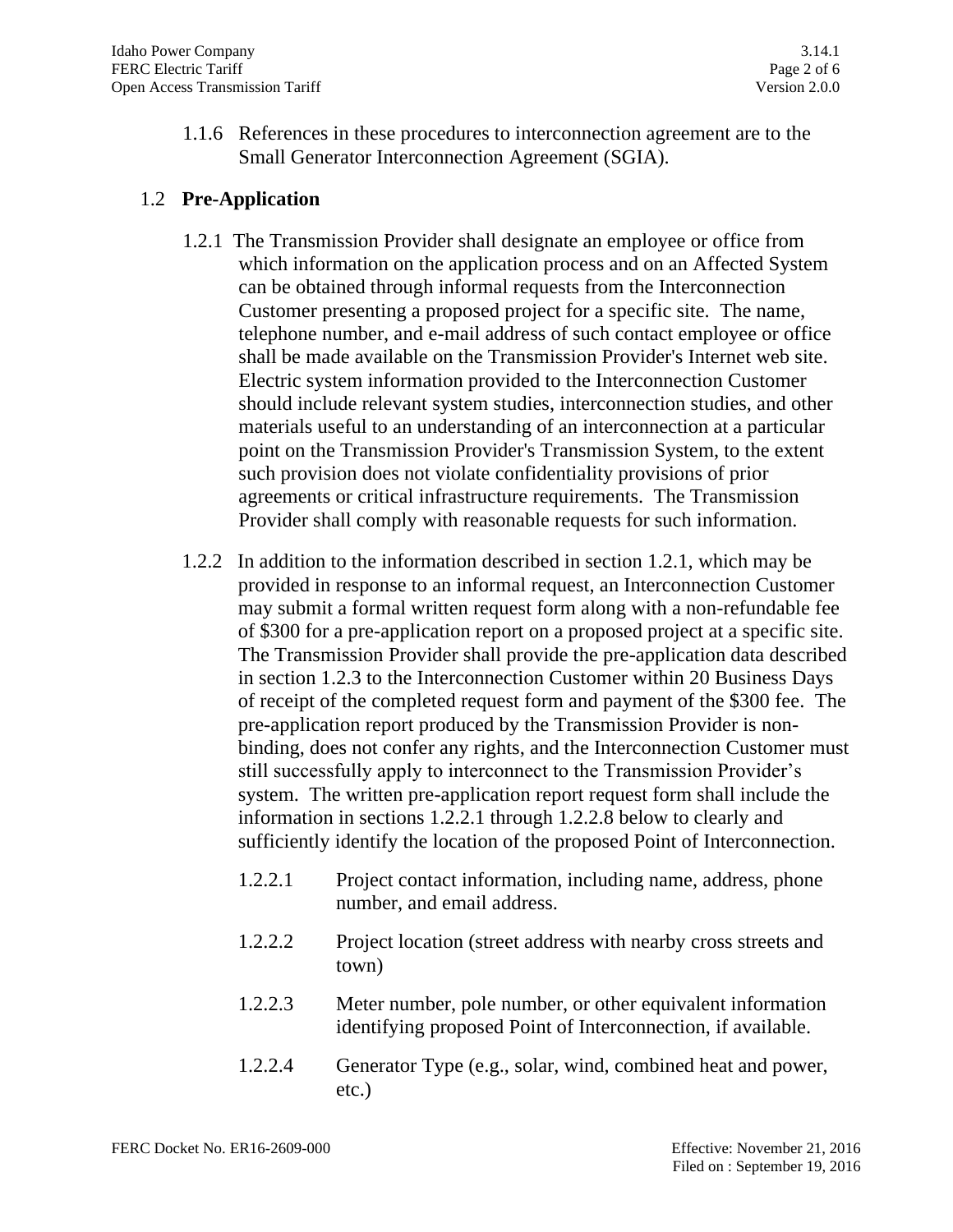| 1.2.2.5 |  | Size (alternating current kW) |
|---------|--|-------------------------------|
|---------|--|-------------------------------|

- 1.2.2.6 Single or three phase generator configuration
- 1.2.2.7 Stand-alone generator (no onsite load, not including station service – Yes or No?)
- 1.2.2.8 Is new service requested? Yes or No? If there is existing service, include the customer account number, site minimum and maximum current or proposed electric loads in kW (if available) and specify if the load is expected to change.
- 1.2.3 Using the information provided in the pre-application report request form in section 1.2.2, the Transmission Provider will identify the substation/area bus, bank or circuit likely to serve the proposed Point of Interconnection. This selection by the Transmission Provider does not necessarily indicate, after application of the screens and/or study, that this would be the circuit the project ultimately connects to. The Interconnection Customer must request additional pre-application reports if information about multiple Points of Interconnection is requested. Subject to section 1.2.4, the preapplication report will include the following information:
	- 1.2.3.1 Total capacity (in MW) of substation/area bus, bank or circuit based on normal or operating ratings likely to serve the proposed Point of Interconnection.
	- 1.2.3.2 Existing aggregate generation capacity (in MW) interconnected to a substation/area bus, bank or circuit (i.e., amount of generation online) likely to serve the proposed Point of Interconnection.
	- 1.2.3.3 Aggregate queued generation capacity (in MW) for a substation/area bus, bank or circuit (i.e., amount of generation in the queue) likely to serve the proposed Point of Interconnection.
	- 1.2.3.4 Available capacity (in MW) of substation/area bus or bank and circuit likely to serve the proposed Point of Interconnection (i.e., total capacity less the sum of existing aggregate generation capacity and aggregate queued generation capacity).
	- 1.2.3.5 Substation nominal distribution voltage and/or transmission nominal voltage if applicable.
	- 1.2.3.6 Nominal distribution circuit voltage at the proposed Point of Interconnection.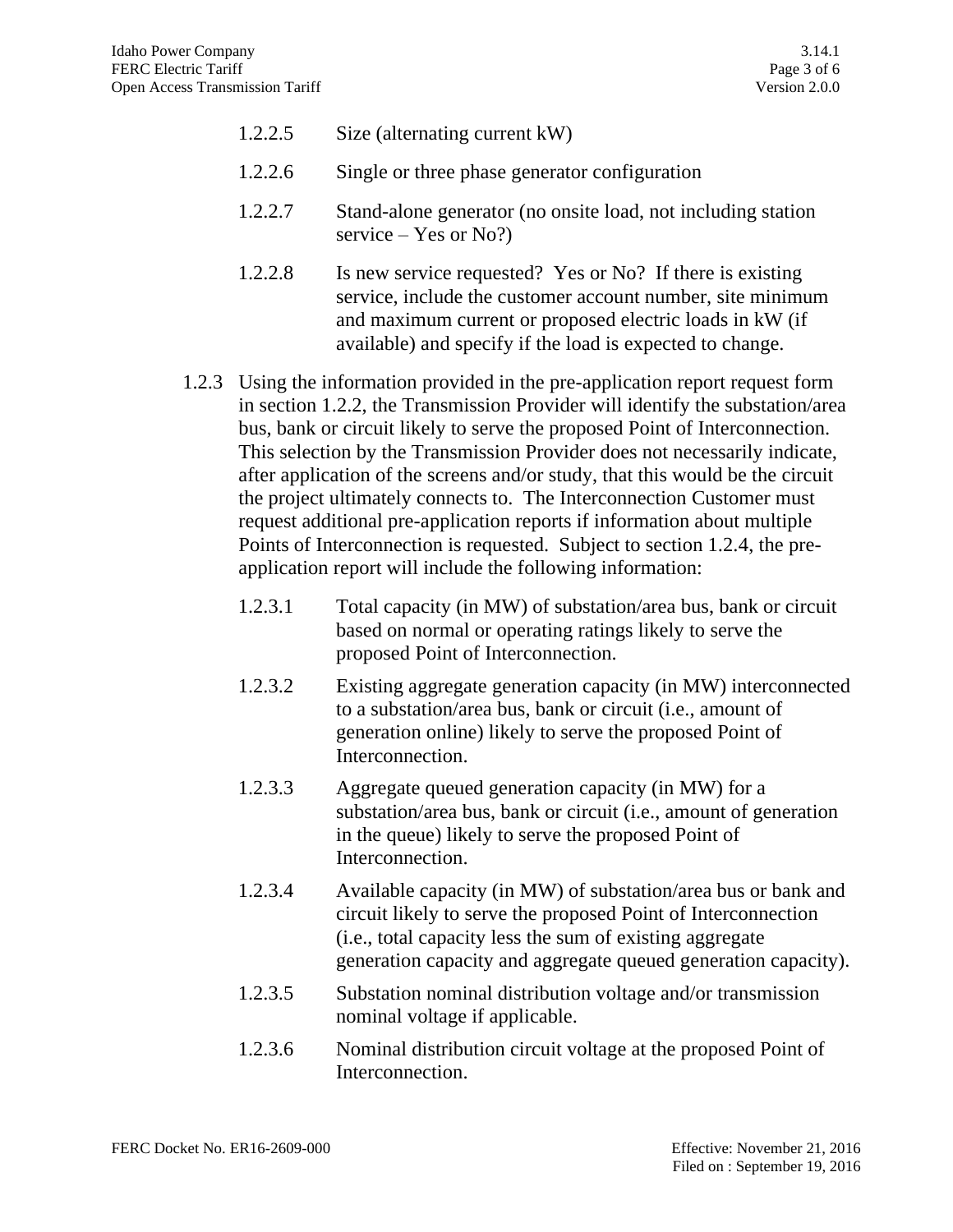- 1.2.3.7 Approximate circuit distance between the proposed Point of Interconnection and the substation.
- 1.2.3.8 Relevant line section(s) actual or estimated peak load and minimum load data, including daytime minimum load as described in section 2.4.4.1.1 below and absolute minimum load, when available.
- 1.2.3.9 Number and rating of protective devices and number and type (standard, bi-directional) of voltage regulating devices between the proposed Point of Interconnection and the substation/area. Identify whether the substation has a load tap changer.
- 1.2.3.10 Number of phases available at the proposed Point of Interconnection. If a single phase, distance from the threephase circuit.
- 1.2.3.11 Limiting conductor ratings from the proposed Point of Interconnection to the distribution substation.
- 1.2.3.12 Whether the Point of Interconnection is located on a spot network, grid network, or radial supply.
- 1.2.3.13 Based on the proposed Point of Interconnection, existing or known constraints such as, but not limited to, electrical dependencies at that location, short circuit interrupting capacity issues, power quality or stability issues on the circuit, capacity constraints, or secondary networks.
- 1.2.4 The pre-application report need only include existing data. A preapplication report request does not obligate the Transmission Provider to conduct a study or other analysis of the proposed generator in the event that data is not readily available. If the Transmission Provider cannot complete all or some of a pre-application report due to lack of available data, the Transmission Provider shall provide the Interconnection Customer with a pre-application report that includes the data that is available. The provision of information on "available capacity" pursuant to section 1.2.3.4 does not imply that an interconnection up to this level may be completed without impacts since there are many variables studied as part of the interconnection review process, and data provided in the pre-application report may become outdated at the time of the submission of the complete Interconnection Request. Notwithstanding any of the provisions of this section, the Transmission Provider shall, in good faith, include data in the pre-application report that represents the best available information at the time of reporting.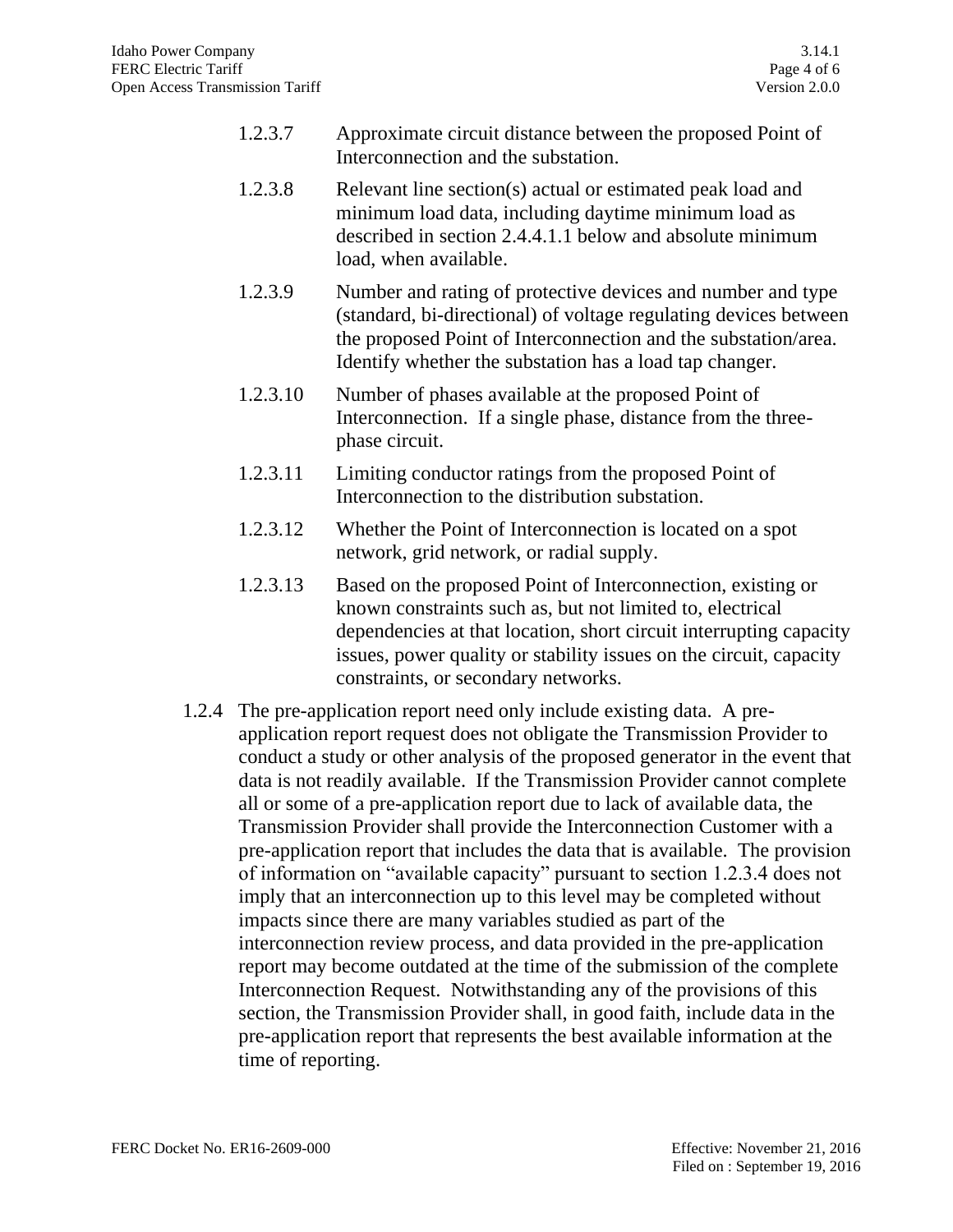- 1.3 **Interconnection Request** The Interconnection Customer shall submit its Interconnection Request to the Transmission Provider, together with the processing fee or deposit specified in the Interconnection Request. The Interconnection Request shall be date- and time-stamped upon receipt. The original date- and time-stamp applied to the Interconnection Request at the time of its original submission shall be accepted as the qualifying date- and time-stamp for the purposes of any timetable in these procedures. The Interconnection Customer shall be notified of receipt by the Transmission Provider within three Business Days of receiving the Interconnection Request. The Transmission Provider shall notify the Interconnection Customer within ten Business Days of the receipt of the Interconnection Request as to whether the Interconnection Request is complete or incomplete. If the Interconnection Request is incomplete, the Transmission Provider shall provide along with the notice that the Interconnection Request is incomplete, a written list detailing all information that must be provided to complete the Interconnection Request. The Interconnection Customer will have ten Business Days after receipt of the notice to submit the listed information or to request an extension of time to provide such information. If the Interconnection Customer does not provide the listed information or a request for an extension of time within the deadline, the Interconnection Request will be deemed withdrawn. An Interconnection Request will be deemed complete upon submission of the listed information to the Transmission Provider.
- 1.4 **Modification of the Interconnection Request** Any modification to machine data or equipment configuration or to the interconnection site of the Small Generating Facility not agreed to in writing by the Transmission Provider and the Interconnection Customer may be deemed a withdrawal of the Interconnection Request and may require submission of a new Interconnection Request, unless proper notification of each Party by the other and a reasonable time to cure the problems created by the changes are undertaken.
- 1.5 **Site Control** Documentation of site control must be submitted with the Interconnection Request. Site control may be demonstrated through:
	- 1.5.1 Ownership of, a leasehold interest in, or a right to develop a site for the purpose of constructing the Small Generating Facility;
	- 1.5.2 An option to purchase or acquire a leasehold site for such purpose; or
	- 1.5.3 An exclusivity or other business relationship between the Interconnection Customer and the entity having the right to sell, lease, or grant the Interconnection Customer the right to possess or occupy a site for such purpose.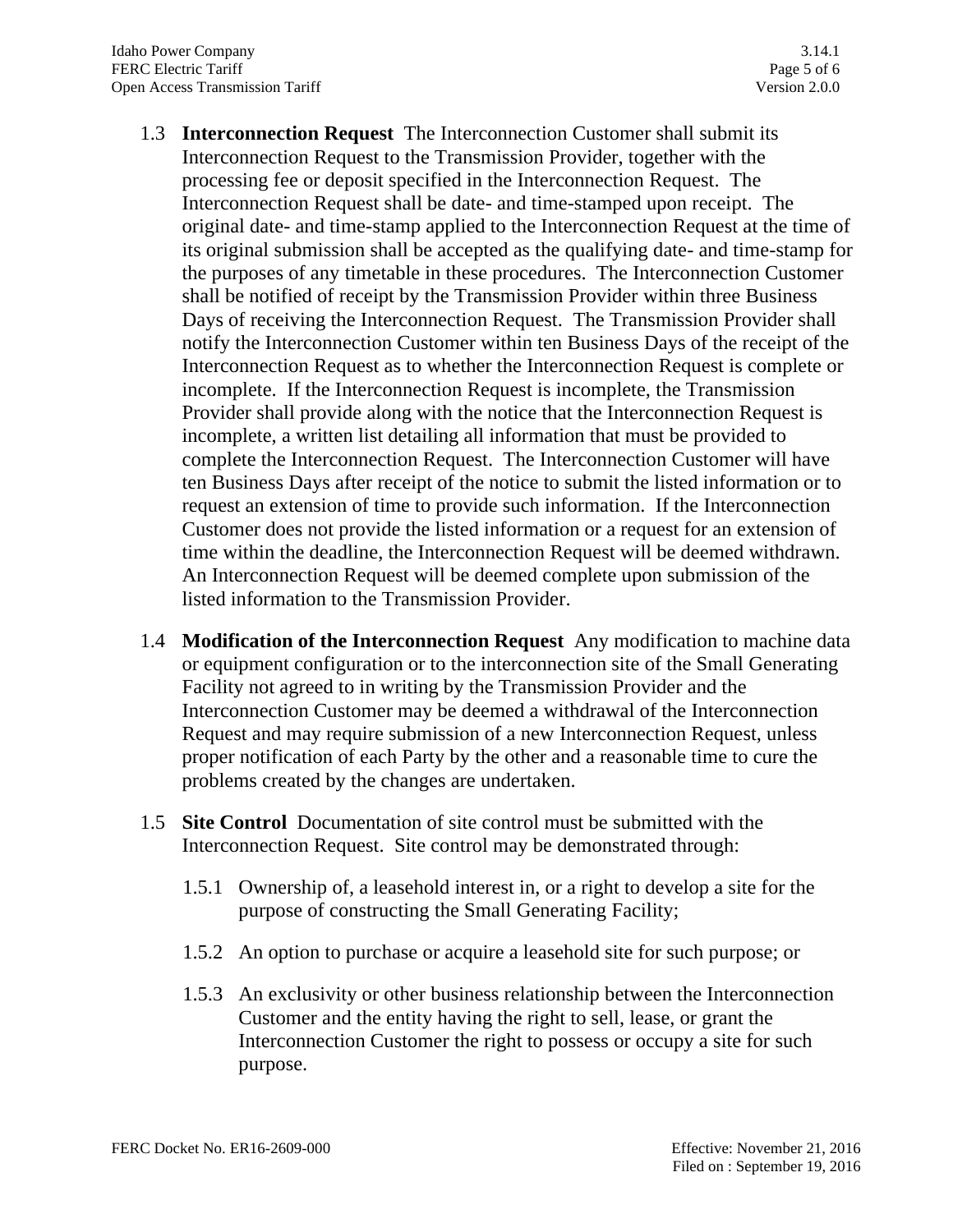- 1.6 **Queue Position** The Transmission Provider shall assign a Queue Position based upon the date- and time-stamp of the Interconnection Request. The Queue Position of each Interconnection Request will be used to determine the cost responsibility for the Upgrades necessary to accommodate the interconnection. The Transmission Provider shall maintain a single queue per geographic region. At the Transmission Provider's option, Interconnection Requests may be studied serially or in clusters for the purpose of the system impact study.
- 1.7 **Interconnection Requests Submitted Prior to the Effective Date of the SGIP** Nothing in this SGIP affects an Interconnection Customer's Queue Position assigned before the effective date of this SGIP. The Parties agree to complete work on any interconnection study agreement executed prior the effective date of this SGIP in accordance with the terms and conditions of that interconnection study agreement. Any new studies or other additional work will be completed pursuant to this SGIP.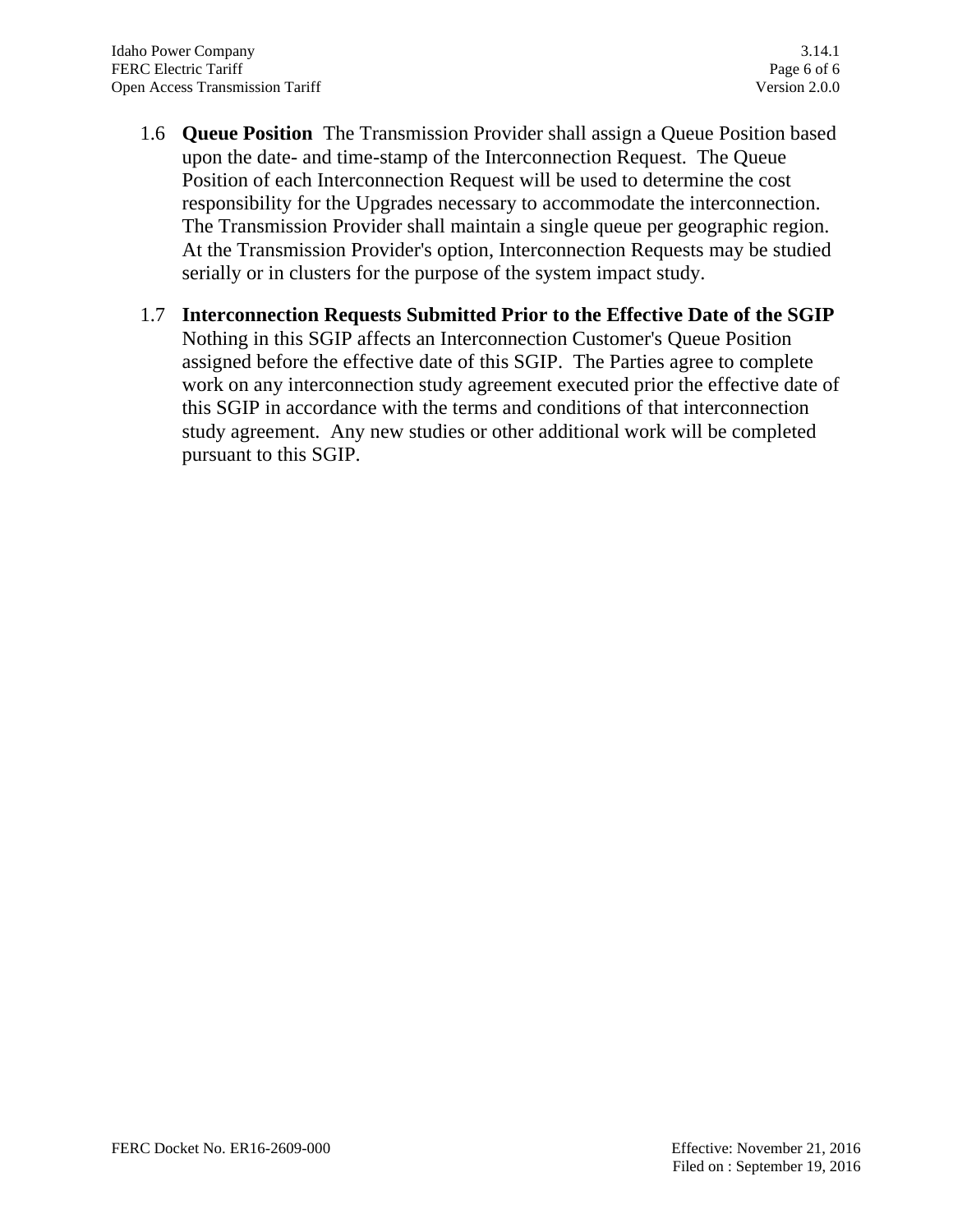#### **Section 2. Fast Track Process**

2.1 **Applicability** The Fast Track Process is available to an Interconnection Customer proposing to interconnect its Small Generating Facility with the Transmission Provider's Distribution System if the Small Generating Facility's capacity does not exceed the size limits identified in the table below. Small Generating Facilities below these limits are eligible for Fast Track review. However, Fast Track eligibility is distinct from the Fast Track Process itself, and eligibility does not imply or indicate that a Small Generating Facility will pass the Fast Track screens in section 2.2.1 below or the Supplemental Review screens in section 2.4.4 below.

Fast Track eligibility is determined based upon the generator type, the size of the generator, voltage of the line and the location of and the type of line at the Point of Interconnection. All Small Generating Facilities connecting to lines greater than 69 kilovolt (kV) are ineligible for the Fast Track Process regardless of size. All synchronous and induction machines must be no larger than 2 MW to be eligible for the Fast Track Process, regardless of location. For certified inverter-based systems, the size limit varies according to the voltage of the line at the proposed Point of Interconnection. Certified inverter-based Small Generating Facilities located within 2.5 electrical circuit miles of a substation and on a mainline (as defined in the table below) are eligible for the Fast Track Process under the higher thresholds according to the table below. In addition to the size threshold, the Interconnection Customer's proposed Small Generating Facility must meet the codes, standards, and certification requirements of Attachments 3 and 4 of these procedures, or the Transmission Provider has to have reviewed the design or tested the proposed Small Generating Facility and is satisfied that it is safe to operate.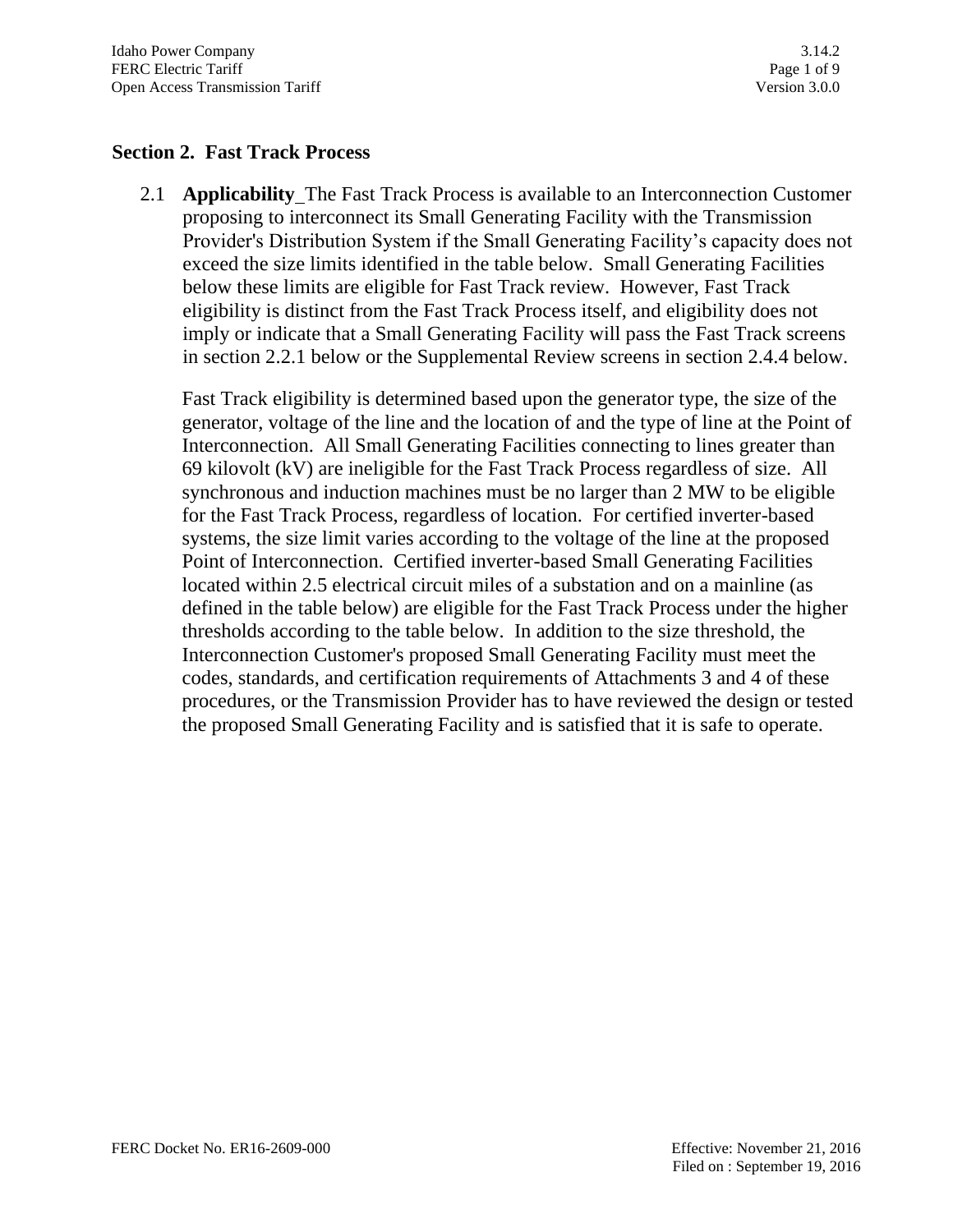| <b>Fast Track Eligibility for Inverter-Based Systems</b> |                                                                |                                                                                                                                            |  |
|----------------------------------------------------------|----------------------------------------------------------------|--------------------------------------------------------------------------------------------------------------------------------------------|--|
| Line Voltage                                             | <b>Fast Track Eligibility</b><br><b>Regardless of Location</b> | Fast Track Eligibility on a<br>Mainline <sup>[1]</sup> and $\leq$ 2.5<br><b>Electrical Circuit Miles from</b><br>Substation <sup>[2]</sup> |  |
| $< 5$ kV                                                 | $\leq 500$ kW                                                  | $\leq 500$ kW                                                                                                                              |  |
| $\geq$ 5 kV and < 15 kV                                  | $\leq 2$ MW                                                    | $\leq 3$ MW                                                                                                                                |  |
| $\geq$ 15 kV and < 30 kV                                 | $\leq 3$ MW                                                    | $\leq$ 4 MW                                                                                                                                |  |
| $\geq 30$ kV and $\leq 69$ kV                            | $\leq 4$ MW                                                    | $\leq 5$ MW                                                                                                                                |  |

[1] For purposes of this table, a mainline is the three-phase backbone of a circuit. It will typically constitute lines with wire sizes of 4/0 American wire gauge, 336.4 kcmil, 397.5 kcmil, 477 kcmil and 795 kcmil.

[2] An Interconnection Customer can determine this information about its proposed interconnection location in advance by requesting a pre-application report pursuant to section 1.2.

2.2 **Initial Review** Within 15 Business Days after the Transmission Provider notifies the Interconnection Customer it has received a complete Interconnection Request, the Transmission Provider shall perform an initial review using the screens set forth below, shall notify the Interconnection Customer of the results, and include with the notification copies of the analysis and data underlying the Transmission Provider's determinations under the screens.

## 2.2.1 **Screens**

- 2.2.1.1 The proposed Small Generating Facility's Point of Interconnection must be on a portion of the Transmission Provider's Distribution System that is subject to the Tariff.
- 2.2.1.2 For interconnection of a proposed Small Generating Facility to a radial distribution circuit, the aggregated generation, including the proposed Small Generating Facility, on the circuit shall not exceed 15 % of the line section annual peak load as most recently measured at the substation. A line section is that portion of a Transmission Provider's electric system connected to a customer bounded by automatic sectionalizing devices or the end of the distribution line.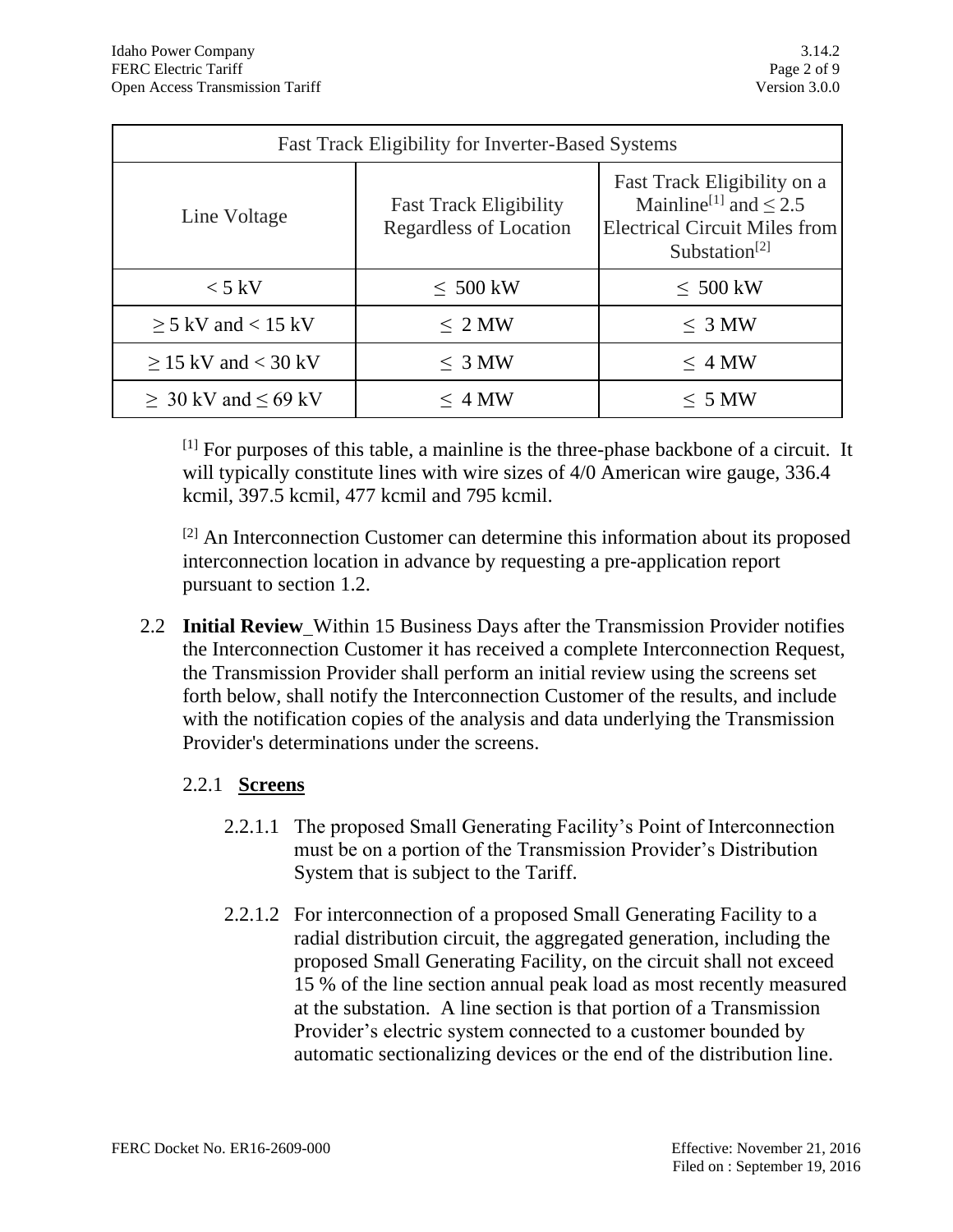2.2.1.3 For interconnection of a proposed Small Generating Facility to the load side of spot network protectors, the proposed Small Generating Facility must utilize an inverter-based equipment package and, together with the aggregated other inverter-based generation, shall not exceed the smaller of 5 % of a spot network's maximum load or 50 kW. [3]

> $[3]$  A spot Network is a type of distribution system found within modern commercial buildings to provide high reliability of service to a single customer (Standard Handbook for Electrical Engineers, 11th edition, Donald Fink, McGraw Hill Book Company).

- 2.2.1.4 The proposed Small Generating Facility, in aggregation with other generation on the distribution circuit, shall not contribute more than 10 % to the distribution circuit's maximum fault current at the point on the high voltage (primary) level nearest the proposed point of change of ownership.
- 2.2.1.5 The proposed Small Generating Facility, in aggregate with other generation on the distribution circuit, shall not cause any distribution protective devices and equipment (including, but not limited to, substation breakers, fuse cutouts, and line reclosers), or Interconnection Customer equipment on the system to exceed 87.5 % of the short circuit interrupting capability; nor shall the interconnection be proposed for a circuit that already exceeds 87.5 % of the short circuit interrupting capability.
- 2.2.1.6 Using the table below, determine the type of interconnection to a primary distribution line. This screen includes a review of the type of electrical service provided to the Interconnecting Customer, including line configuration and the transformer connection to limit the potential for creating over-voltages on the Transmission Provider's electric power system due to a loss of ground during the operating time of any anti-islanding function.

| <b>Primary Distribution</b><br><b>Line Type</b> | <b>Type of Interconnection to</b><br><b>Primary Distribution Line</b> | Result/Criteria    |
|-------------------------------------------------|-----------------------------------------------------------------------|--------------------|
| Three-phase, three wire                         | 3-phase or single phase, phase-to-<br>phase                           | <b>Pass screen</b> |
| Three-phase, four wire                          | Effectively-grounded 3 phase or<br>Single-phase, line-to-neutral      | Pass screen        |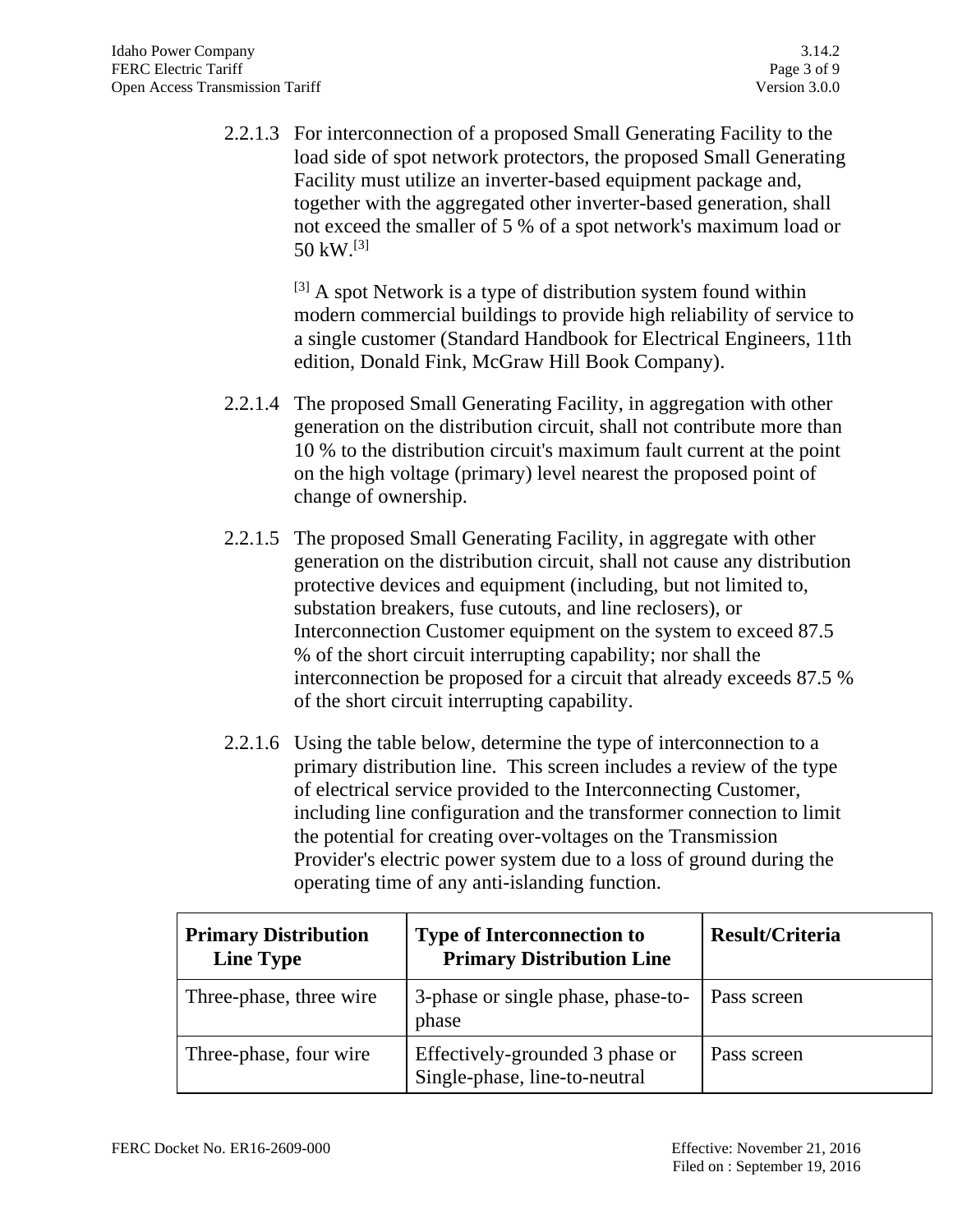- 2.2.1.7 If the proposed Small Generating Facility is to be interconnected on single-phase shared secondary, the aggregate generation capacity on the shared secondary, including the proposed Small Generating Facility, shall not exceed 20 kW.
- 2.2.1.8 If the proposed Small Generating Facility is single-phase and is to be interconnected on a center tap neutral of a 240 volt service, its addition shall not create an imbalance between the two sides of the 240 volt service of more than 20 % of the nameplate rating of the service transformer.
- 2.2.1.9 The Small Generating Facility, in aggregate with other generation interconnected to the transmission side of a substation transformer feeding the circuit where the Small Generating Facility proposes to interconnect shall not exceed 10 MW in an area where there are known, or posted, transient stability limitations to generating units located in the general electrical vicinity (e.g., three or four transmission busses from the point of interconnection).
- 2.2.1.10 No construction of facilities by the Transmission Provider on its own system shall be required to accommodate the Small Generating Facility.
- 2.2.2 If the proposed interconnection passes the screens, the Interconnection Request shall be approved and the Transmission Provider will provide the Interconnection Customer an executable interconnection agreement within five Business Days after the determination.
- 2.2.3 If the proposed interconnection fails the screens, but the Transmission Provider determines that the Small Generating Facility may nevertheless be interconnected consistent with safety, reliability, and power quality standards, the Transmission Provider shall provide the Interconnection Customer an executable interconnection agreement within five Business Days after the determination.
- 2.2.4 If the proposed interconnection fails the screens, and the Transmission Provider does not or cannot determine from the initial review that the Small Generating Facility may nevertheless be interconnected consistent with safety, reliability, and power quality standards unless the Interconnection Customer is willing to consider minor modifications or further study, the Transmission Provider shall provide the Interconnection Customer with the opportunity to attend a customer options meeting.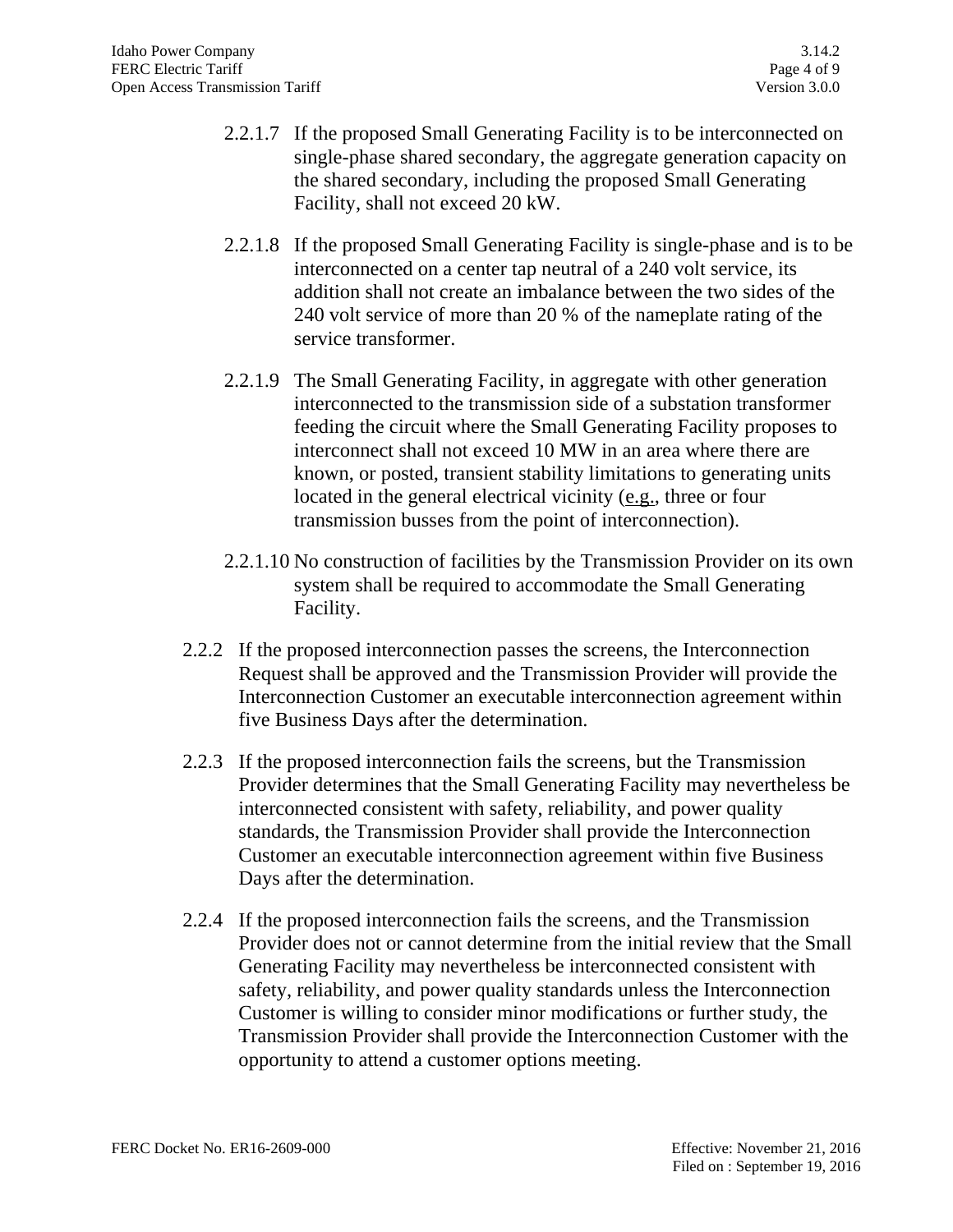- 2.3 **Customer Options Meeting** If the Transmission Provider determines the Interconnection Request cannot be approved without (1) minor modifications at minimal cost, (2) a supplemental study or other additional studies or actions, or(3) incurring significant cost to address safety, reliability, or power quality problems, the Transmission Provider shall notify the Interconnection Customer of that determination within five Business Days after the determination and provide copies of all data and analyses underlying its conclusion. Within ten Business Days of the Transmission Provider's determination, the Transmission Provider shall offer to convene a customer options meeting with the Transmission Provider to review possible Interconnection Customer facility modifications or the screen analysis and related results, to determine what further steps are needed to permit the Small Generating Facility to be connected safely and reliably. At the time of notification of the Transmission Provider's determination, or at the customer options meeting, the Transmission Provider shall:
	- 2.3.1 Offer to perform facility modifications or minor modifications to the Transmission Provider's electric system(e.g., changing meters, fuses, relay settings) and provide a non-binding good faith estimate of the limited cost to make such modifications to the Transmission Provider's electric system. If the Interconnection Customer agrees to pay for the modifications to the Transmission Provider's electric system, the Transmission Provider will provide the Interconnection Customer with an executable interconnection agreement within ten Business Days of the customer options meeting; or
	- 2.3.2 Offer to perform a supplemental review in accordance with section 2.4 and provide a non-binding good faith estimate of the costs of such review; or
	- 2.3.3 Obtain the Interconnection Customer's agreement to continue evaluating the Interconnection Request under the section 3 Study Process.

# 2.4 **Supplemental Review**

- 2.4.1 To accept the offer of a supplemental review, the Interconnection Customer shall agree in writing and submit a deposit for the estimated costs of the supplemental review in the amount of the Transmission Provider's good faith estimate of the costs of such review, both within 15 Business Days of the offer. If the written agreement and deposit have not been received by the Transmission Provider within that timeframe, the Interconnection Request shall continue to be evaluated under the section 3 Study Process unless it is withdrawn by the Interconnection Customer.
- 2.4.2 The Interconnection Customer may specify the order in which the Transmission Provider will complete the screens in section 2.4.4.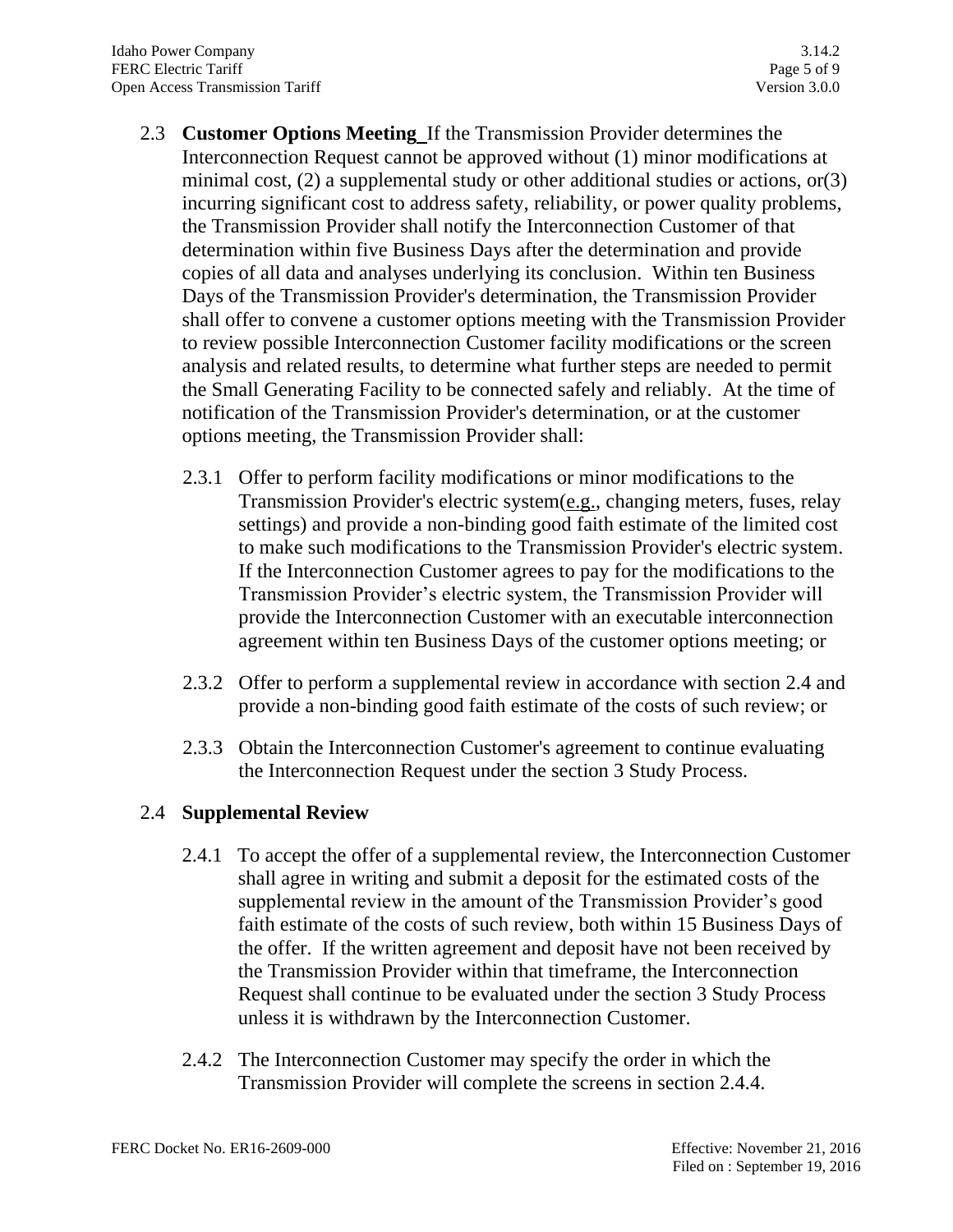- 2.4.3 The Interconnection Customer shall be responsible for the Transmission Provider's actual costs for conducting the supplemental review. The Interconnection Customer must pay any review costs that exceed the deposit within 20 Business Days of receipt of the invoice or resolution of any dispute. If the deposit exceeds the invoiced costs, the Transmission Provider will return such excess within 20 Business Days of the invoice without interest.
- 2.4.4 Within 30 Business Days following receipt of the deposit for a supplemental review, the Transmission Provider shall (1) perform a supplemental review using the screens set forth below; (2) notify in writing the Interconnection Customer of the results; and (3) include with the notification copies of the analysis and data underlying the Transmission Provider's determinations under the screens. Unless the Interconnection Customer provided instructions for how to respond to the failure of any of the supplemental review screens below at the time the Interconnection Customer accepted the offer of supplemental review, the Transmission Provider shall notify the Interconnection Customer following the failure of any of the screens, or if it is unable to perform the screen in section 2.4.4.1, within two Business Days of making such determination to obtain the Interconnection Customer's permission to: (1) continue evaluating the proposed interconnection under this section 2.4.4; (2) terminate the supplemental review and continue evaluating the Small Generating Facility under section 3; or (3) terminate the supplemental review upon withdrawal of the Interconnection Request by the Interconnection Customer.
	- 2.4.4.1 Minimum Load Screen: Where 12 months of line section minimum load data (including onsite load but not station service load served by the proposed Small Generating Facility) are available, can be calculated, can be estimated from existing data, or determined from a power flow model, the aggregate Generating Facility capacity on the line section is less than 100% of the minimum load for all line sections bounded by automatic sectionalizing devices upstream of the proposed Small Generating Facility. If minimum load data is not available, or cannot be calculated, estimated or determined, the Transmission Provider shall include the reason(s) that it is unable to calculate, estimate or determine minimum load in its supplemental review results notification under section 2.4.4.
		- 2.4.4.1.1 The type of generation used by the proposed Small Generating Facility will be taken into account when calculating, estimating, or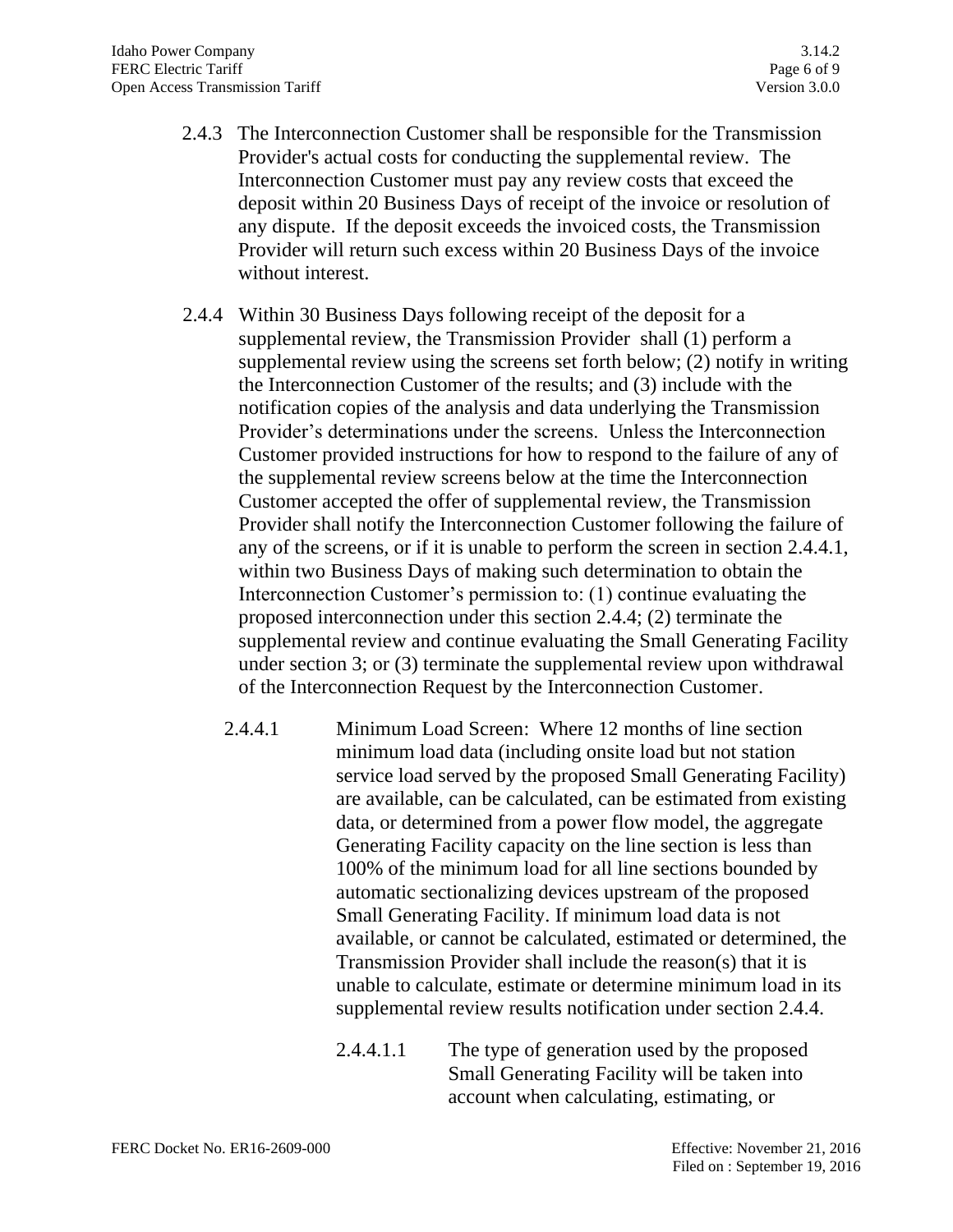determining circuit or line section minimum load relevant for the application of screen 2.4.4.1. Solar photovoltaic (PV) generation systems with no battery storage use daytime minimum load (i.e., 10 a.m. to 4 p.m. for fixed panel systems and 8 a.m. to 6 p.m. for PV systems utilizing tracking systems), while all other generation uses absolute minimum load.

- 2.4. 4.1.2 When this screen is being applied to a Small Generating Facility that serves some station service load, only the net injection into the Transmission Provider's electric system will be considered as part of the aggregate generation.
- 2.4. 4.1.3 Transmission Provider will not consider as part of the aggregate generation for purposes of this screen generating facility capacity known to be already reflected in the minimum load data.
- 2.4.4.2 Voltage and Power Quality Screen: In aggregate with existing generation on the line section: (1) the voltage regulation on the line section can be maintained in compliance with relevant requirements under all system conditions; (2) the voltage fluctuation is within acceptable limits as defined by Institute of Electrical and Electronics Engineers (IEEE) Standard 1453, or utility practice similar to IEEE Standard 1453; and (3) the harmonic levels meet IEEE Standard 519 limits.
- 2.4.4.3 Safety and Reliability Screen: The location of the proposed Small Generating Facility and the aggregate generation capacity on the line section do not create impacts to safety or reliability that cannot be adequately addressed without application of the Study Process. The Transmission Provider shall give due consideration to the following and other factors in determining potential impacts to safety and reliability in applying this screen.
	- 2.4.4.3.1 Whether the line section has significant minimum loading levels dominated by a small number of customers (e.g., several large commercial customers).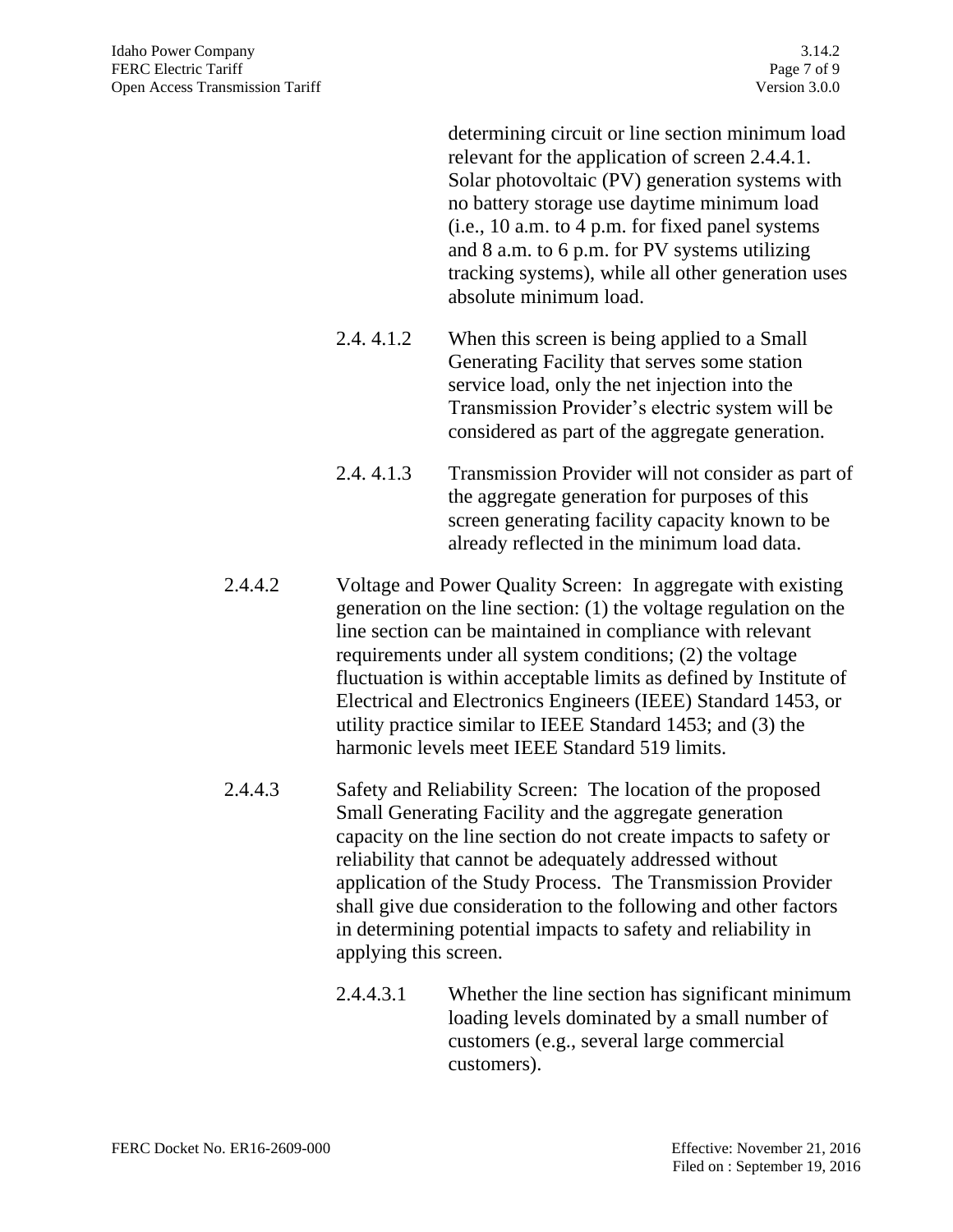| 2.4.4.3.2 | Whether the loading along the line section is |
|-----------|-----------------------------------------------|
|           | uniform or even.                              |

- 2.4.4.3.3 Whether the proposed Small Generating Facility is located in close proximity to the substation (i.e., less than 2.5 electrical circuit miles), and whether the line section from the substation to the Point of Interconnection is a Mainline rated for normal and emergency ampacity.
- 2.4.4.3.4 Whether the proposed Small Generating Facility incorporates a time delay function to prevent reconnection of the generator to the system until system voltage and frequency are within normal limits for a prescribed time.
- 2.4.4.3.5 Whether operational flexibility is reduced by the proposed Small Generating Facility, such that transfer of the line section(s) of the Small Generating Facility to a neighboring distribution circuit/substation may trigger overloads or voltage issues.
- 2.4.4.3.6 Whether the proposed Small Generating Facility employs equipment or systems certified by a recognized standards organization to address technical issues such as, but not limited to, islanding, reverse power flow, or voltage quality.
- 2.4.5 If the proposed interconnection passes the supplemental screens in sections 2.4.4.1, 2.4.4.2, and 2.4.4.3 above, the Interconnection Request shall be approved and the Transmission Provider will provide the Interconnection Customer with an executable interconnection agreement within the timeframes established in sections 2.4.5.1 and 2.4.5.2 below. If the proposed interconnection fails any of the supplemental review screens and the Interconnection Customer does not withdraw its Interconnection Request, it shall continue to be evaluated under the section 3 Study Process consistent with section 2.4.5.3 below.
	- 2.4.5.1 If the proposed interconnection passes the supplemental screens in sections 2.4.4.1, 2.4.4.2, and 2.4.4.3 above and does not require construction of facilities by the Transmission Provider on its own system, the interconnection agreement shall be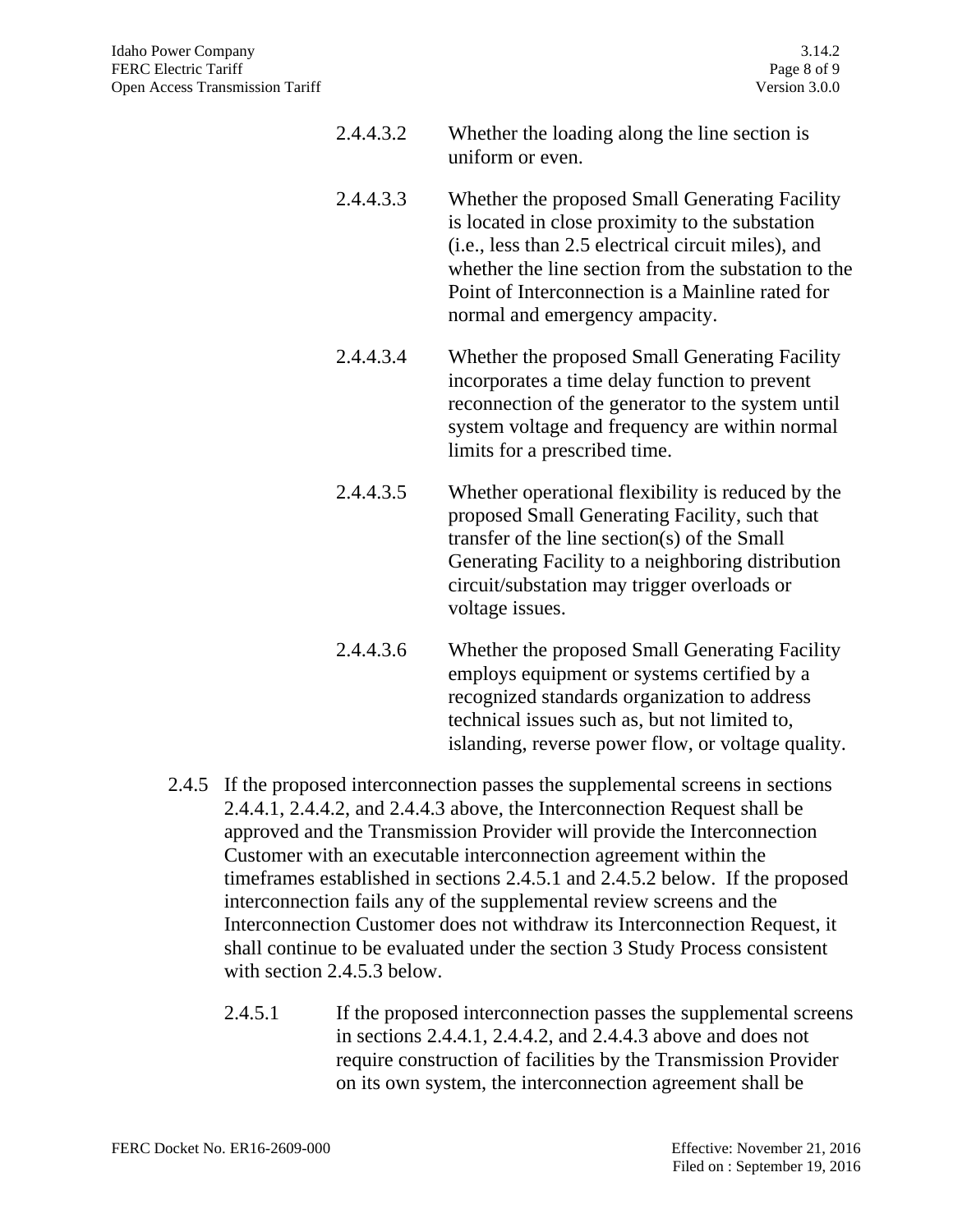provided within ten Business Days after the notification of the supplemental review results.

- 2.4.5.2 If interconnection facilities or minor modifications to the Transmission Provider's system are required for the proposed interconnection to pass the supplemental screens in sections 2.4.4.1, 2.4.4.2, and 2.4.4.3 above, and the Interconnection Customer agrees to pay for the modifications to the Transmission Provider's electric system, the interconnection agreement, along with a non-binding good faith estimate for the interconnection facilities and/or minor modifications, shall be provided to the Interconnection Customer within 15 Business Days after receiving written notification of the supplemental review results.
- 2.4.5.3 If the proposed interconnection would require more than interconnection facilities or minor modifications to the Transmission Provider's system to pass the supplemental screens in sections 2.4.4.1, 2.4.4.2, and 2.4.4.3 above, the Transmission Provider shall notify the Interconnection Customer, at the same time it notifies the Interconnection Customer with the supplemental review results, that the Interconnection Request shall be evaluated under the section 3 Study Process unless the Interconnection Customer withdraws its Small Generating Facility.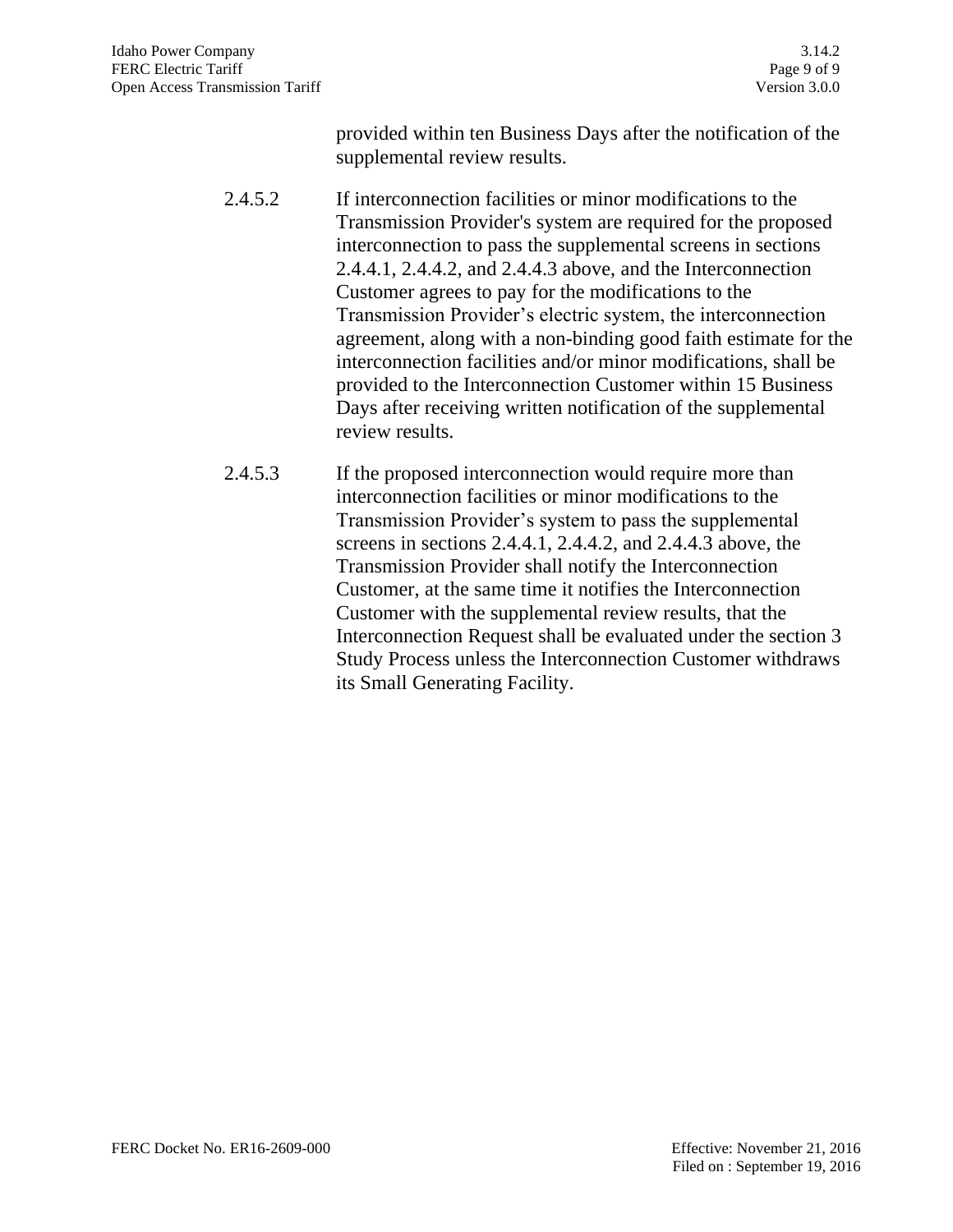## **Section 3. Study Process**

3.1 **Applicability** The Study Process shall be used by an Interconnection Customer proposing to interconnect its Small Generating Facility with the Transmission Provider's Transmission System or Distribution System if the Small Generating Facility (1) is larger than 2 MW but no larger than 20 MW, (2) is not certified, or (3) is certified but did not pass the Fast Track Process or the 10 kW Inverter Process.

## 3.2 **Scoping Meeting**

- 3.2.1 A scoping meeting will be held within ten Business Days after the Interconnection Request is deemed complete, or as otherwise mutually agreed to by the Parties. The Transmission Provider and the Interconnection Customer will bring to the meeting personnel, including system engineers and other resources as may be reasonably required to accomplish the purpose of the meeting.
- 3.2.2 The purpose of the scoping meeting is to discuss the Interconnection Request and review existing studies relevant to the Interconnection Request. The Parties shall further discuss whether the Transmission Provider should perform a feasibility study or proceed directly to a system impact study, or a facilities study, or an interconnection agreement. If the Parties agree that a feasibility study should be performed, the Transmission Provider shall provide the Interconnection Customer, as soon as possible, but not later than five Business Days after the scoping meeting, a feasibility study agreement (Attachment 6) including an outline of the scope of the study and a non-binding good faith estimate of the cost to perform the study.
- 3.2.3 The scoping meeting may be omitted by mutual agreement. In order to remain in consideration for interconnection, an Interconnection Customer who has requested a feasibility study must return the executed feasibility study agreement within 15 Business Days. If the Parties agree not to perform a feasibility study, the Transmission Provider shall provide the Interconnection Customer, no later than five Business Days after the scoping meeting, a system impact study agreement (Attachment 7) including an outline of the scope of the study and a non-binding good faith estimate of the cost to perform the study.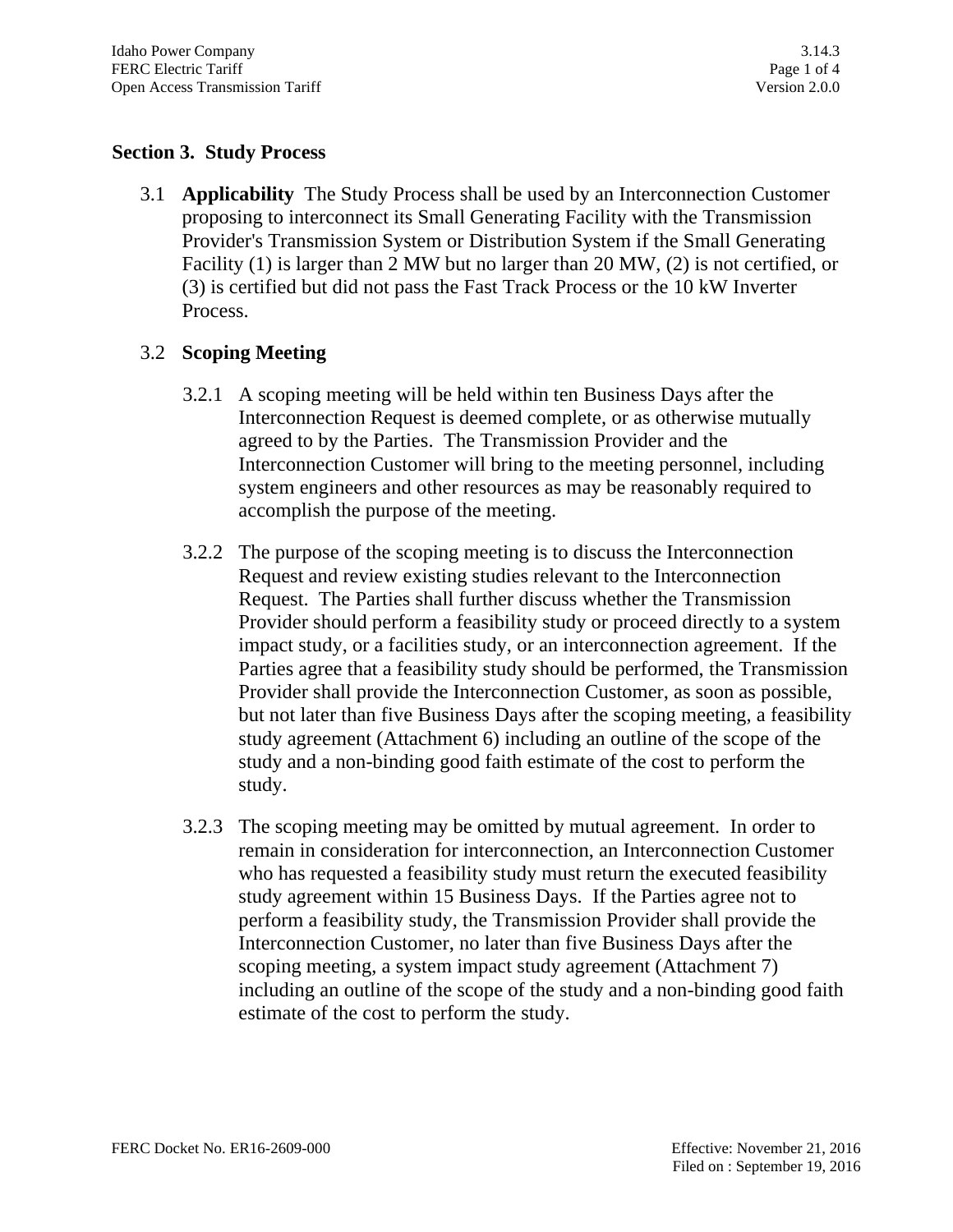## 3.3 **Feasibility Study**

- 3.3.1 The feasibility study shall identify any potential adverse system impacts that would result from the interconnection of the Small Generating Facility.
- 3.3.2 A deposit of the lesser of 50 percent of the good faith estimated feasibility study costs or earnest money of \$1,000 may be required from the Interconnection Customer.
- 3.3.3 The scope of and cost responsibilities for the feasibility study are described in the attached feasibility study agreement (Attachment 6).
- 3.3.4 If the feasibility study shows no potential for adverse system impacts, the Transmission Provider shall send the Interconnection Customer a facilities study agreement, including an outline of the scope of the study and a nonbinding good faith estimate of the cost to perform the study. If no additional facilities are required, the Transmission Provider shall send the Interconnection Customer an executable interconnection agreement within five Business Days.
- 3.3.5 If the feasibility study shows the potential for adverse system impacts, the review process shall proceed to the appropriate system impact study(s).

#### 3.4 **System Impact Study**

- 3.4.1 A system impact study shall identify and detail the electric system impacts that would result if the proposed Small Generating Facility were interconnected without project modifications or electric system modifications, focusing on the adverse system impacts identified in the feasibility study, or to study potential impacts, including but not limited to those identified in the scoping meeting. A system impact study shall evaluate the impact of the proposed interconnection on the reliability of the electric system.
- 3.4.2 If no transmission system impact study is required, but potential electric power Distribution System adverse system impacts are identified in the scoping meeting or shown in the feasibility study, a distribution system impact study must be performed. The Transmission Provider shall send the Interconnection Customer a distribution system impact study agreement within 15 Business Days of transmittal of the feasibility study report, including an outline of the scope of the study and a non-binding good faith estimate of the cost to perform the study, or following the scoping meeting if no feasibility study is to be performed.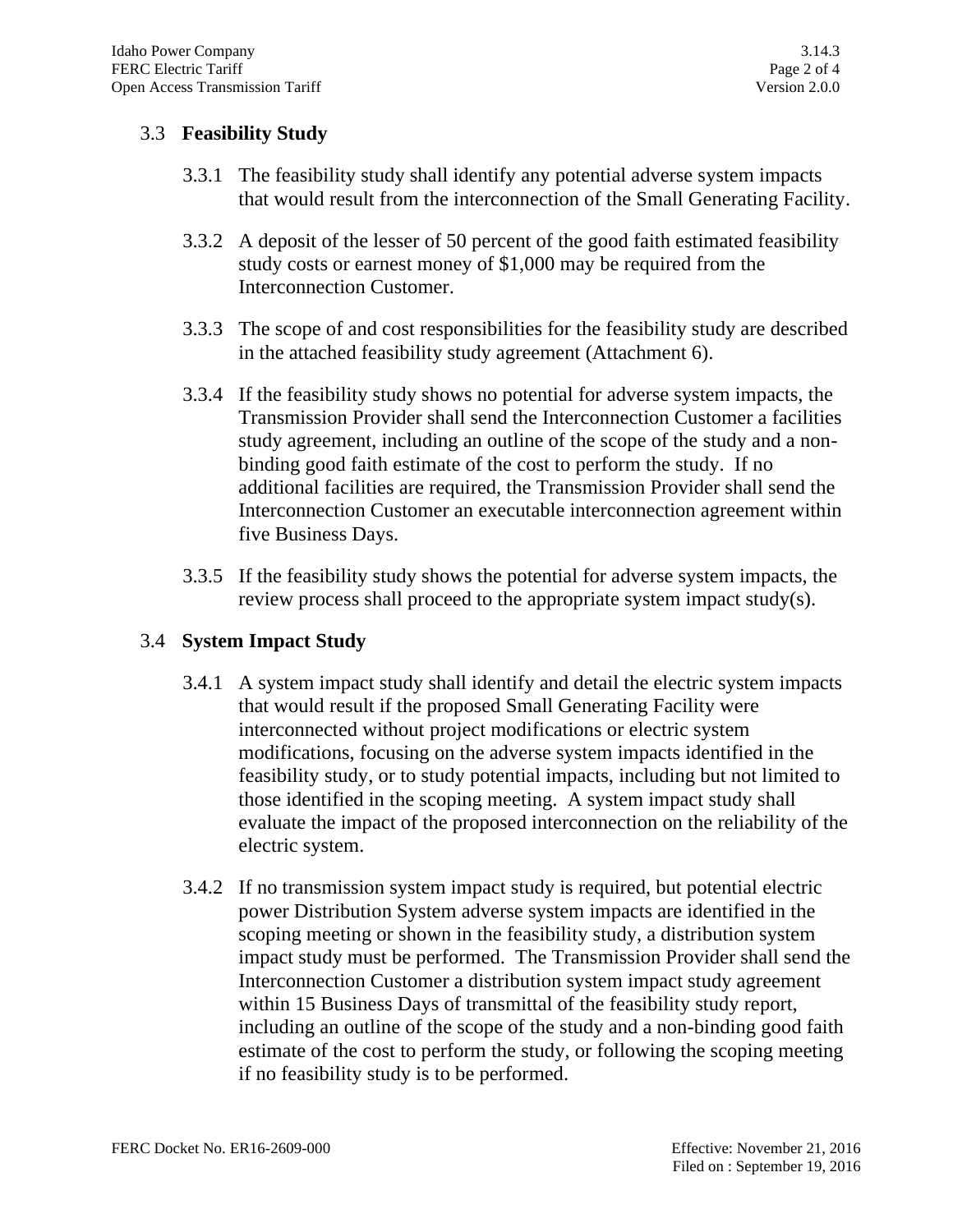- 3.4.3 In instances where the feasibility study or the distribution system impact study shows potential for transmission system adverse system impacts, within five Business Days following transmittal of the feasibility study report, the Transmission Provider shall send the Interconnection Customer a transmission system impact study agreement, including an outline of the scope of the study and a non-binding good faith estimate of the cost to perform the study, if such a study is required.
- 3.4.4 If a transmission system impact study is not required, but electric power Distribution System adverse system impacts are shown by the feasibility study to be possible and no distribution system impact study has been conducted, the Transmission Provider shall send the Interconnection Customer a distribution system impact study agreement.
- 3.4.5 If the feasibility study shows no potential for transmission system or Distribution System adverse system impacts, the Transmission Provider shall send the Interconnection Customer either a facilities study agreement (Attachment 8), including an outline of the scope of the study and a nonbinding good faith estimate of the cost to perform the study, or an executable interconnection agreement, as applicable.
- 3.4.6 In order to remain under consideration for interconnection, the Interconnection Customer must return executed system impact study agreements, if applicable, within 30 Business Days.
- 3.4.7 A deposit of the good faith estimated costs for each system impact study may be required from the Interconnection Customer.
- 3.4.8 The scope of and cost responsibilities for a system impact study are described in the attached system impact study agreement.
- 3.4.9 Where transmission systems and Distribution Systems have separate owners, such as is the case with transmission-dependent utilities ("TDUs") – whether investor-owned or not – the Interconnection Customer may apply to the nearest Transmission Provider (Transmission Owner, Regional Transmission Operator, or Independent Transmission Provider) providing transmission service to the TDU to request project coordination. Affected Systems shall participate in the study and provide all information necessary to prepare the study.

## 3.5 **Facilities Study**

3.5.1 Once the required system impact study(s) is completed, a system impact study report shall be prepared and transmitted to the Interconnection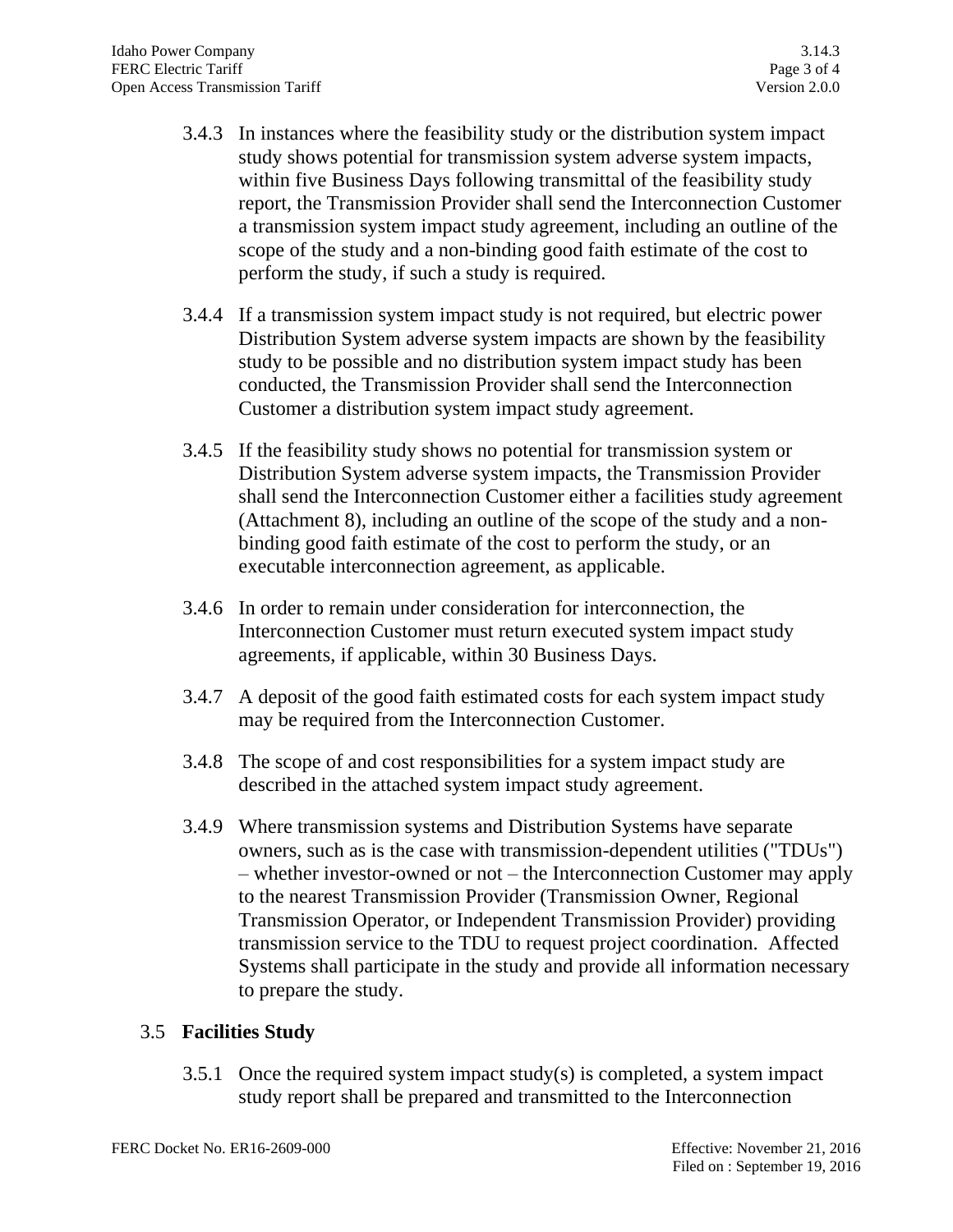Customer along with a facilities study agreement within five Business Days, including an outline of the scope of the study and a non-binding good faith estimate of the cost to perform the facilities study. In the case where one or both impact studies are determined to be unnecessary, a notice of the fact shall be transmitted to the Interconnection Customer within the same timeframe.

- 3.5.2 In order to remain under consideration for interconnection, or, as appropriate, in the Transmission Provider's interconnection queue, the Interconnection Customer must return the executed facilities study agreement or a request for an extension of time within 30 Business Days.
- 3.5.3 The facilities study shall specify and estimate the cost of the equipment, engineering, procurement and construction work (including overheads) needed to implement the conclusions of the system impact study(s).
- 3.5.4 Design for any required Interconnection Facilities and/or Upgrades shall be performed under the facilities study agreement. The Transmission Provider may contract with consultants to perform activities required under the facilities study agreement. The Interconnection Customer and the Transmission Provider may agree to allow the Interconnection Customer to separately arrange for the design of some of the Interconnection Facilities. In such cases, facilities design will be reviewed and/or modified prior to acceptance by the Transmission Provider, under the provisions of the facilities study agreement. If the Parties agree to separately arrange for design and construction, and provided security and confidentiality requirements can be met, the Transmission Provider shall make sufficient information available to the Interconnection Customer in accordance with confidentiality and critical infrastructure requirements to permit the Interconnection Customer to obtain an independent design and cost estimate for any necessary facilities.
- 3.5.5 A deposit of the good faith estimated costs for the facilities study may be required from the Interconnection Customer.
- 3.5.6 The scope of and cost responsibilities for the facilities study are described in the attached facilities study agreement.
- 3.5.7 Upon completion of the facilities study, and with the agreement of the Interconnection Customer to pay for Interconnection Facilities and Upgrades identified in the facilities study, the Transmission Provider shall provide the Interconnection Customer an executable interconnection agreement within five Business Days.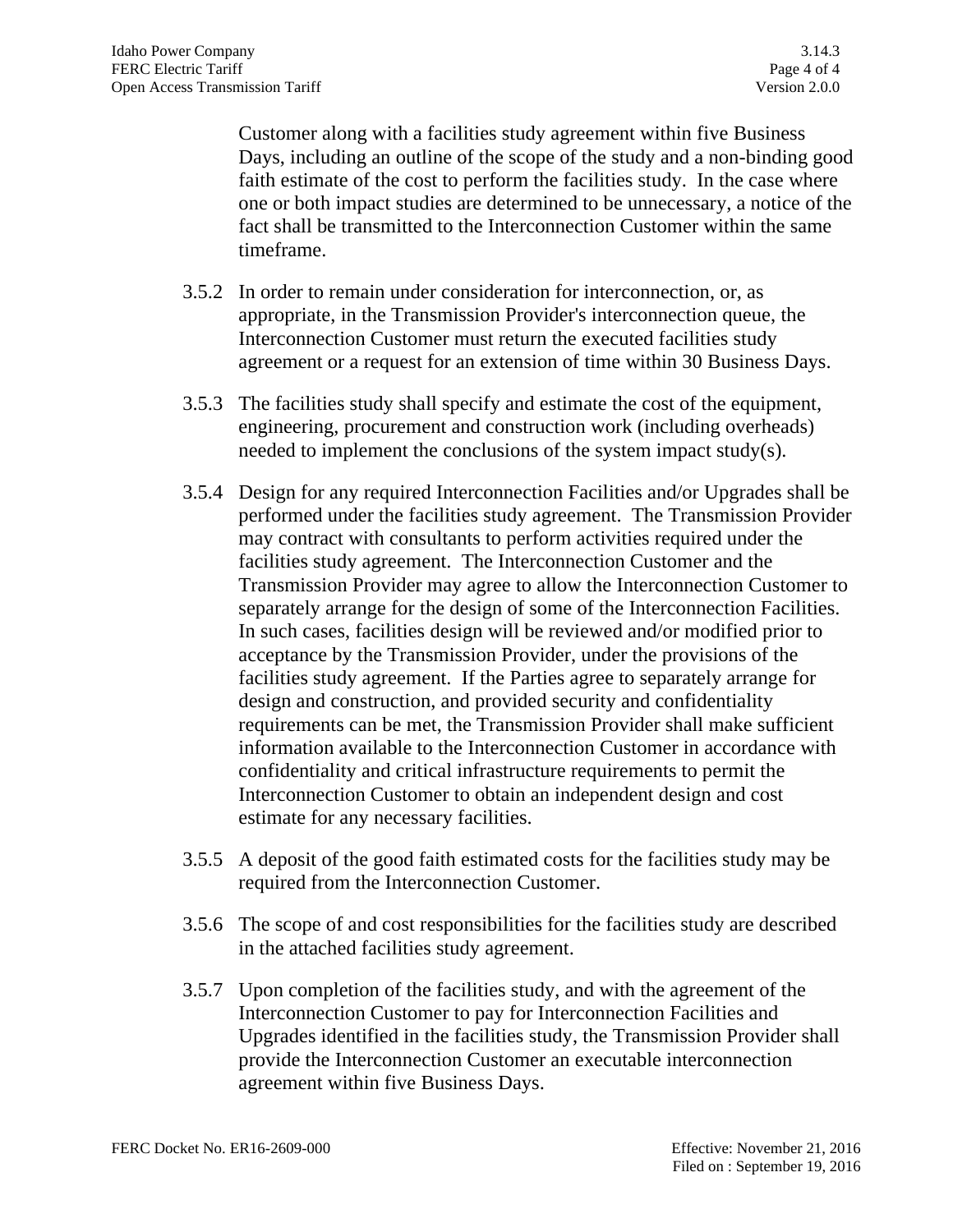# **Section 4. Provisions that Apply to All Interconnection Requests**

4.1 **Reasonable Efforts** The Transmission Provider shall make reasonable efforts to meet all time frames provided in these procedures unless the Transmission Provider and the Interconnection Customer agree to a different schedule. If the Transmission Provider cannot meet a deadline provided herein, it shall notify the Interconnection Customer, explain the reason for the failure to meet the deadline, and provide an estimated time by which it will complete the applicable interconnection procedure in the process.

### 4.2 **Disputes**

- 4.2.1 The Parties agree to attempt to resolve all disputes arising out of the interconnection process according to the provisions of this article.
- 4.2.2 In the event of a dispute, either Party shall provide the other Party with a written Notice of Dispute. Such Notice shall describe in detail the nature of the dispute.
- 4.2.3 If the dispute has not been resolved within two Business Days after receipt of the Notice, either Party may contact FERC's Dispute Resolution Service (DRS) for assistance in resolving the dispute.
- 4.2.4 The DRS will assist the Parties in either resolving their dispute or in selecting an appropriate dispute resolution venue (e.g., mediation, settlement judge, early neutral evaluation, or technical expert) to assist the Parties in resolving their dispute. DRS can be reached at 1-877-337-2237 or via the internet at [http://www.ferc.gov/legal/adr.asp.](http://www.ferc.gov/legal/adr.asp)
- 4.2.5 Each Party agrees to conduct all negotiations in good faith and will be responsible for one-half of any costs paid to neutral third-parties.
- 4.2.6 If neither Party elects to seek assistance from the DRS, or if the attempted dispute resolution fails, then either Party may exercise whatever rights and remedies it may have in equity or law consistent with the terms of these procedures.
- 4.3 **Interconnection Metering** Any metering necessitated by the use of the Small Generating Facility shall be installed at the Interconnection Customer's expense in accordance with Federal Energy Regulatory Commission, state, or local regulatory requirements or the Transmission Provider's specifications.
- 4.4 **Commissioning** Commissioning tests of the Interconnection Customer's installed equipment shall be performed pursuant to applicable codes and standards. The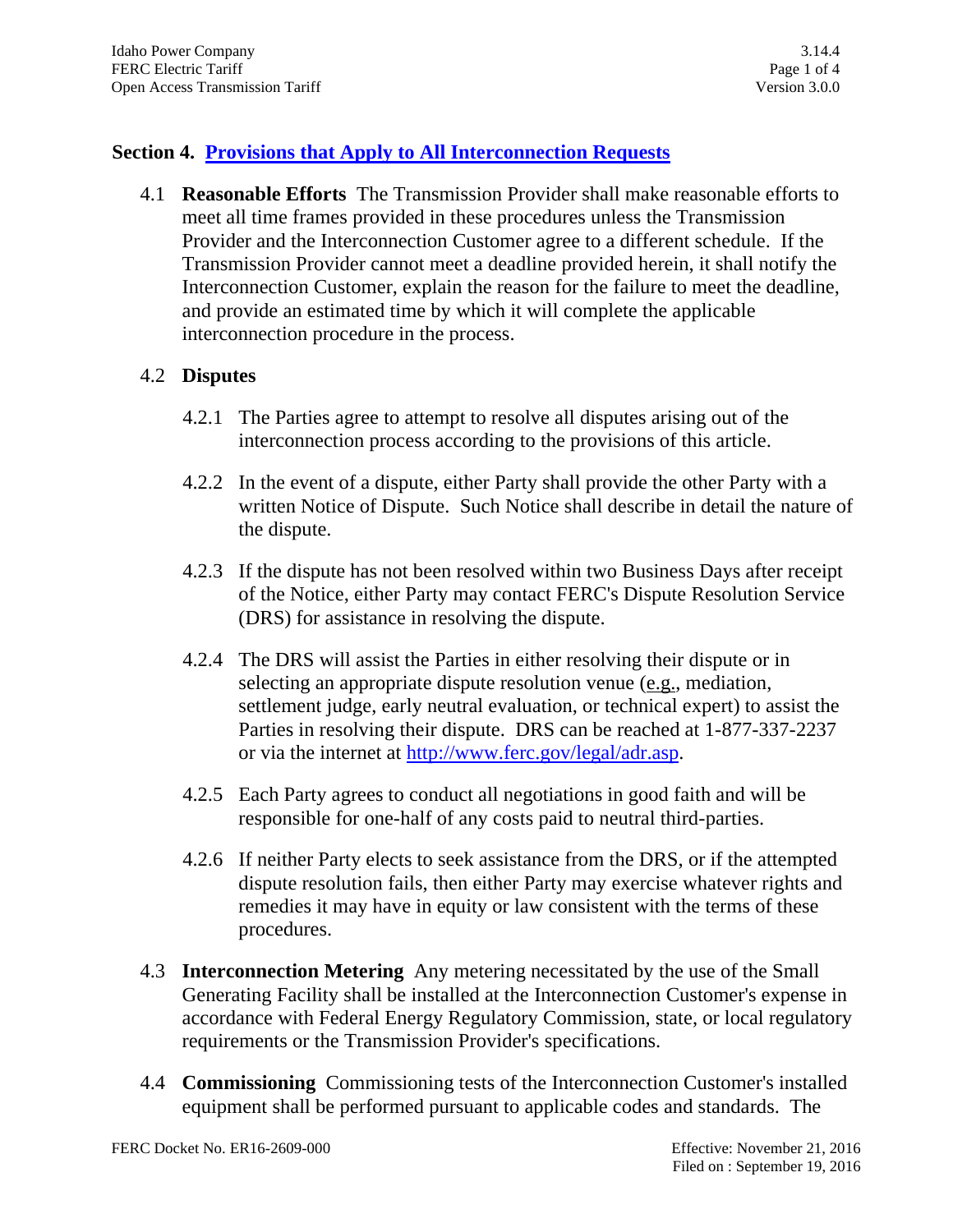Transmission Provider must be given at least five Business Days written notice, or as otherwise mutually agreed to by the Parties, of the tests and may be present to witness the commissioning tests.

### 4.5. **Confidentiality**

- 4.5.1 Confidential information shall mean any confidential and/or proprietary information provided by one Party to the other Party that is clearly marked or otherwise designated "Confidential." For purposes of these procedures all design, operating specifications*,* and metering data provided by the Interconnection Customer shall be deemed confidential information regardless of whether it is clearly marked or otherwise designated as such.
- 4.5.2 Confidential Information does not include information previously in the public domain, required to be publicly submitted or divulged by Governmental Authorities (after notice to the other Party and after exhausting any opportunity to oppose such publication or release), or necessary to be divulged in an action to enforce these procedures. Each Party receiving Confidential Information shall hold such information in confidence and shall not disclose it to any third party nor to the public without the prior written authorization from the Party providing that information, except to fulfill obligations under these procedures, or to fulfill legal or regulatory requirements.
	- 4.5.2.1 Each Party shall employ at least the same standard of care to protect Confidential Information obtained from the other Party as it employs to protect its own Confidential Information.
	- 4.5.2.2 Each Party is entitled to equitable relief, by injunction or otherwise, to enforce its rights under this provision to prevent the release of Confidential Information without bond or proof of damages, and may seek other remedies available at law or in equity for breach of this provision.
- 4.5.3 Notwithstanding anything in this article to the contrary, and pursuant to 18 CFR § 1b.20, if FERC, during the course of an investigation or otherwise, requests information from one of the Parties that is otherwise required to be maintained in confidence pursuant to these procedures, the Party shall provide the requested information to FERC, within the time provided for in the request for information. In providing the information to FERC, the Party may, consistent with 18 CFR § 388.112, request that the information be treated as confidential and non-public by FERC and that the information be withheld from public disclosure. Parties are prohibited from notifying the other Party prior to the release of the Confidential Information to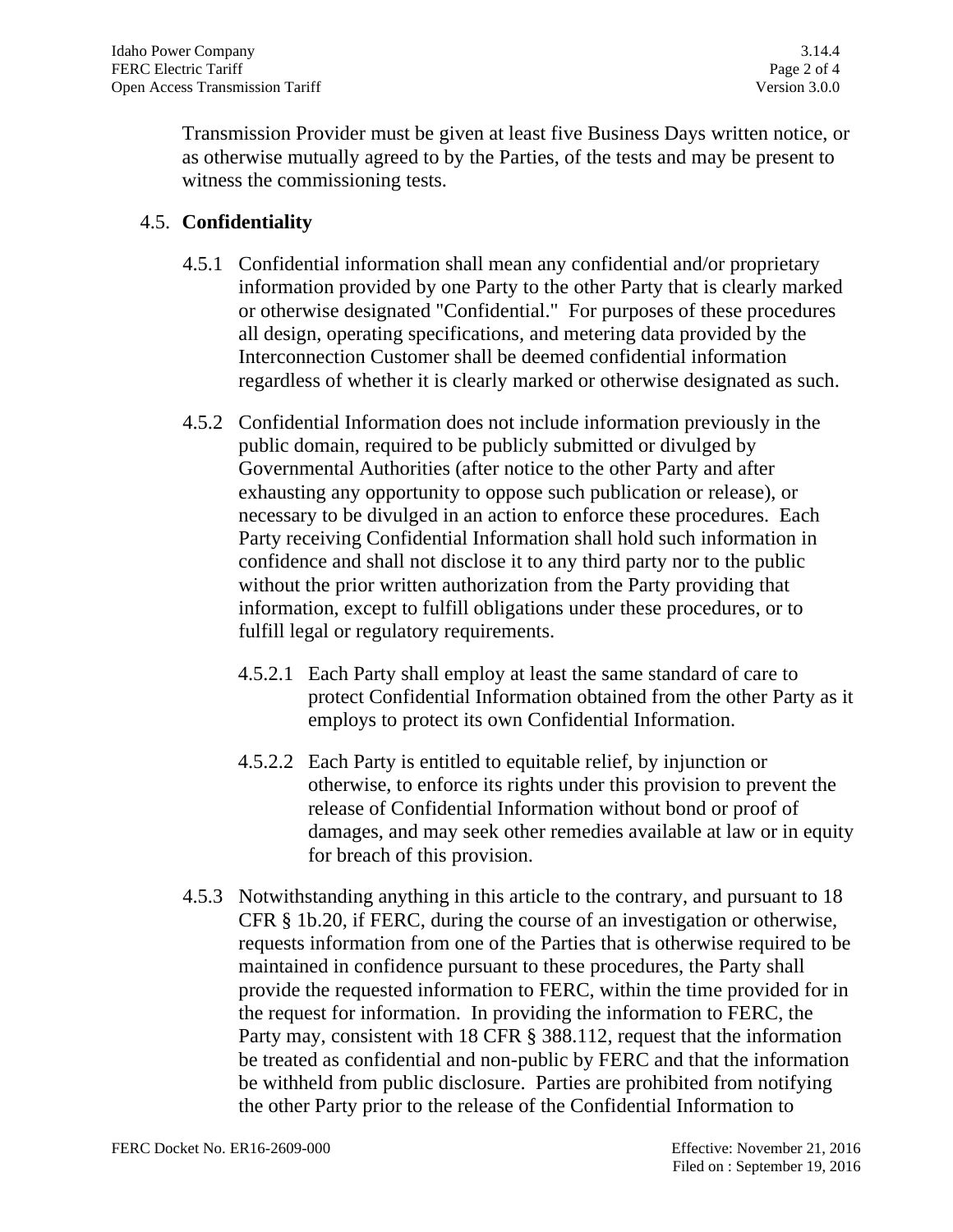FERC. The Party shall notify the other Party when it is notified by FERC that a request to release Confidential Information has been received by FERC, at which time either of the Parties may respond before such information would be made public, pursuant to 18 CFR § 388.112. Requests from a state regulatory body conducting a confidential investigation shall be treated in a similar manner if consistent with the applicable state rules and regulations.

- 4.6 **Comparability** The Transmission Provider shall receive, process and analyze all Interconnection Requests in a timely manner as set forth in this document. The Transmission Provider shall use the same reasonable efforts in processing and analyzing Interconnection Requests from all Interconnection Customers, whether the Small Generating Facility is owned or operated by the Transmission Provider, its subsidiaries or affiliates, or others.
- 4.7 **Record Retention** The Transmission Provider shall maintain for three years records, subject to audit, of all Interconnection Requests received under these procedures, the times required to complete Interconnection Request approvals and disapprovals, and justification for the actions taken on the Interconnection Requests.
- 4.8 **Interconnection Agreement** After receiving an interconnection agreement from the Transmission Provider, the Interconnection Customer shall have 30 Business Days or another mutually agreeable timeframe to sign and return the interconnection agreement, or request that the Transmission Provider file an unexecuted interconnection agreement with the Federal Energy Regulatory Commission. If the Interconnection Customer does not sign the interconnection agreement, or ask that it be filed unexecuted by the Transmission Provider within 30 Business Days, the Interconnection Request shall be deemed withdrawn. After the interconnection agreement is signed by the Parties, the interconnection of the Small Generating Facility shall proceed under the provisions of the interconnection agreement.
- 4.9 **Coordination with Affected Systems** The Transmission Provider shall coordinate the conduct of any studies required to determine the impact of the Interconnection Request on Affected Systems with Affected System operators and, if possible, include those results (if available) in its applicable interconnection study within the time frame specified in these procedures. The Transmission Provider will include such Affected System operators in all meetings held with the Interconnection Customer as required by these procedures. The Interconnection Customer will cooperate with the Transmission Provider in all matters related to the conduct of studies and the determination of modifications to Affected Systems. A Transmission Provider which may be an Affected System shall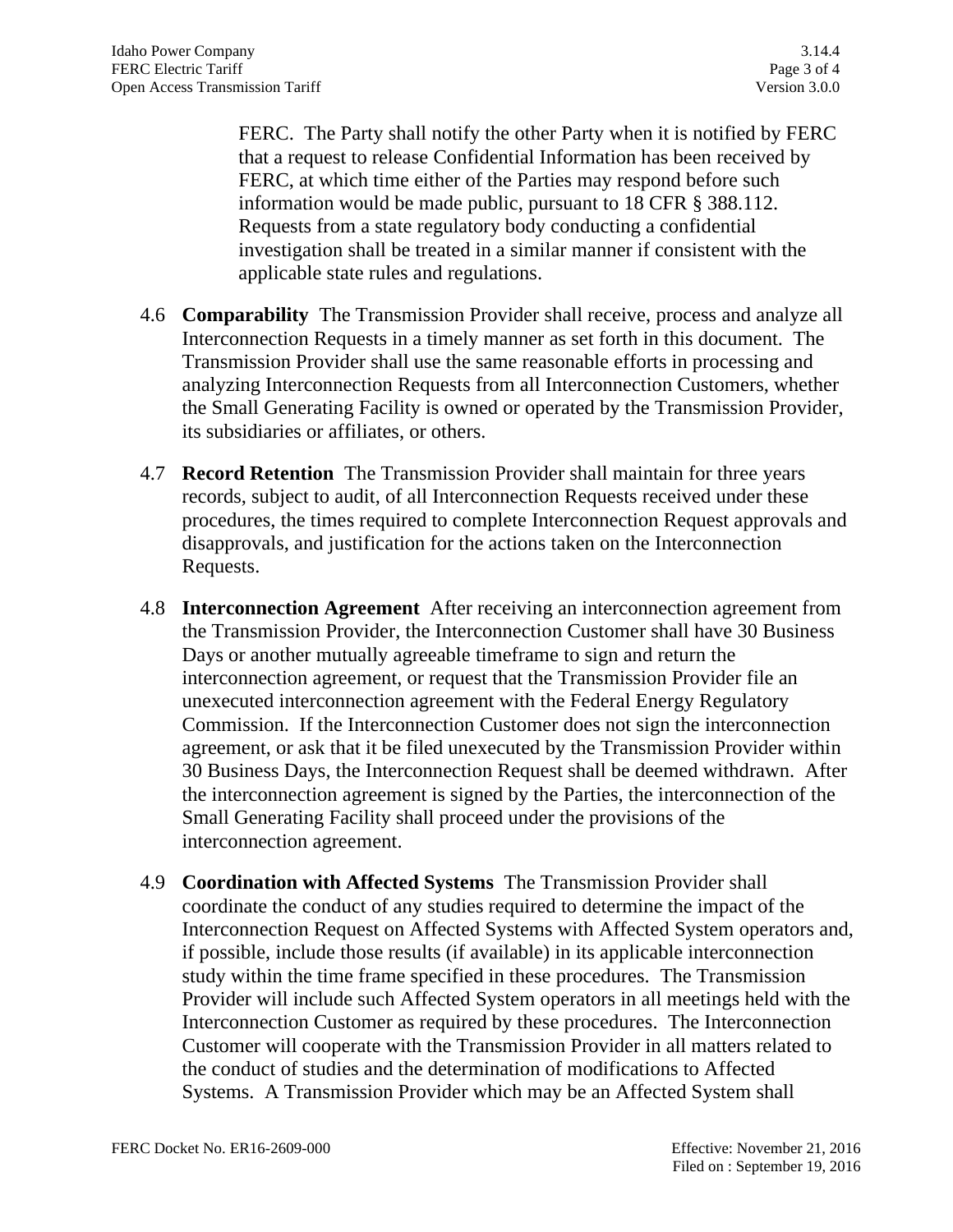cooperate with the Transmission Provider with whom interconnection has been requested in all matters related to the conduct of studies and the determination of modifications to Affected Systems.

## 4.10 **Capacity of the Small Generating Facility**

- 4.10.1 If the Interconnection Request is for an increase in capacity for an existing Small Generating Facility, the Interconnection Request shall be evaluated on the basis of the new total capacity of the Small Generating Facility.
- 4.10.2 If the Interconnection Request is for a Small Generating Facility that includes multiple energy production devices at a site for which the Interconnection Customer seeks a single Point of Interconnection, the Interconnection Request shall be evaluated on the basis of the aggregate capacity of the multiple devices.
- 4.10.3 The Interconnection Request shall be evaluated using the maximum capacity that the Small Generating Facility is capable of injecting into the Transmission Provider's electric system. However, if the maximum capacity that the Small Generating Facility is capable of injecting into the Transmission Provider's electric system is limited (e.g., through use of a control system, power relay(s), or other similar device settings or adjustments), then the Interconnection Customer must obtain the Transmission Provider's agreement, with such agreement not to be unreasonably withheld, that the manner in which the Interconnection Customer proposes to implement such a limit will not adversely affect the safety and reliability of the Transmission Provider's system. If the Transmission Provider does not so agree, then the Interconnection Request must be withdrawn or revised to specify the maximum capacity that the Small Generating Facility is capable of injecting into the Transmission Provider's electric system without such limitations. Furthermore, nothing in this section shall prevent a Transmission Provider from considering an output higher than the limited output, if appropriate, when evaluating system protection impacts.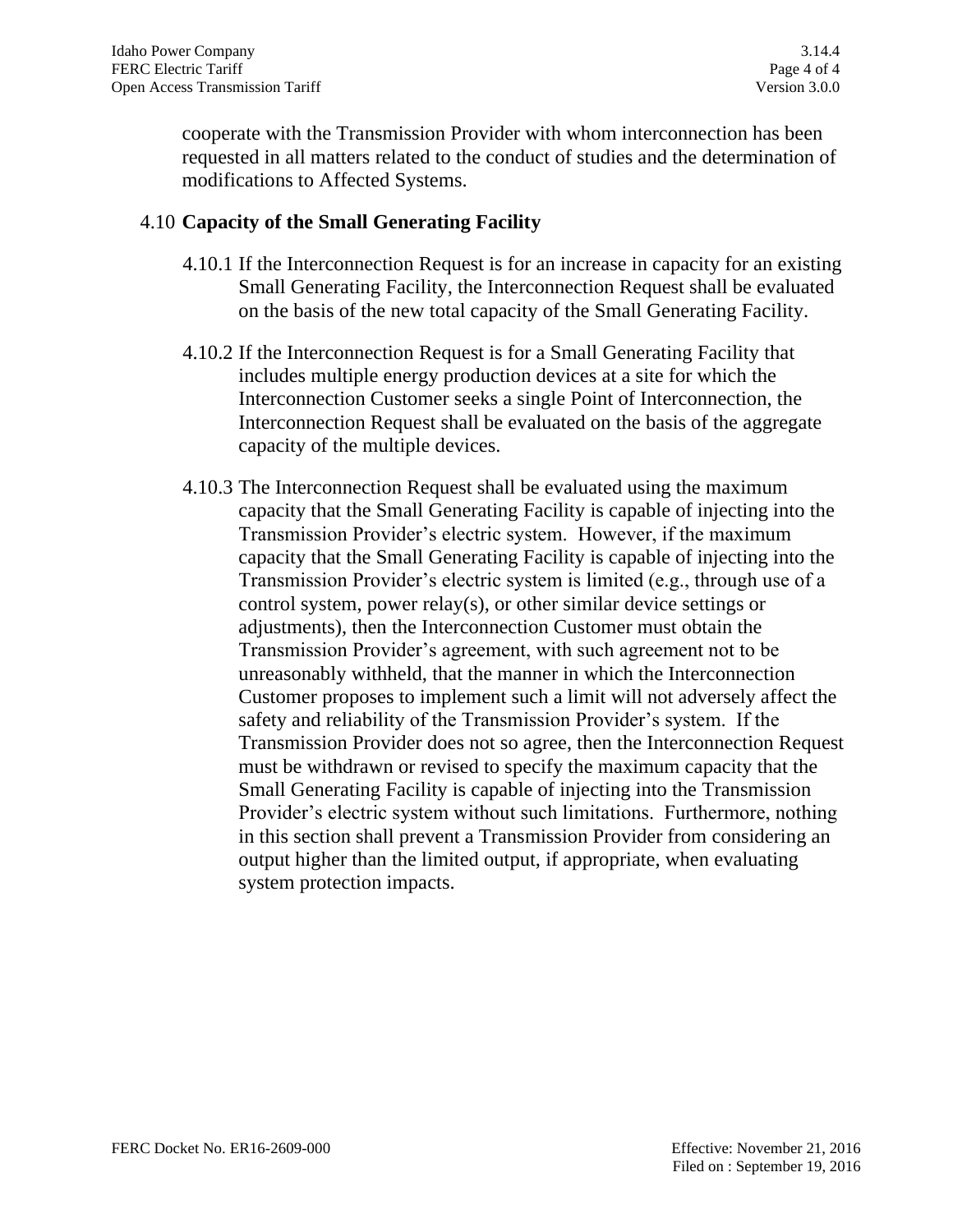# **Section 5. EIM Requirements**

5.1 The Interconnection Customer shall have a continuing duty to comply with Attachment O of this Tariff, as applicable.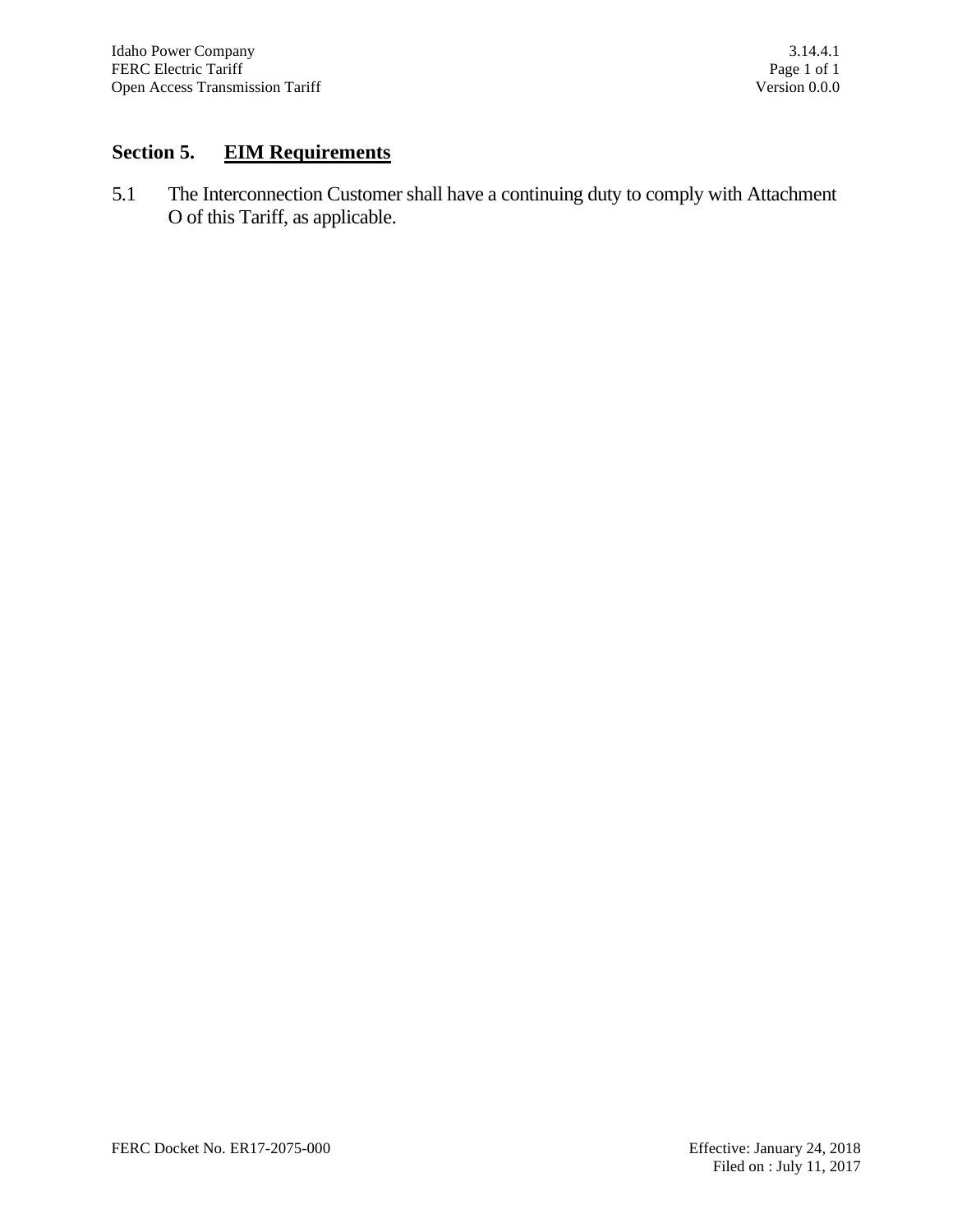## **Attachment 1**

#### **Glossary of Terms**

- **10 kW Inverter Process** The procedure for evaluating an Interconnection Request for a certified inverter-based Small Generating Facility no larger than 10 kW that uses the section 2 screens. The application process uses an all-in-one document that includes a simplified Interconnection Request, simplified procedures, and a brief set of terms and conditions. See SGIP Attachment 5.
- **Affected System –** An electric system other than the Transmission Provider's Transmission System that may be affected by the proposed interconnection.
- **Business Day –** Monday through Friday, excluding Federal Holidays.
- **Distribution System** The Transmission Provider's facilities and equipment used to transmit electricity to ultimate usage points such as homes and industries directly from nearby generators or from interchanges with higher voltage transmission networks which transport bulk power over longer distances. The voltage levels at which Distribution Systems operate differ among areas.
- **Distribution Upgrades** The additions, modifications, and upgrades to the Transmission Provider's Distribution System at or beyond the Point of Interconnection to facilitate interconnection of the Small Generating Facility and render the transmission service necessary to effect the Interconnection Customer's wholesale sale of electricity in interstate commerce. Distribution Upgrades do not include Interconnection Facilities.
- **Fast Track Process** The procedure for evaluating an Interconnection Request for a certified Small Generating Facility that meets the eligibility requirements of section 2.1 and includes the section 2 screens, customer options meeting, and optional supplemental review.
- **Good Utility Practice** Any of the practices, methods and acts engaged in or approved by a significant portion of the electric industry during the relevant time period, or any of the practices, methods and acts which, in the exercise of reasonable judgment in light of the facts known at the time the decision was made, could have been expected to accomplish the desired result at a reasonable cost consistent with good business practices, reliability, safety and expedition. Good Utility Practice is not intended to be limited to the optimum practice, method, or act to the exclusion of all others, but rather to be acceptable practices, methods, or acts generally accepted in the region.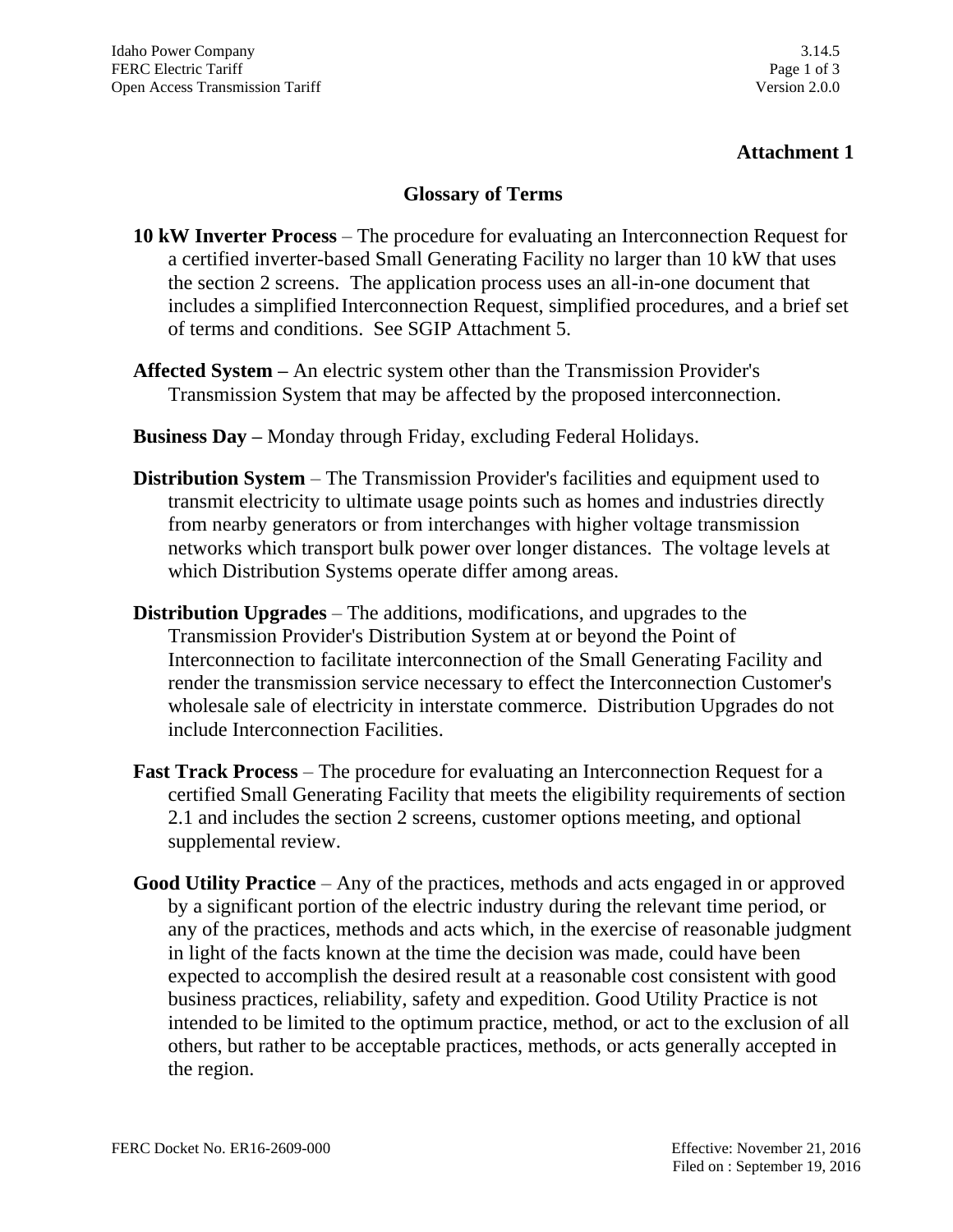- **Interconnection Customer** Any entity, including the Transmission Provider, the Transmission Owner or any of the affiliates or subsidiaries of either, that proposes to interconnect its Small Generating Facility with the Transmission Provider's Transmission System.
- **Interconnection Facilities** The Transmission Provider's Interconnection Facilities and the Interconnection Customer's Interconnection Facilities. Collectively, Interconnection Facilities include all facilities and equipment between the Small Generating Facility and the Point of Interconnection, including any modification, additions or upgrades that are necessary to physically and electrically interconnect the Small Generating Facility to the Transmission Provider's Transmission System. Interconnection Facilities are sole use facilities and shall not include Distribution Upgrades or Network Upgrades.
- **Interconnection Request** The Interconnection Customer's request, in accordance with the Tariff, to interconnect a new Small Generating Facility, or to increase the capacity of, or make a Material Modification to the operating characteristics of, an existing Small Generating Facility that is interconnected with the Transmission Provider's Transmission System.
- **Material Modification** A modification that has a material impact on the cost or timing of any Interconnection Request with a later queue priority date.
- **Network Resource –** Any designated generating resource owned, purchased, or leased by a Network Customer under the Network Integration Transmission Service Tariff. Network Resources do not include any resource, or any portion thereof, that is committed for sale to third parties or otherwise cannot be called upon to meet the Network Customer's Network Load on a non-interruptible basis.
- **Network Resource Interconnection Service –** An Interconnection Service that allows the Interconnection Customer to integrate its Generating Facility with the Transmission Provider's System (1) in a manner comparable to that in which the Transmission Provider integrates its generating facilities to serve native load customers; or (2) in an RTO or ISO with market based congestion management, in the same manner as Network Resources. Network Resource Interconnection Service in and of itself does not convey transmission service.
- **Network Upgrades** Additions, modifications, and upgrades to the Transmission Provider's Transmission System required at or beyond the point at which the Small Generating Facility interconnects with the Transmission Provider's Transmission System to accommodate the interconnection with the Small Generating Facility to the Transmission Provider's Transmission System. Network Upgrades do not include Distribution Upgrades.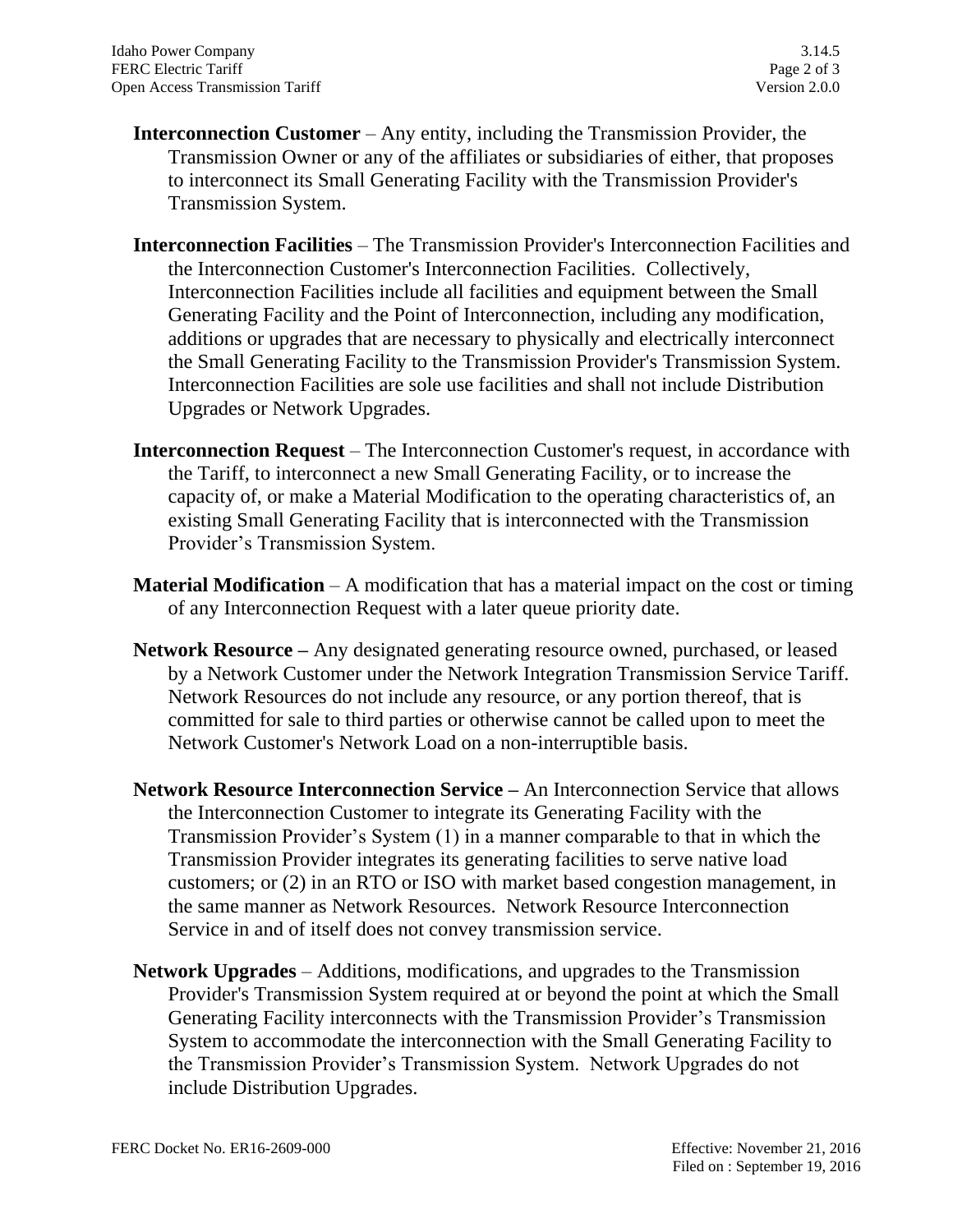- **Party or Parties** The Transmission Provider, Transmission Owner, Interconnection Customer or any combination of the above.
- **Point of Interconnection** The point where the Interconnection Facilities connect with the Transmission Provider's Transmission System.
- **Queue Position** The order of a valid Interconnection Request, relative to all other pending valid Interconnection Requests, that is established based upon the date and time of receipt of the valid Interconnection Request by the Transmission Provider.
- **Small Generating Facility**  The Interconnection Customer's device for the production and/or storage for later injection of electricity identified in the Interconnection Request, but shall not include the Interconnection Customer's Interconnection Facilities.
- **Study Process** The procedure for evaluating an Interconnection Request that includes the section 3 scoping meeting, feasibility study, system impact study, and facilities study.
- **Transmission Owner** The entity that owns, leases or otherwise possesses an interest in the portion of the Transmission System at the Point of Interconnection and may be a Party to the Small Generator Interconnection Agreement to the extent necessary.
- **Transmission Provider** The public utility (or its designated agent) that owns, controls, or operates transmission or distribution facilities used for the transmission of electricity in interstate commerce and provides transmission service under the Tariff. The term Transmission Provider should be read to include the Transmission Owner when the Transmission Owner is separate from the Transmission Provider.
- **Transmission System** The facilities owned, controlled or operated by the Transmission Provider or the Transmission Owner that are used to provide transmission service under the Tariff.
- **Upgrades** The required additions and modifications to the Transmission Provider's Transmission System at or beyond the Point of Interconnection. Upgrades may be Network Upgrades or Distribution Upgrades. Upgrades do not include Interconnection Facilities.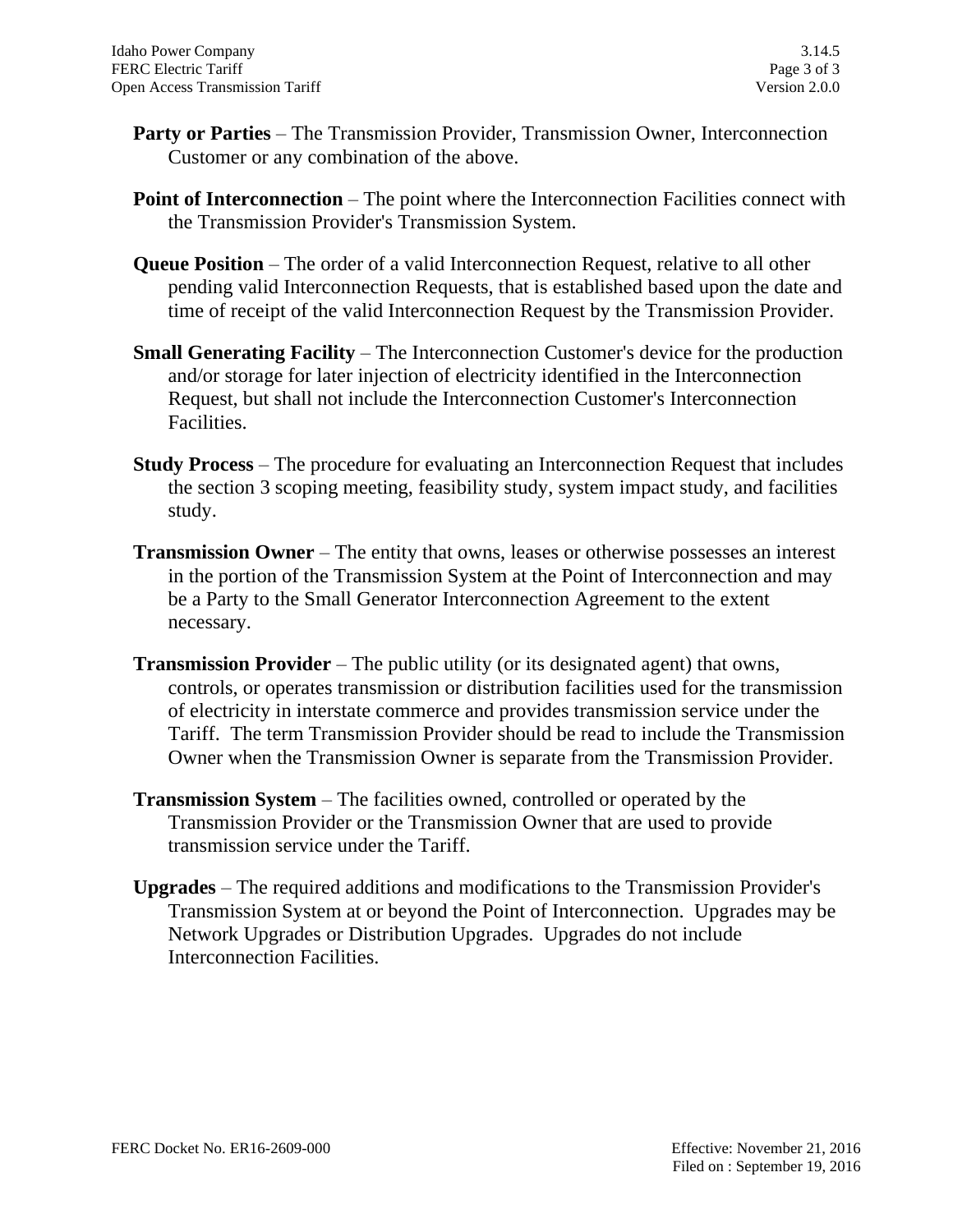### **Attachment 2**

#### **SMALL GENERATOR INTERCONNECTION REQUEST**

#### **(Application Form)**

**\_\_\_\_\_\_\_\_\_\_\_\_\_\_\_\_\_\_\_\_\_\_\_\_\_\_\_\_\_\_\_\_\_\_\_\_\_\_\_\_\_\_\_\_\_\_\_\_\_\_\_\_\_\_\_\_\_\_\_\_\_\_\_**

#### **Transmission Provider:**

| Telephone Number:   |
|---------------------|
| $Fax: ____________$ |
|                     |

An Interconnection Request is considered complete when it provides all applicable and correct information required below. Per SGIP section 1.5, documentation of site control must be submitted with the Interconnection Request.

#### **Preamble and Instructions**

An Interconnection Customer who requests a Federal Energy Regulatory Commission jurisdictional interconnection must submit this Interconnection Request by hand delivery, mail, e-mail, or fax to the Transmission Provider.

#### **Processing Fee or Deposit:**

If the Interconnection Request is submitted under the Fast Track Process, the nonrefundable processing fee is \$500.

If the Interconnection Request is submitted under the Study Process, whether a new submission or an Interconnection Request that did not pass the Fast Track Process, the Interconnection Customer shall submit to the Transmission Provider a deposit not to exceed \$1,000 towards the cost of the feasibility study.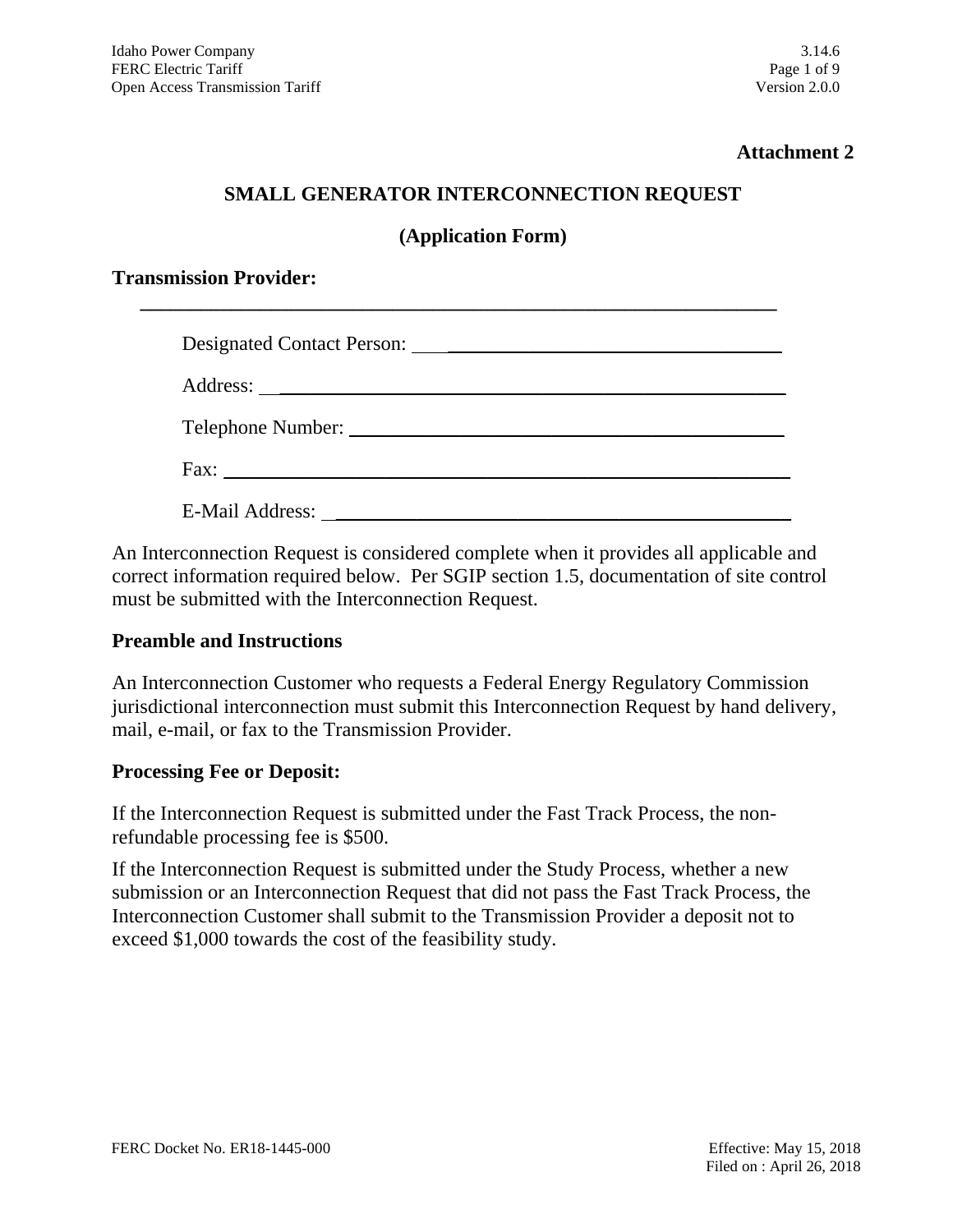# **Interconnection Customer Information**

| Legal Name of the Interconnection Customer (or, if an individual, individual's name)                                                                                                                                           |                                                                                                                       |                                                                |                            |
|--------------------------------------------------------------------------------------------------------------------------------------------------------------------------------------------------------------------------------|-----------------------------------------------------------------------------------------------------------------------|----------------------------------------------------------------|----------------------------|
| Name: Name and the set of the set of the set of the set of the set of the set of the set of the set of the set of the set of the set of the set of the set of the set of the set of the set of the set of the set of the set o |                                                                                                                       |                                                                |                            |
|                                                                                                                                                                                                                                |                                                                                                                       |                                                                |                            |
|                                                                                                                                                                                                                                |                                                                                                                       |                                                                |                            |
| City: $\begin{array}{cccc}\n\text{City:} & \text{State:} & \text{State:} & \text{Zip:} & \text{Cip:} \\ \end{array}$                                                                                                           |                                                                                                                       |                                                                |                            |
| Facility Location (if different from above): ___________________________________                                                                                                                                               |                                                                                                                       |                                                                |                            |
|                                                                                                                                                                                                                                |                                                                                                                       |                                                                |                            |
|                                                                                                                                                                                                                                |                                                                                                                       |                                                                |                            |
| Alternative Contact Information (if different from the Interconnection Customer)                                                                                                                                               |                                                                                                                       |                                                                |                            |
| Contact Name:                                                                                                                                                                                                                  |                                                                                                                       |                                                                |                            |
|                                                                                                                                                                                                                                |                                                                                                                       |                                                                |                            |
| Address:                                                                                                                                                                                                                       |                                                                                                                       |                                                                |                            |
|                                                                                                                                                                                                                                | <u> 1989 - Johann Stein, marwolaethau a bhann an t-Amhain ann an t-Amhain an t-Amhain an t-Amhain an t-Amhain an </u> |                                                                |                            |
|                                                                                                                                                                                                                                |                                                                                                                       |                                                                |                            |
| Application is for: ______New Small Generating Facility                                                                                                                                                                        |                                                                                                                       |                                                                |                            |
|                                                                                                                                                                                                                                |                                                                                                                       | _______Capacity addition to Existing Small Generating Facility |                            |
| If capacity addition to existing facility, please describe: _____________________                                                                                                                                              |                                                                                                                       |                                                                |                            |
| Will the Small Generating Facility be used for any of the following?                                                                                                                                                           |                                                                                                                       |                                                                |                            |
| Net Metering? Yes ___ No ___                                                                                                                                                                                                   |                                                                                                                       |                                                                |                            |
| To Supply Power to the Interconnection Customer? Yes __No __                                                                                                                                                                   |                                                                                                                       |                                                                |                            |
| To Supply Power to Others? Yes ______ No ______                                                                                                                                                                                |                                                                                                                       |                                                                |                            |
| For installations at locations with existing electric service to which the proposed Small<br>Generating Facility will interconnect, provide:                                                                                   |                                                                                                                       |                                                                |                            |
| (Local Electric Service Provider*)                                                                                                                                                                                             |                                                                                                                       |                                                                | (Existing Account Number*) |
| [*To be provided by the Interconnection Customer if the local electric service provider is<br>different from the Transmission Provider]                                                                                        |                                                                                                                       |                                                                |                            |
|                                                                                                                                                                                                                                |                                                                                                                       |                                                                |                            |
| FERC Docket No. ER18-1445-000                                                                                                                                                                                                  |                                                                                                                       |                                                                | Effective: May 15, 201     |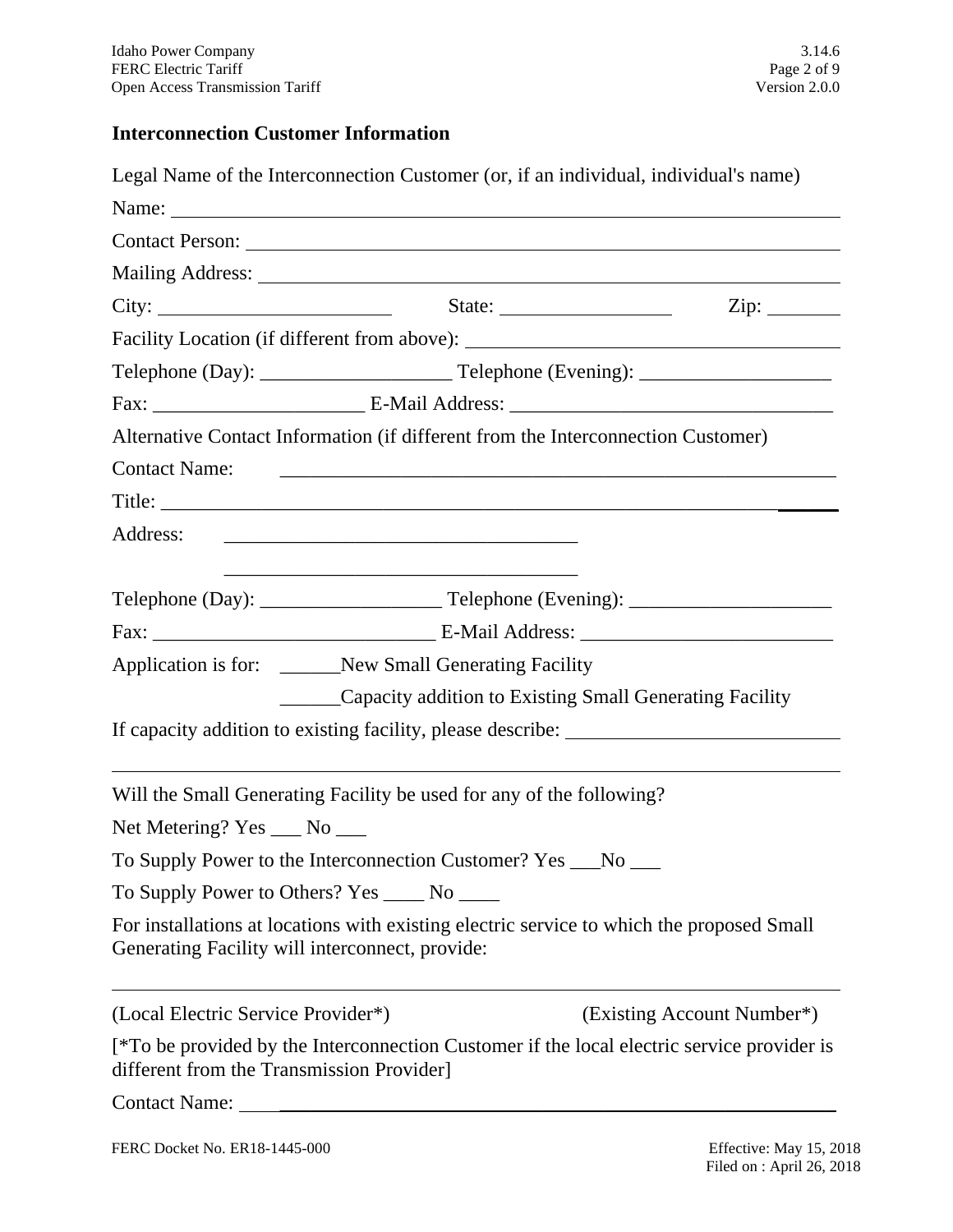| <b>Idaho Power Company</b><br><b>FERC Electric Tariff</b>   | 3.14.6                       |
|-------------------------------------------------------------|------------------------------|
| Open Access Transmission Tariff                             | Page 3 of 9<br>Version 2.0.0 |
| Title:                                                      |                              |
|                                                             |                              |
|                                                             |                              |
|                                                             |                              |
|                                                             |                              |
| Interconnection Customer's Requested In-Service Date: _____ |                              |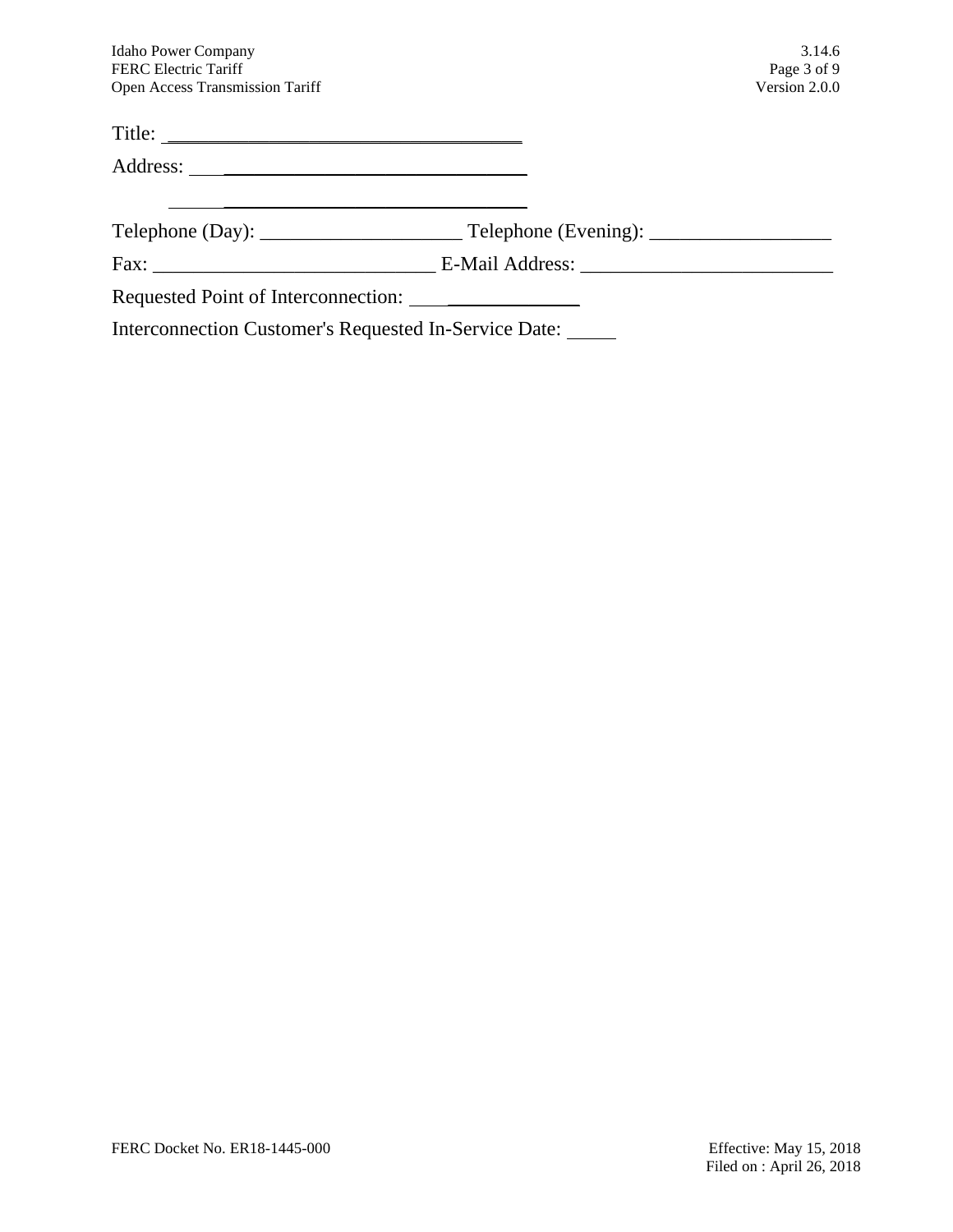# **Small Generating Facility Information**

| Data apply only to the Small Generating Facility, not the Interconnection Facilities.                                 |
|-----------------------------------------------------------------------------------------------------------------------|
| Energy Source: __ Solar __ Wind __ Hydro __ Hydro Type (e.g. Run-of-River): _____                                     |
| Diesel __ Natural Gas ___ Fuel Oil __ Other (state type) _______________________                                      |
|                                                                                                                       |
| __Microturbine ___PV ____Other                                                                                        |
| Type of Generator: _____Synchronous _____Induction ______ Inverter                                                    |
| Generator Nameplate Rating: __________kW (Typical) Generator Nameplate<br>kVAR:                                       |
| Interconnection Customer or Customer-Site Load: ________________________kW (if none, so<br>state)                     |
|                                                                                                                       |
| Maximum Physical Export Capability Requested: __________________ kW                                                   |
| List components of the Small Generating Facility equipment package that are currently<br>certified:                   |
| Equipment Type Certifying Entity                                                                                      |
| <u> 1989 - Johann Harry Harry Harry Harry Harry Harry Harry Harry Harry Harry Harry Harry Harry Harry Harry Harry</u> |
| 2. $\qquad \qquad$                                                                                                    |
| <u> 1989 - Andrea Andrew Maria (h. 1989).</u>                                                                         |
|                                                                                                                       |
|                                                                                                                       |
| Is the prime mover compatible with the certified protective relay package? ____Yes<br>$\sqrt{N_0}$                    |
| Generator (or solar collector)                                                                                        |
| Manufacturer, Model Name & Number:                                                                                    |
| <b>Version Number:</b>                                                                                                |
| Nameplate Output Power Rating in kW: (Summer) __________(Winter) _______________                                      |
| Nameplate Output Power Rating in kVA: (Summer) __________ (Winter) __________                                         |
| <b>Individual Generator Power Factor</b>                                                                              |
| Rated Power Factor: Leading: _________________Lagging: _________________________                                      |
| Primary frequency response range for electric storage resources:                                                      |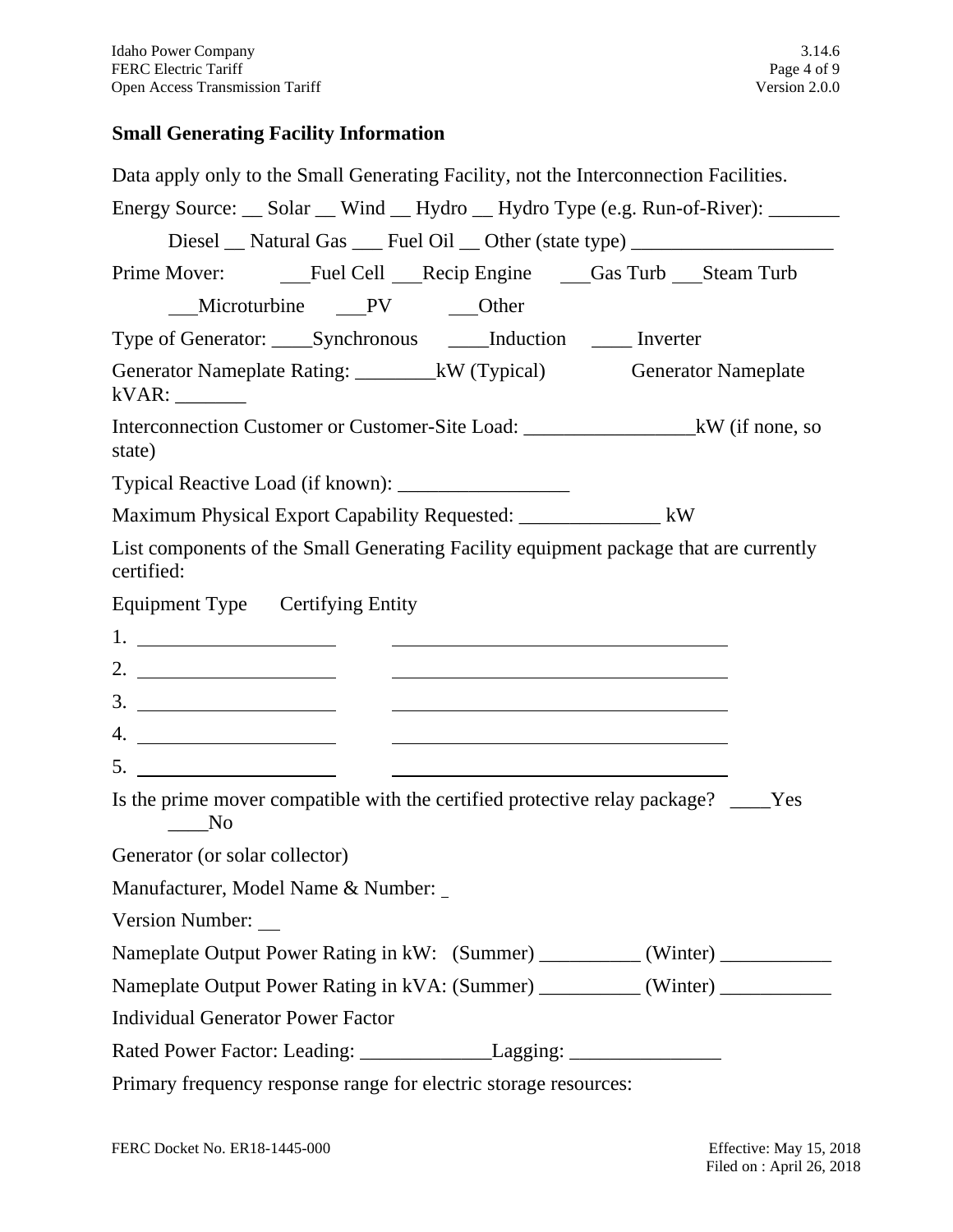| Idaho Power Company                    | 3.14.6        |
|----------------------------------------|---------------|
| <b>FERC Electric Tariff</b>            | Page 5 of 9   |
| <b>Open Access Transmission Tariff</b> | Version 2.0.0 |

Minimum State of Charge:

Minimum State of Charge:

Total Number of Generators in wind farm to be interconnected pursuant to this

| <b>Interconnection Request:</b> | Elevation: | __Single phase | __Three phase |
|---------------------------------|------------|----------------|---------------|
|                                 |            |                |               |

Inverter Manufacturer, Model Name & Number (if used): \_\_\_\_\_\_\_\_\_\_\_\_\_\_\_\_\_\_\_\_\_\_\_\_\_\_

List of adjustable set points for the protective equipment or software: \_\_\_\_\_\_\_\_\_

Note: A completed Power Systems Load Flow data sheet must be supplied with the Interconnection Request.

# **Small Generating Facility Characteristic Data (for inverter-based machines)**

Max design fault contribution current: Instantaneous \_\_\_\_ or RMS? \_\_\_\_\_\_

Harmonics Characteristics:

Start-up requirements:

# **Small Generating Facility Characteristic Data (for rotating machines)**

RPM Frequency:

(\*) Neutral Grounding Resistor (If Applicable): \_\_\_\_\_\_\_\_\_\_\_\_

Synchronous Generators:

Direct Axis Synchronous Reactance, Xd: \_\_\_\_\_\_\_ P.U. Direct Axis Transient Reactance, X' <sup>d</sup>: \_\_\_\_\_\_\_\_\_\_\_P.U. Direct Axis Subtransient Reactance, X" <sup>d</sup>: \_\_\_\_\_\_\_\_\_\_\_\_\_\_P.U.

Negative Sequence Reactance, X2: \_\_\_\_\_\_\_\_\_ P.U. Zero Sequence Reactance, X0: \_\_\_\_\_\_\_\_\_\_\_\_ P.U.

KVA Base: \_\_\_\_\_\_\_\_\_\_\_\_\_\_\_\_\_\_\_\_\_\_\_\_\_\_

Field Volts: \_\_\_\_\_\_\_\_\_\_\_\_\_\_

Field Amperes: \_\_\_\_\_\_\_\_\_\_\_\_\_\_

## Induction Generators:

Motoring Power  $(kW)$ : I2 2 t or K (Heating Time Constant): \_\_\_\_\_\_\_\_\_\_\_\_\_\_ Rotor Resistance, Rr: \_\_\_\_\_\_\_\_\_\_\_\_\_\_ Stator Resistance, Rs: \_\_\_\_\_\_\_\_\_\_\_\_\_\_ Stator Reactance, Xs: \_\_\_\_\_\_\_\_\_\_\_\_\_\_ Rotor Reactance, Xr: \_\_\_\_\_\_\_\_\_\_\_\_\_\_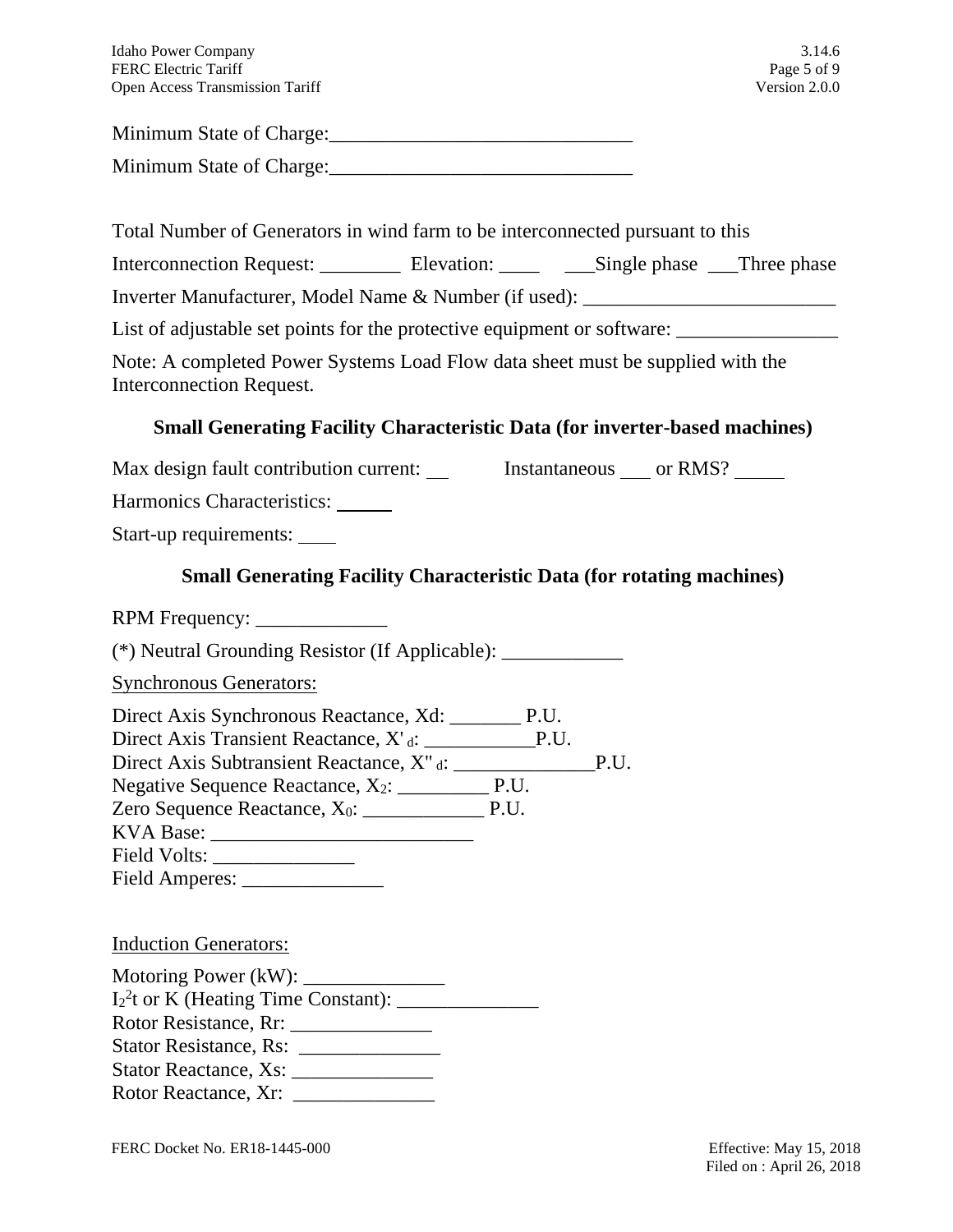| Magnetizing Reactance, Xm:                         |  |
|----------------------------------------------------|--|
| Short Circuit Reactance, Xd":                      |  |
| Exciting Current: ______________                   |  |
| Temperature Rise: _______________                  |  |
|                                                    |  |
|                                                    |  |
| Reactive Power Required In Vars (No Load):         |  |
| Reactive Power Required In Vars (Full Load): _____ |  |
| Total Rotating Inertia, H: Per Unit on kVA Base    |  |

Note: Please contact the Transmission Provider prior to submitting the Interconnection Request to determine if the specified information above is required.

### Excitation and Governor System Data for Synchronous Generators Only

Provide appropriate IEEE model block diagram of excitation system, governor system and power system stabilizer (PSS) in accordance with the regional reliability council criteria. A PSS may be determined to be required by applicable studies. A copy of the manufacturer's block diagram may not be substituted.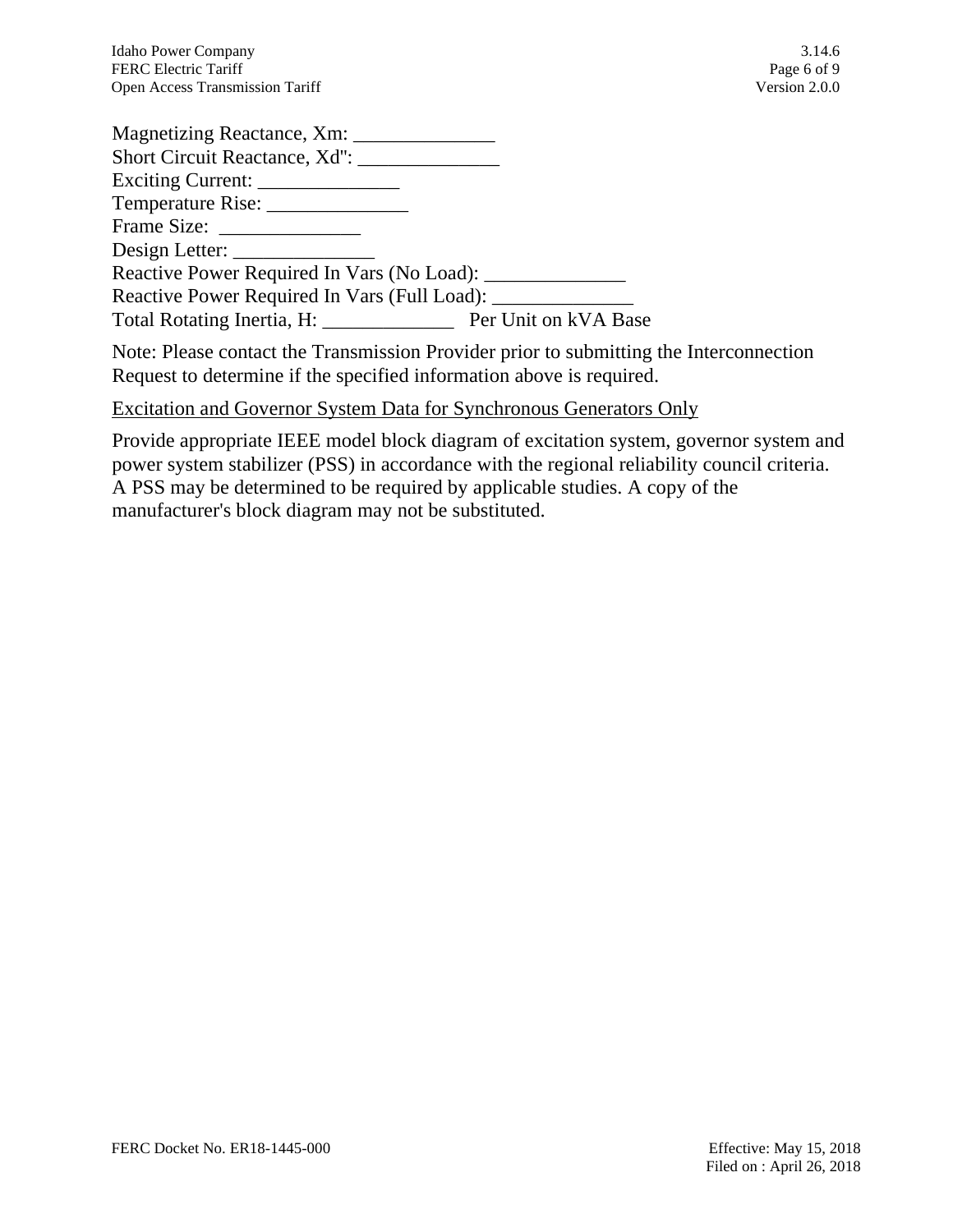# **Interconnection Facilities Information**

| Will a transformer be used between the generator and the point of common coupling?<br>$Yes$ No |  |         |         |
|------------------------------------------------------------------------------------------------|--|---------|---------|
| Will the transformer be provided by the Interconnection Customer? ____Yes ____No               |  |         |         |
| Transformer Data (If Applicable, for Interconnection Customer-Owned Transformer):              |  |         |         |
| Is the transformer: _____single phase ______three phase? Size: ________________kVA             |  |         |         |
| Transformer Impedance: _______% on ______________kVA Base                                      |  |         |         |
| If Three Phase:                                                                                |  |         |         |
| Transformer Primary: _______ Volts _______ Delta ______Wye _______Wye Grounded                 |  |         |         |
| Transformer Secondary: ______ Volts ______ Delta _____Wye ______ Wye Grounded                  |  |         |         |
| Transformer Tertiary: _______ Volts ______ Delta ______Wye ______ Wye Grounded                 |  |         |         |
| Transformer Fuse Data (If Applicable, for Interconnection Customer-Owned Fuse):                |  |         |         |
| (Attach copy of fuse manufacturer's Minimum Melt and Total Clearing Time-Current<br>Curves)    |  |         |         |
|                                                                                                |  |         |         |
| <u>Interconnecting Circuit Breaker (if applicable):</u>                                        |  |         |         |
|                                                                                                |  |         |         |
| Load Rating (Amps): _____ Interrupting Rating (Amps): _____ Trip Speed (Cycles): _____         |  |         |         |
| <b>Interconnection Protective Relays (If Applicable):</b>                                      |  |         |         |
| If Microprocessor-Controlled:                                                                  |  |         |         |
| List of Functions and Adjustable Setpoints for the protective equipment or software:           |  |         |         |
| <b>Setpoint Function</b>                                                                       |  | Minimum | Maximum |
| 1.                                                                                             |  |         |         |
| 2.                                                                                             |  |         |         |
| 3.                                                                                             |  |         |         |
| 4.                                                                                             |  |         |         |
| 5.                                                                                             |  |         |         |
| 6.                                                                                             |  |         |         |
| If Discrete Components:                                                                        |  |         |         |
| (Enclose Copy of any Proposed Time-Overcurrent Coordination Curves)                            |  |         |         |
| Manufacturer: Type: Style/Catalog No.: Proposed Setting:                                       |  |         |         |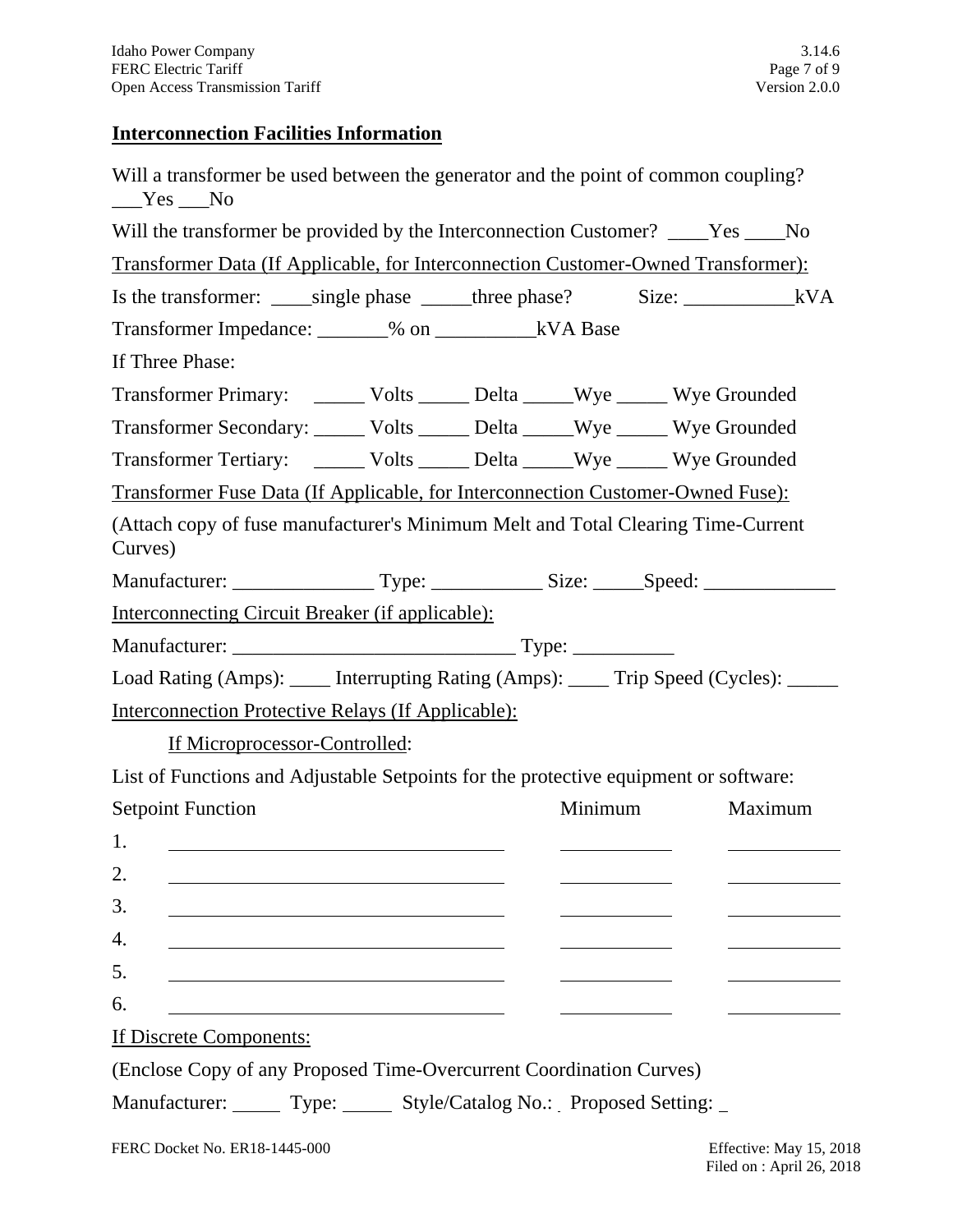| Manufacturer: | Type: | Style/Catalog No.: Proposed Setting: |
|---------------|-------|--------------------------------------|
| Manufacturer: | Type: | Style/Catalog No.: Proposed Setting: |
| Manufacturer: | Type: | Style/Catalog No.: Proposed Setting: |
| Manufacturer: | Type: | Style/Catalog No.: Proposed Setting: |

Current Transformer Data (If Applicable):

(Enclose Copy of Manufacturer's Excitation and Ratio Correction Curves)

Manufacturer:

Type: Accuracy Class: Proposed Ratio Connection: \_\_\_\_

Manufacturer:

Type: Accuracy Class: Proposed Ratio Connection: \_\_\_\_

Potential Transformer Data (If Applicable):

Manufacturer:

Type: Accuracy Class: Proposed Ratio Connection: \_\_\_\_

Manufacturer:

Type: Accuracy Class: Proposed Ratio Connection: \_\_\_\_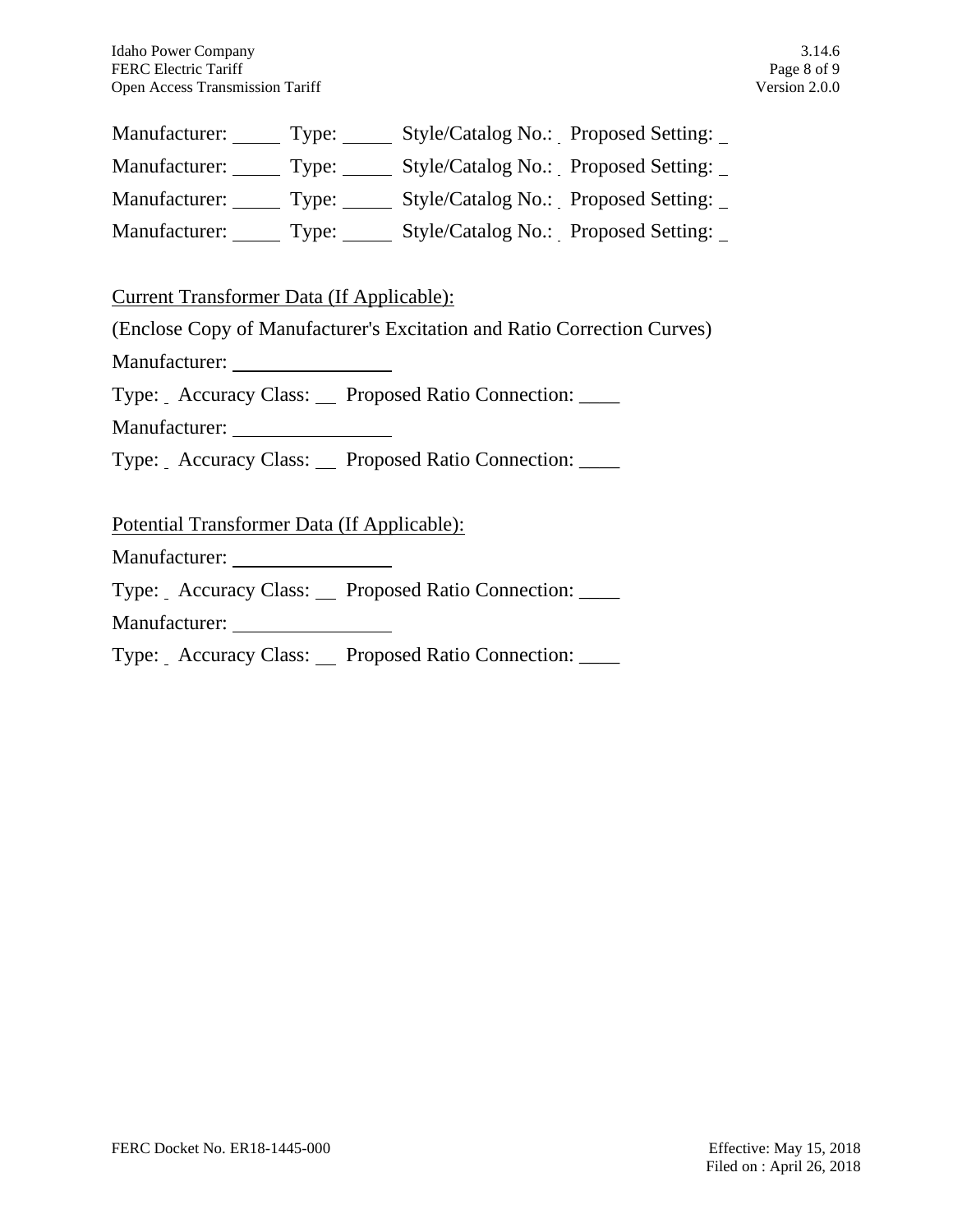# **General Information**

Enclose copy of site electrical one-line diagram showing the configuration of all Small Generating Facility equipment, current and potential circuits, and protection and control schemes. This one-line diagram must be signed and stamped by a licensed Professional Engineer if the Small Generating Facility is larger than 50 kW.Is One-Line Diagram Enclosed? Yes No

Enclose copy of any site documentation that indicates the precise physical location of the proposed Small Generating Facility (e.g., USGS topographic map or other diagram or documentation).

Proposed location of protective interface equipment on property (include address if different from the Interconnection Customer's address)

Enclose copy of any site documentation that describes and details the operation of the protection and control schemes. Is Available Documentation Enclosed? Yes No

Enclose copies of schematic drawings for all protection and control circuits, relay current circuits, relay potential circuits, and alarm/monitoring circuits (if applicable).

Are Schematic Drawings Enclosed? \_\_\_Yes \_\_\_\_No

\_\_\_\_\_\_\_\_\_\_\_\_\_\_\_\_\_\_\_\_\_\_\_\_\_\_\_\_\_\_\_\_\_\_\_\_\_\_\_\_\_\_\_\_\_\_\_\_\_\_\_

#### **Applicant Signature**

I hereby certify that, to the best of my knowledge, all the information provided in this Interconnection Request is true and correct.

For Interconnection Customer: \_\_\_\_\_\_\_\_\_\_\_\_\_\_\_\_\_\_\_\_\_\_\_\_\_\_\_\_\_ Date: \_\_\_\_\_\_\_\_\_\_\_\_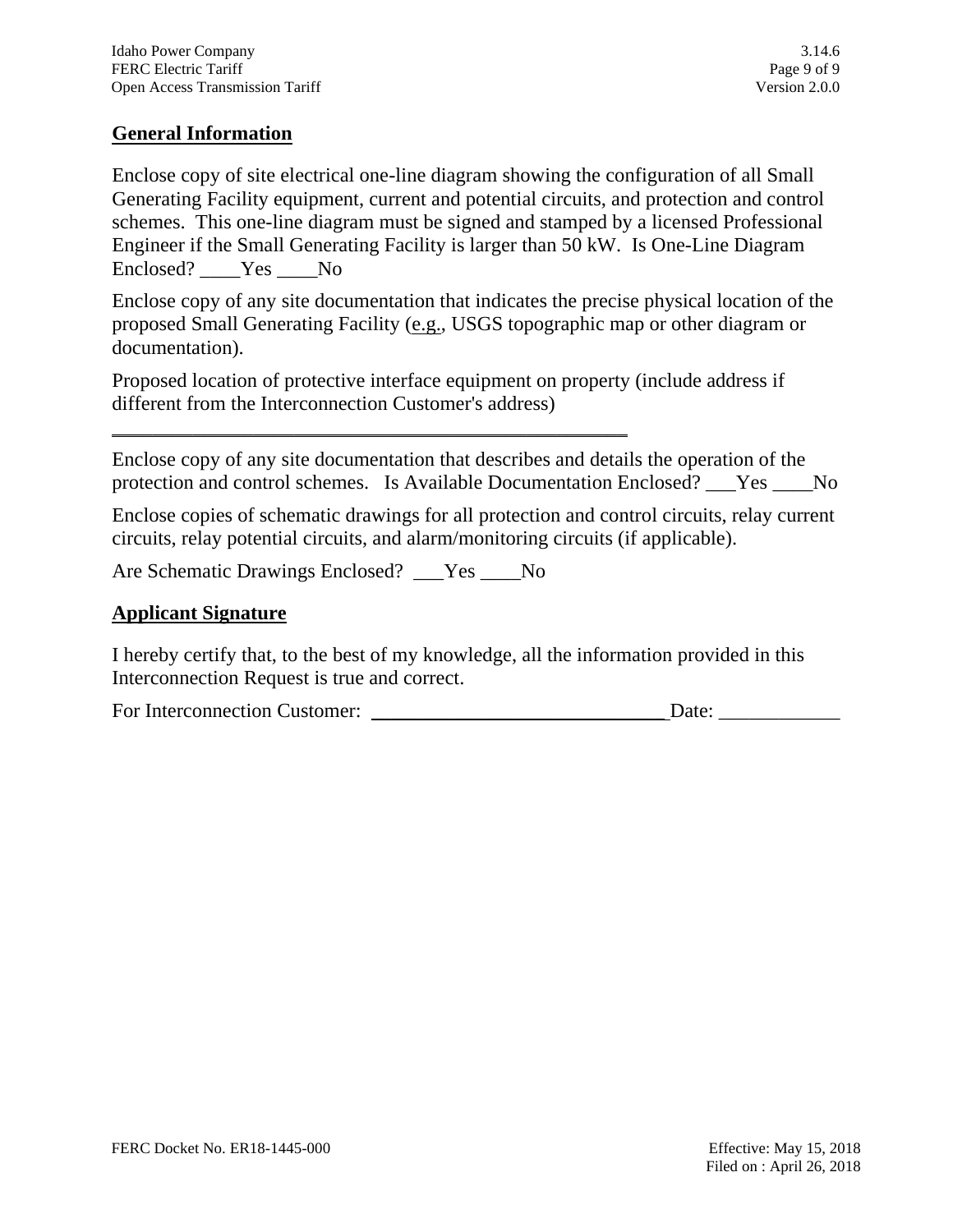# **Attachment 3**

### **Certification Codes and Standards**

IEEE1547 Standard for Interconnecting Distributed Resources with Electric Power Systems (including use of IEEE 1547.1 testing protocols to establish conformity)

UL 1741 Inverters, Converters, and Controllers for Use in Independent Power Systems

IEEE Std 929-2000 IEEE Recommended Practice for Utility Interface of Photovoltaic (PV) Systems

NFPA 70 (2002), National Electrical Code

IEEE Std C37.90.1-1989 (R1994), IEEE Standard Surge Withstand Capability (SWC) Tests for Protective Relays and Relay Systems

IEEE Std C37.90.2 (1995), IEEE Standard Withstand Capability of Relay Systems to Radiated Electromagnetic Interference from Transceivers

IEEE Std C37.108-1989 (R2002), IEEE Guide for the Protection of Network Transformers

IEEE Std C57.12.44-2000, IEEE Standard Requirements for Secondary Network Protectors

IEEE Std C62.41.2-2002, IEEE Recommended Practice on Characterization of Surges in Low Voltage (1000V and Less) AC Power Circuits

IEEE Std C62.45-1992 (R2002), IEEE Recommended Practice on Surge Testing for Equipment Connected to Low-Voltage (1000V and Less) AC Power Circuits

ANSI C84.1-1995 Electric Power Systems and Equipment – Voltage Ratings (60 Hertz)

IEEE Std 100-2000, IEEE Standard Dictionary of Electrical and Electronic Terms

NEMA MG 1-1998, Motors and Small Resources, Revision 3

IEEE Std 519-1992, IEEE Recommended Practices and Requirements for Harmonic Control in Electrical Power Systems

NEMA MG 1-2003 (Rev 2004), Motors and Generators, Revision 1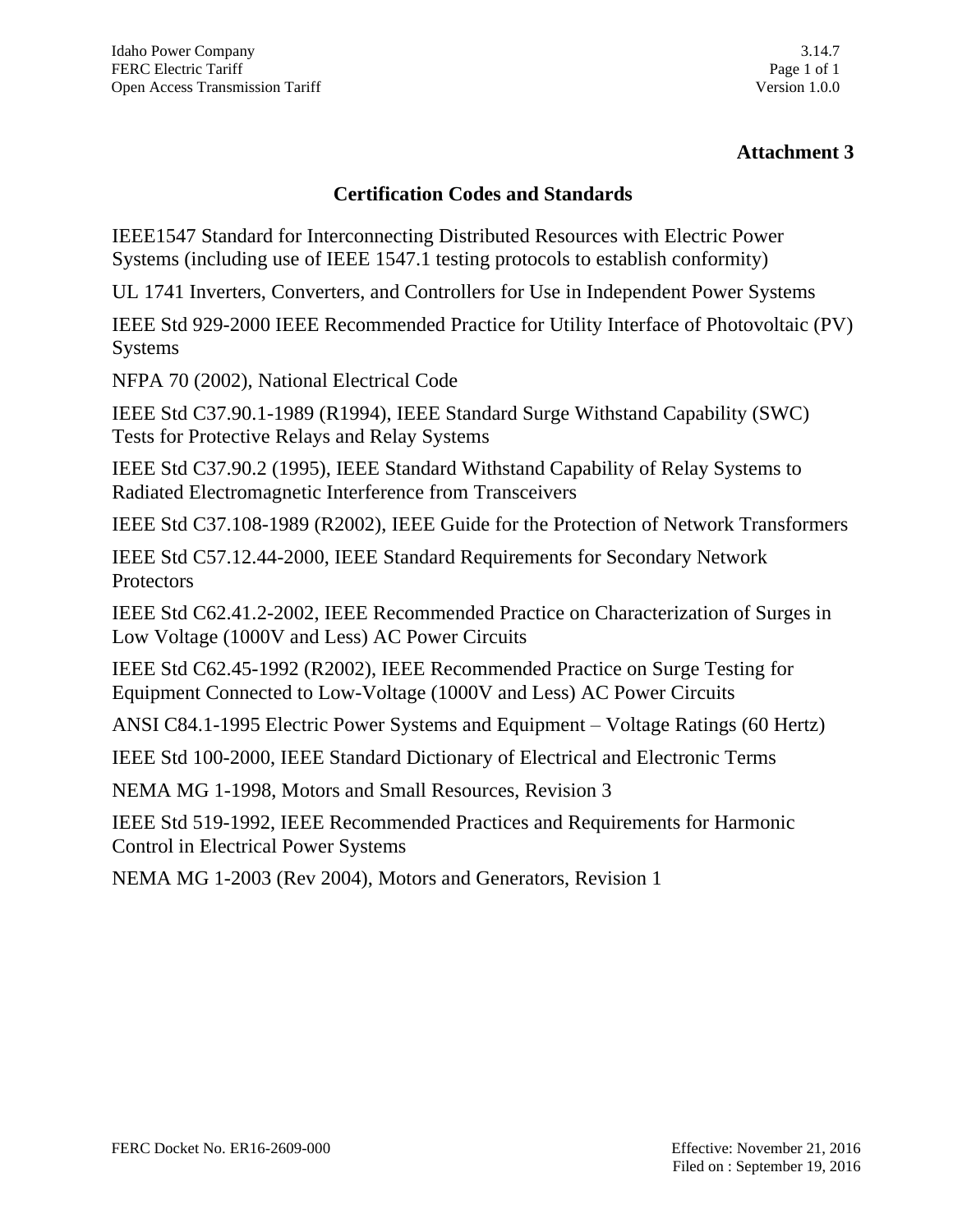# **Attachment 4**

## **Certification of Small Generator Equipment Packages**

- 1.0 Small Generating Facility equipment proposed for use separately or packaged with other equipment in an interconnection system shall be considered certified for interconnected operation if (1) it has been tested in accordance with industry standards for continuous utility interactive operation in compliance with the appropriate codes and standards referenced below by any Nationally Recognized Testing Laboratory (NRTL) recognized by the United States Occupational Safety and Health Administration to test and certify interconnection equipment pursuant to the relevant codes and standards listed in SGIP Attachment 3, (2) it has been labeled and is publicly listed by such NRTL at the time of the interconnection application, and (3) such NRTL makes readily available for verification all test standards and procedures it utilized in performing such equipment certification, and, with consumer approval, the test data itself. The NRTL may make such information available on its website and by encouraging such information to be included in the manufacturer's literature accompanying the equipment.
- 2.0 The Interconnection Customer must verify that the intended use of the equipment falls within the use or uses for which the equipment was tested, labeled, and listed by the NRTL.
- 3.0 Certified equipment shall not require further type-test review, testing, or additional equipment to meet the requirements of this interconnection procedure; however, nothing herein shall preclude the need for an on-site commissioning test by the parties to the interconnection nor follow-up production testing by the NRTL.
- 4.0 If the certified equipment package includes only interface components (switchgear, inverters, or other interface devices), then an Interconnection Customer must show that the generator or other electric source being utilized with the equipment package is compatible with the equipment package and is consistent with the testing and listing specified for this type of interconnection equipment.
- 5.0 Provided the generator or electric source, when combined with the equipment package, is within the range of capabilities for which it was tested by the NRTL, and does not violate the interface components' labeling and listing performed by the NRTL, no further design review, testing or additional equipment on the customer side of the point of common coupling shall be required to meet the requirements of this interconnection procedure.
- 6.0 An equipment package does not include equipment provided by the utility.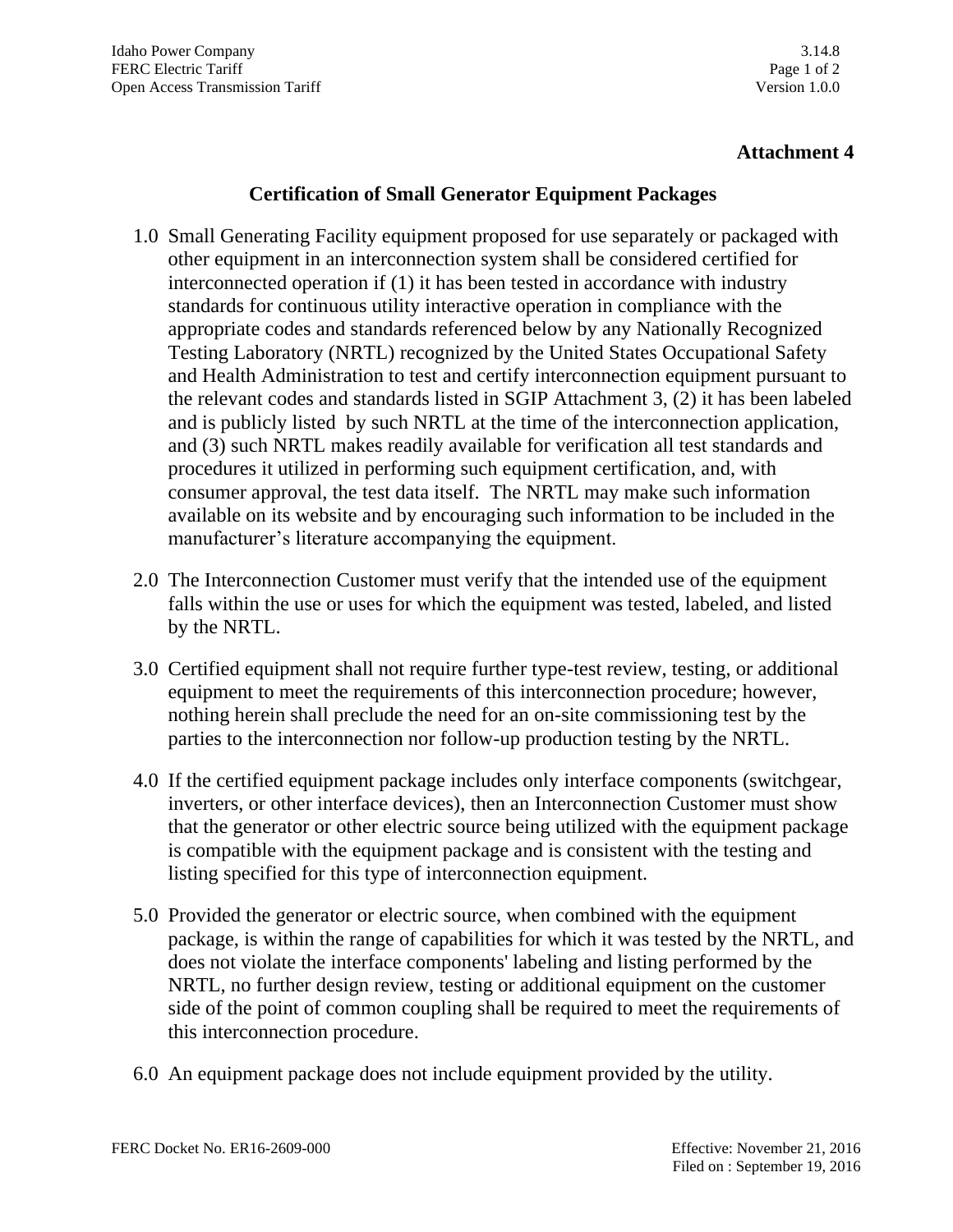7.0 Any equipment package approved and listed in a state by that state's regulatory body for interconnected operation in that state prior to the effective date of these small generator interconnection procedures shall be considered certified under these procedures for use in that state.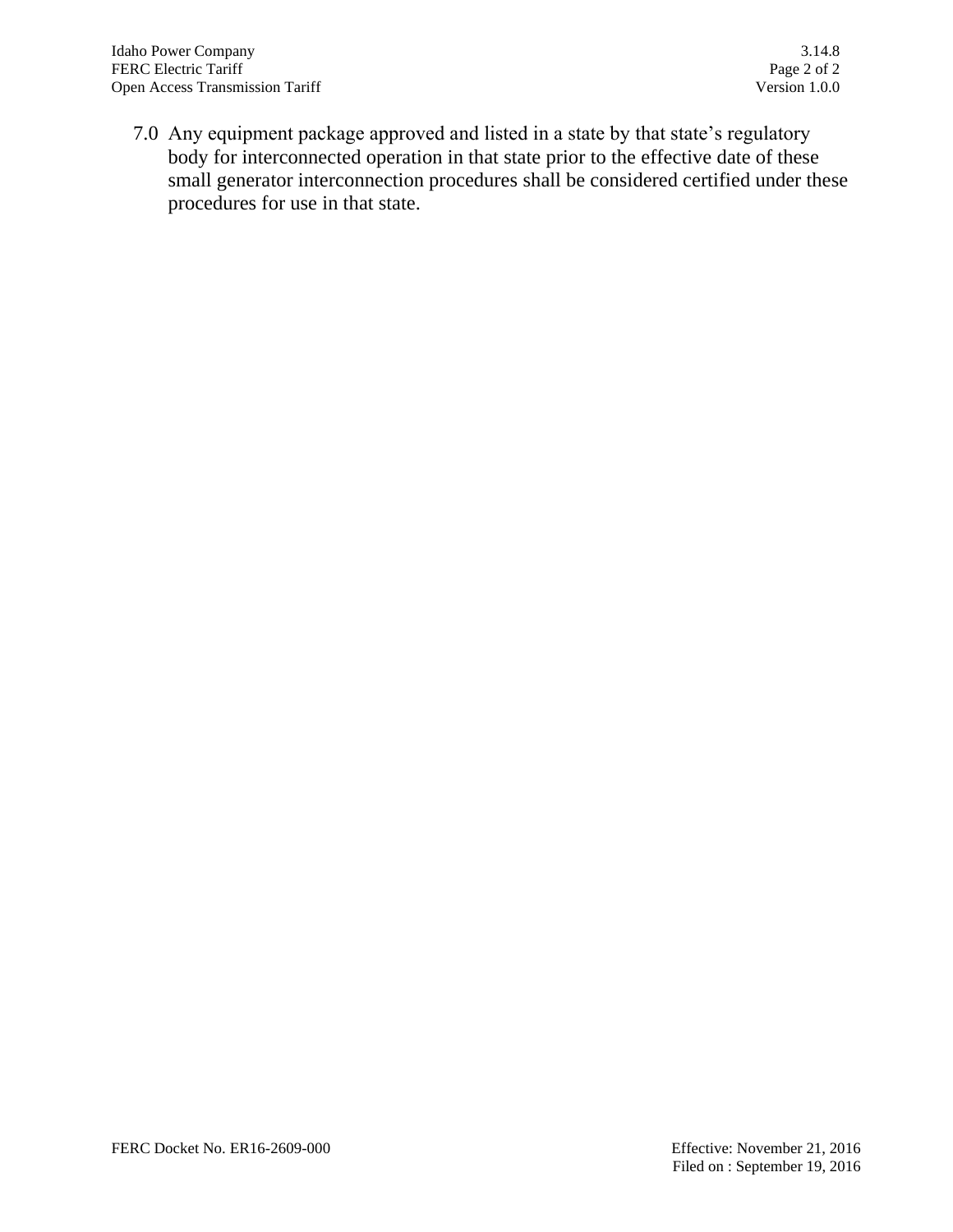# **Attachment 5**

# **Application, Procedures, and Terms and Conditions for Interconnecting a Certified Inverter-Based Small Generating Facility No Larger than 10 kW ("10 kW Inverter Process")**

- 1.0 The Interconnection Customer ("Customer") completes the Interconnection Request ("Application") and submits it to the Transmission Provider ("Company").
- 2.0 The Company acknowledges to the Customer receipt of the Application within three Business Days of receipt.
- 3.0 The Company evaluates the Application for completeness and notifies the Customer within ten Business Days of receipt that the Application is or is not complete and, if not, advises what material is missing.
- 4.0 The Company verifies that the Small Generating Facility can be interconnected safely and reliably using the screens contained in the Fast Track Process in the Small Generator Interconnection Procedures (SGIP). The Company has 15 Business Days to complete this process. Unless the Company determines and demonstrates that the Small Generating Facility cannot be interconnected safely and reliably, the Company approves the Application and returns it to the Customer. Note to Customer: Please check with the Company before submitting the Application if disconnection equipment is required.
- 5.0 After installation, the Customer returns the Certificate of Completion to the Company. Prior to parallel operation, the Company may inspect the Small Generating Facility for compliance with standards which may include a witness test, and may schedule appropriate metering replacement, if necessary.
- 6.0 The Company notifies the Customer in writing that interconnection of the Small Generating Facility is authorized. If the witness test is not satisfactory, the Company has the right to disconnect the Small Generating Facility. The Customer has no right to operate in parallel until a witness test has been performed, or previously waived on the Application. The Company is obligated to complete this witness test within ten Business Days of the receipt of the Certificate of Completion. If the Company does not inspect within ten Business Days or by mutual agreement of the Parties, the witness test is deemed waived.
- 7.0 Contact Information The Customer must provide the contact information for the legal applicant (i.e., the Interconnection Customer). If another entity is responsible for interfacing with the Company, that contact information must be provided on the Application.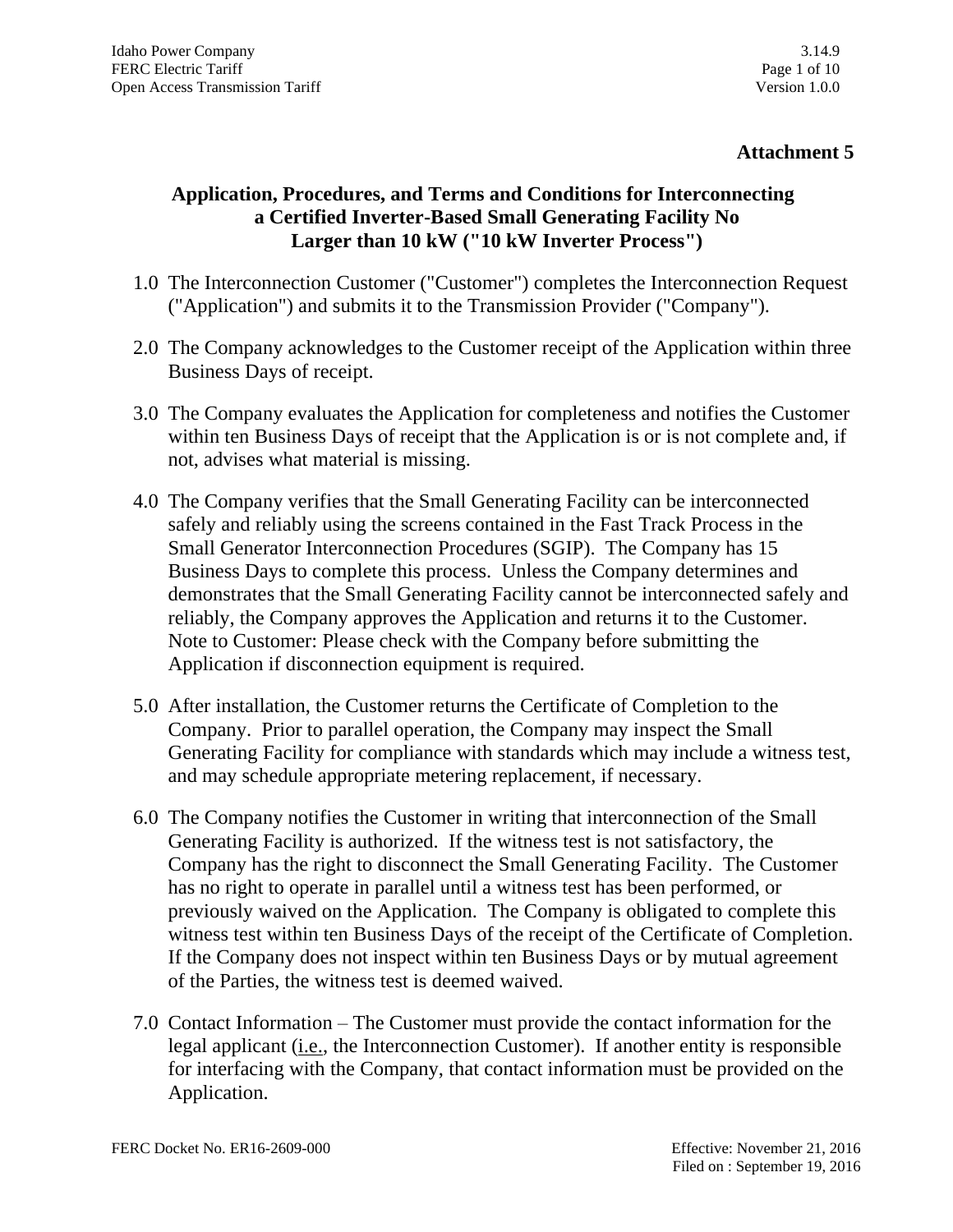- 8.0 Ownership Information Enter the legal names of the owner(s) of the Small Generating Facility. Include the percentage ownership (if any) by any utility or public utility holding company, or by any entity owned by either.
- 9.0 UL1741 Listed This standard ("Inverters, Converters, and Controllers for Use in Independent Power Systems") addresses the electrical interconnection design of various forms of generating equipment. Many manufacturers submit their equipment to a Nationally Recognized Testing Laboratory (NRTL) that verifies compliance with UL1741. This "listing" is then marked on the equipment and supporting documentation.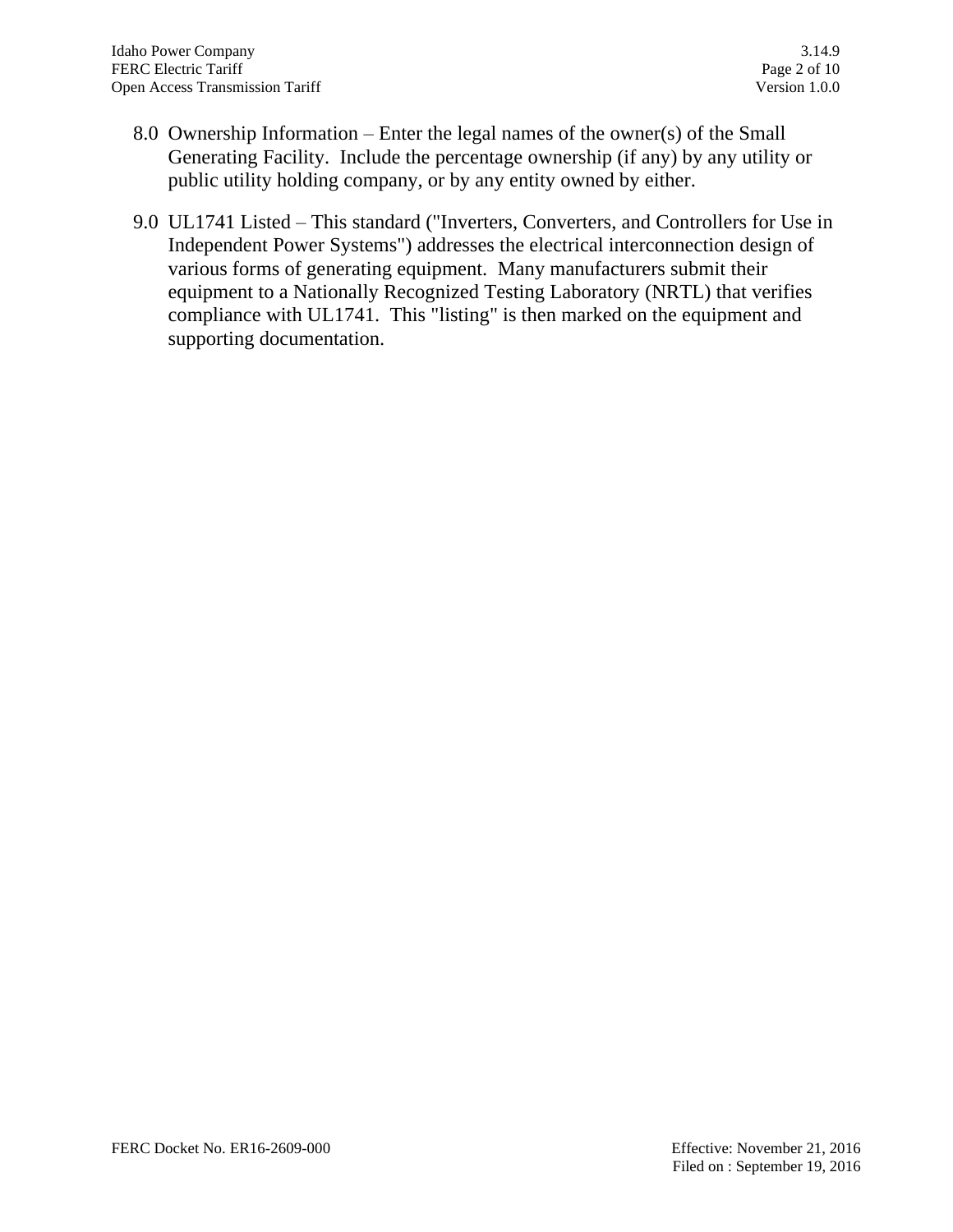# **Application for Interconnecting a Certified Inverter-Based Small Generating Facility No Larger than 10kW**

This Application is considered complete when it provides all applicable and correct information required below. Per SGIP section 1.5, documentation of site control must be submitted with the Interconnection Request. Additional information to evaluate the Application may be required.

Processing Fee

A non-refundable processing fee of \$100 must accompany this Application.

| <b>Interconnection Customer</b>                                                                                                                                                                                                |  |                                                                                   |  |  |
|--------------------------------------------------------------------------------------------------------------------------------------------------------------------------------------------------------------------------------|--|-----------------------------------------------------------------------------------|--|--|
| Name:                                                                                                                                                                                                                          |  |                                                                                   |  |  |
| Contact Person: New York Contact Person:                                                                                                                                                                                       |  |                                                                                   |  |  |
|                                                                                                                                                                                                                                |  |                                                                                   |  |  |
|                                                                                                                                                                                                                                |  |                                                                                   |  |  |
|                                                                                                                                                                                                                                |  | Telephone (Day): ______________________ (Evening): _____________________________  |  |  |
|                                                                                                                                                                                                                                |  |                                                                                   |  |  |
| Contact (if different from Interconnection Customer)                                                                                                                                                                           |  |                                                                                   |  |  |
|                                                                                                                                                                                                                                |  |                                                                                   |  |  |
|                                                                                                                                                                                                                                |  |                                                                                   |  |  |
|                                                                                                                                                                                                                                |  |                                                                                   |  |  |
|                                                                                                                                                                                                                                |  | Telephone (Day): _________________________ (Evening): ___________________________ |  |  |
|                                                                                                                                                                                                                                |  |                                                                                   |  |  |
| Owner of the facility (include % ownership by any electric utility): ____________                                                                                                                                              |  |                                                                                   |  |  |
| <b>Small Generating Facility Information</b>                                                                                                                                                                                   |  |                                                                                   |  |  |
|                                                                                                                                                                                                                                |  |                                                                                   |  |  |
| Electric Service Company: New York Company:                                                                                                                                                                                    |  |                                                                                   |  |  |
|                                                                                                                                                                                                                                |  |                                                                                   |  |  |
| Inverter Manufacturer: Manufacturer Manufacturer Manufacturer Manufacturer Manufacturer Manufacturer Manufacturer Manufacturer Manufacturer Manufacturer Manufacturer Manufacturer Manufacturer Manufacturer Manufacturer Manu |  |                                                                                   |  |  |
| Nameplate Rating: ______________(kW) ___________(kVA) __________(AC Volts)                                                                                                                                                     |  |                                                                                   |  |  |
|                                                                                                                                                                                                                                |  |                                                                                   |  |  |
| System Design Capacity: _________ (kW) ______ (kVA)                                                                                                                                                                            |  |                                                                                   |  |  |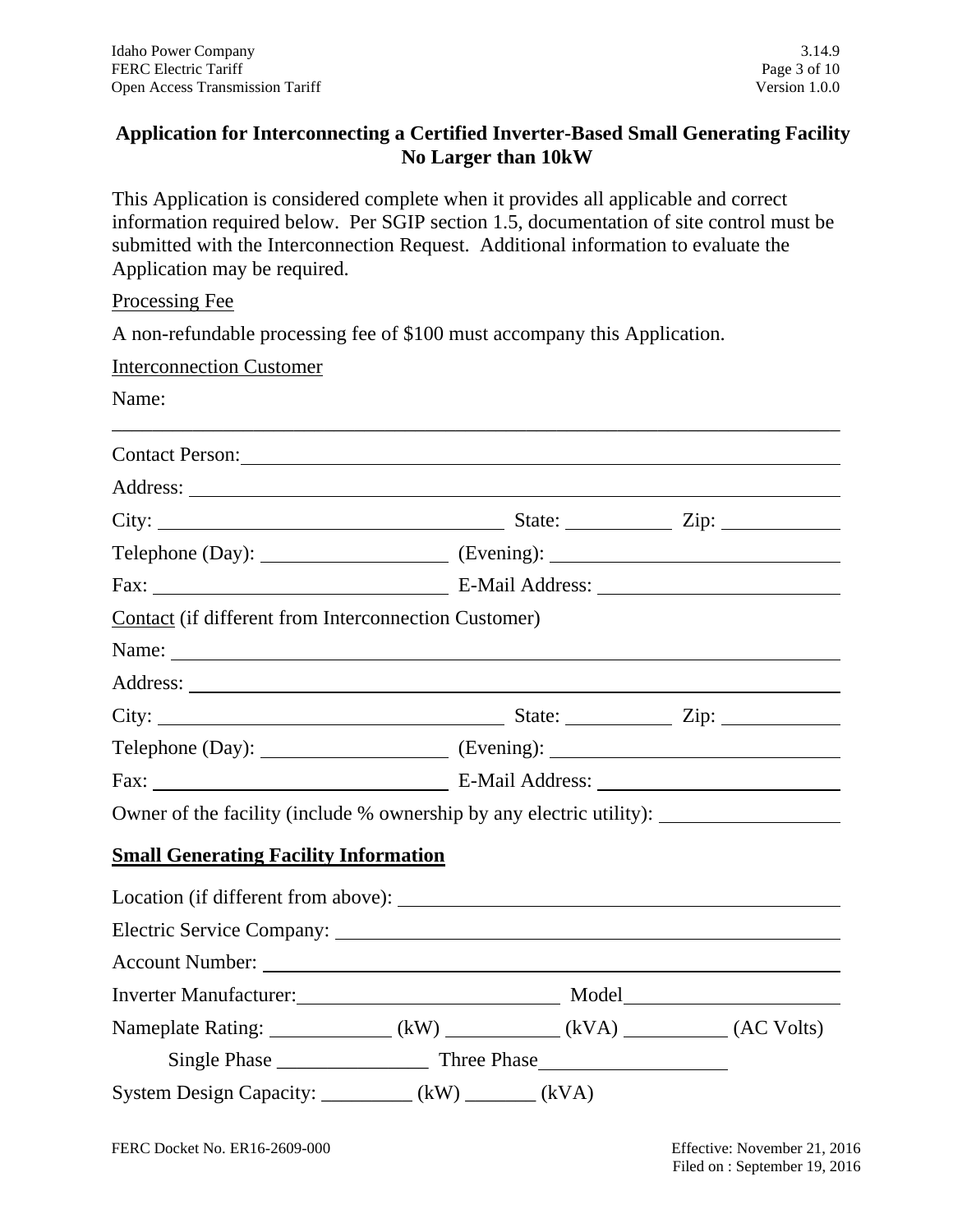| Prime Mover:                                                                                                                                                                                                                                                                                                                                                                                                                                                                                                             | Photovoltaic                        | Reciprocating Engine $\Box$ Fuel Cell $\Box$ |                          |  |  |  |
|--------------------------------------------------------------------------------------------------------------------------------------------------------------------------------------------------------------------------------------------------------------------------------------------------------------------------------------------------------------------------------------------------------------------------------------------------------------------------------------------------------------------------|-------------------------------------|----------------------------------------------|--------------------------|--|--|--|
|                                                                                                                                                                                                                                                                                                                                                                                                                                                                                                                          | $Turbine \bigsqcup$ Other           |                                              |                          |  |  |  |
| <b>Energy Source:</b>                                                                                                                                                                                                                                                                                                                                                                                                                                                                                                    | Solar Wind Hydro Diesel Natural Gas |                                              |                          |  |  |  |
|                                                                                                                                                                                                                                                                                                                                                                                                                                                                                                                          |                                     |                                              |                          |  |  |  |
| Is the equipment UL1741 Listed? $Yes$ No $\_\_$                                                                                                                                                                                                                                                                                                                                                                                                                                                                          |                                     |                                              |                          |  |  |  |
| If Yes, attach manufacturer's cut-sheet showing UL1741 listing                                                                                                                                                                                                                                                                                                                                                                                                                                                           |                                     |                                              |                          |  |  |  |
|                                                                                                                                                                                                                                                                                                                                                                                                                                                                                                                          |                                     |                                              |                          |  |  |  |
| The 10 kW Inverter Process is available only for inverter-based Small Generating Facilities<br>no larger than 10 kW that meet the codes, standards, and certification requirements of<br>Attachments 3 and 4 of the Small Generator Interconnection Procedures (SGIP), or the<br>Transmission Provider has reviewed the design or tested the proposed Small Generating<br>Facility and is satisfied that it is safe to operate.<br>List components of the Small Generating Facility equipment package that are currently |                                     |                                              |                          |  |  |  |
| certified:<br><b>Equipment Type</b>                                                                                                                                                                                                                                                                                                                                                                                                                                                                                      |                                     |                                              | <b>Certifying Entity</b> |  |  |  |
| $1.$ $\frac{1}{2}$ $\frac{1}{2}$ $\frac{1}{2}$ $\frac{1}{2}$ $\frac{1}{2}$ $\frac{1}{2}$ $\frac{1}{2}$ $\frac{1}{2}$ $\frac{1}{2}$ $\frac{1}{2}$ $\frac{1}{2}$ $\frac{1}{2}$ $\frac{1}{2}$ $\frac{1}{2}$ $\frac{1}{2}$ $\frac{1}{2}$ $\frac{1}{2}$ $\frac{1}{2}$ $\frac{1}{2}$ $\frac{1}{2}$ $\frac{1}{2}$ $\frac{1}{$                                                                                                                                                                                                   |                                     |                                              |                          |  |  |  |
| 2. $\qquad \qquad$                                                                                                                                                                                                                                                                                                                                                                                                                                                                                                       |                                     |                                              |                          |  |  |  |
|                                                                                                                                                                                                                                                                                                                                                                                                                                                                                                                          |                                     |                                              |                          |  |  |  |
|                                                                                                                                                                                                                                                                                                                                                                                                                                                                                                                          | $4. \_$                             |                                              |                          |  |  |  |
|                                                                                                                                                                                                                                                                                                                                                                                                                                                                                                                          |                                     |                                              |                          |  |  |  |

#### **Interconnection Customer Signature**

I hereby certify that, to the best of my knowledge, the information provided in this Application is true. I agree to abide by the Terms and Conditions for Interconnecting an Inverter-Based Small Generating Facility No Larger than 10kW and return the Certificate of Completion when the Small Generating Facility has been installed.

\_\_\_\_\_\_\_\_\_\_\_\_\_\_\_\_\_\_\_\_\_\_\_\_\_\_\_\_\_\_\_\_\_\_\_\_\_\_\_\_\_\_\_\_\_\_\_\_\_\_\_\_\_\_\_\_\_\_\_\_\_\_\_\_\_\_\_

Signed:

Title: Date:

## **Contingent Approval to Interconnect the Small Generating Facility**

**(For Company use only)**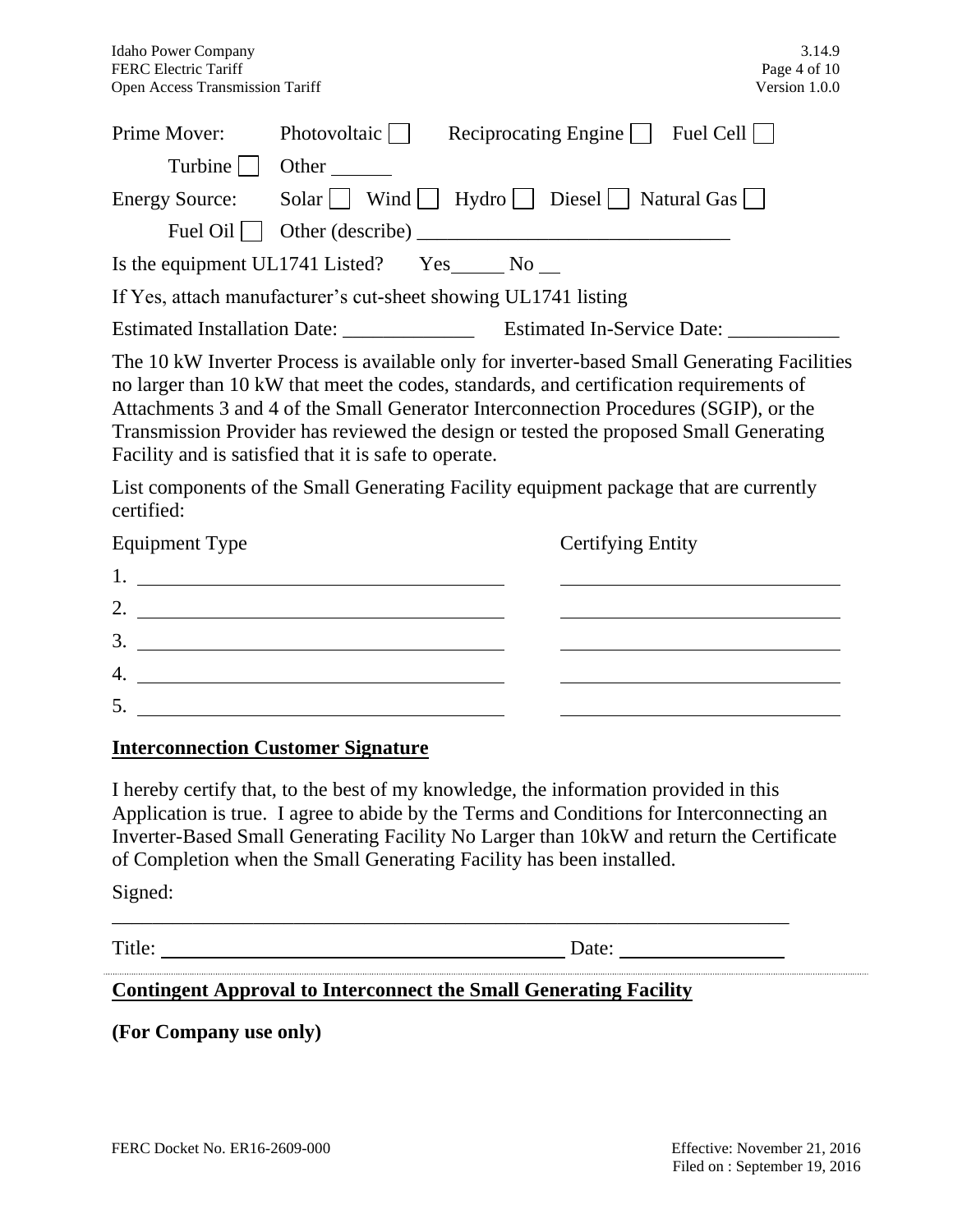Interconnection of the Small Generating Facility is approved contingent upon the Terms and Conditions for Interconnecting an Inverter-Based Small Generating Facility No Larger than 10kW and return of the Certificate of Completion.

Company Signature: \_\_\_\_\_\_\_\_\_\_\_\_\_\_\_\_\_\_\_\_\_\_\_\_\_\_\_\_\_\_\_\_\_\_\_\_\_\_\_\_\_\_\_\_\_\_\_\_\_\_

Title: Date: \_\_\_\_\_

Application ID number: \_\_\_\_\_\_\_\_\_\_\_\_\_\_\_\_\_\_

Company waives inspection/witness test? Yes\_\_\_No\_\_\_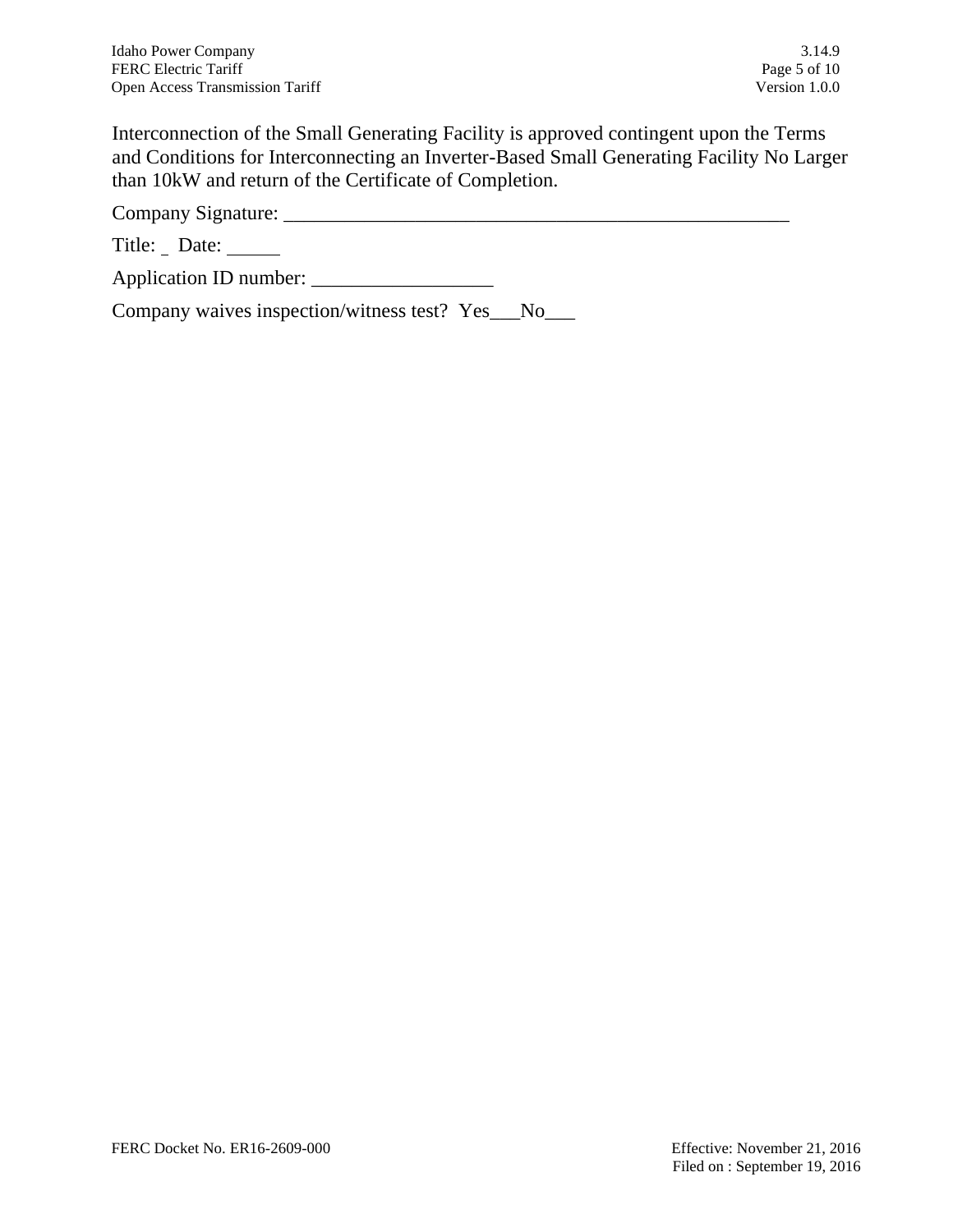| <b>Small Generating Facility Certificate of Completion</b>                                                                                                                                                                    |                                                             |  |  |
|-------------------------------------------------------------------------------------------------------------------------------------------------------------------------------------------------------------------------------|-------------------------------------------------------------|--|--|
| Is the Small Generating Facility owner-installed? Yes_______ No _______                                                                                                                                                       |                                                             |  |  |
| <b>Interconnection Customer:</b>                                                                                                                                                                                              |                                                             |  |  |
| Contact Person: example and the contract person of the contract person of the contract person of the contract of the contract of the contract of the contract of the contract of the contract of the contract of the contract |                                                             |  |  |
|                                                                                                                                                                                                                               |                                                             |  |  |
| Location of the Small Generating Facility (if different from above):                                                                                                                                                          |                                                             |  |  |
|                                                                                                                                                                                                                               |                                                             |  |  |
|                                                                                                                                                                                                                               | Telephone (Day): $\qquad \qquad$ (Evening): $\qquad \qquad$ |  |  |
|                                                                                                                                                                                                                               |                                                             |  |  |
|                                                                                                                                                                                                                               |                                                             |  |  |
| Electrician:                                                                                                                                                                                                                  |                                                             |  |  |
|                                                                                                                                                                                                                               |                                                             |  |  |
|                                                                                                                                                                                                                               |                                                             |  |  |
|                                                                                                                                                                                                                               |                                                             |  |  |
| Telephone (Day): $\qquad \qquad$ (Evening): $\qquad \qquad$                                                                                                                                                                   |                                                             |  |  |
|                                                                                                                                                                                                                               |                                                             |  |  |
|                                                                                                                                                                                                                               |                                                             |  |  |
| Date Approval to Install Facility granted by the Company: ______________________                                                                                                                                              |                                                             |  |  |
|                                                                                                                                                                                                                               |                                                             |  |  |
| Inspection:                                                                                                                                                                                                                   |                                                             |  |  |
| The Small Generating Facility has been installed and inspected in compliance with the<br>local building/electrical code of<br>Signed (Local electrical wiring inspector, or attach signed electrical inspection):             |                                                             |  |  |
| <b>Print Name:</b>                                                                                                                                                                                                            |                                                             |  |  |
|                                                                                                                                                                                                                               |                                                             |  |  |
| As a condition of interconnection, you are required to send/fax a copy of this form along<br>with a copy of the signed electrical permit to (insert Company information below):                                               |                                                             |  |  |
| Name:                                                                                                                                                                                                                         |                                                             |  |  |
|                                                                                                                                                                                                                               |                                                             |  |  |
|                                                                                                                                                                                                                               |                                                             |  |  |
|                                                                                                                                                                                                                               |                                                             |  |  |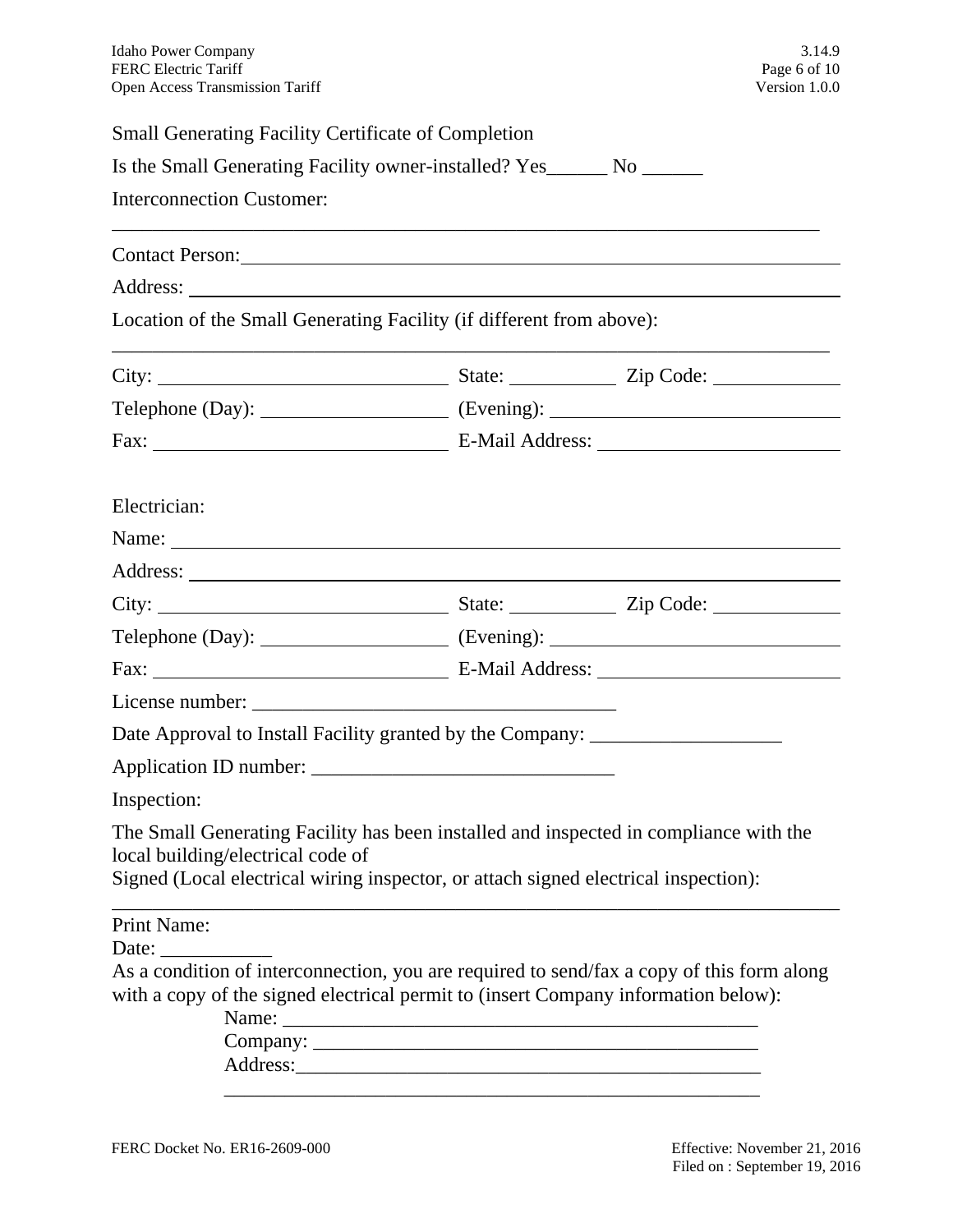# City, State ZIP: \_\_\_\_\_\_\_\_\_\_\_\_\_\_\_\_\_\_\_\_\_\_\_\_\_\_\_\_\_\_\_\_\_\_\_\_\_\_\_\_ Fax: Approval to Energize the Small Generating Facility (For Company use only)

Energizing the Small Generating Facility is approved contingent upon the Terms and Conditions for Interconnecting an Inverter-Based Small Generating Facility No Larger than 10kW

Company Signature:

Title: Date: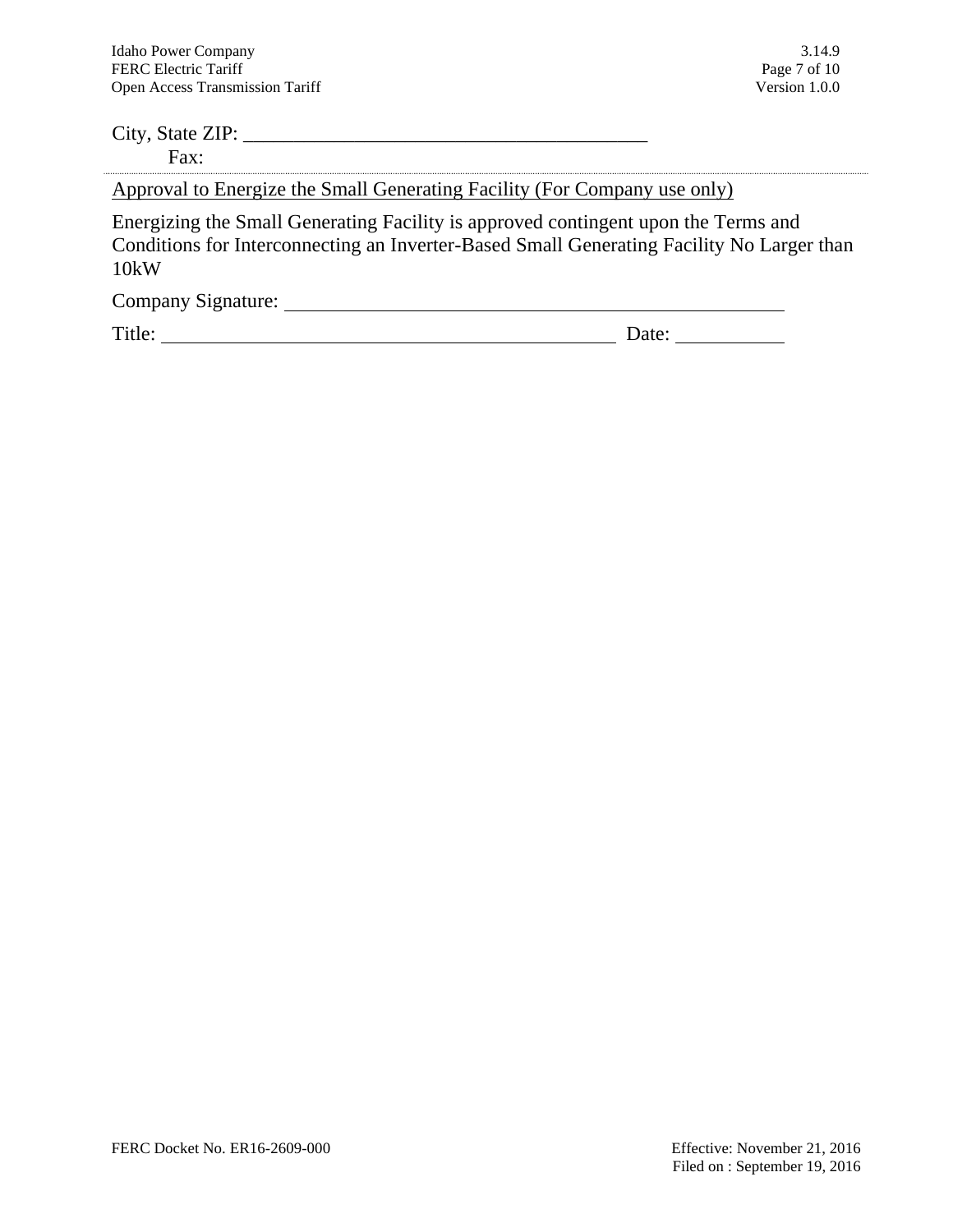## **Terms and Conditions for Interconnecting an Inverter-Based Small Generating Facility No Larger than 10kW**

- 1.0 **Construction of the Facility** The Interconnection Customer (the "Customer") may proceed to construct (including operational testing not to exceed two hours) the Small Generating Facility when the Transmission Provider (the "Company") approves the Interconnection Request (the "Application") and returns it to the Customer.
- 2.0 **Interconnection and Operation** The Customer may operate Small Generating Facility and interconnect with the Company's electric system once all of the following have occurred:
- 2.1 Upon completing construction, the Customer will cause the Small Generating Facility to be inspected or otherwise certified by the appropriate local electrical wiring inspector with jurisdiction, and
- 2.2 The Customer returns the Certificate of Completion to the Company, and
- 2.3 The Company has either:
	- 2.3.1 Completed its inspection of the Small Generating Facility to ensure that all equipment has been appropriately installed and that all electrical connections have been made in accordance with applicable codes. All inspections must be conducted by the Company, at its own expense, within ten Business Days after receipt of the Certificate of Completion and shall take place at a time agreeable to the Parties. The Company shall provide a written statement that the Small Generating Facility has passed inspection or shall notify the Customer of what steps it must take to pass inspection as soon as practicable after the inspection takes place; or
	- 2.3.2 If the Company does not schedule an inspection of the Small Generating Facility within ten business days after receiving the Certificate of Completion, the witness test is deemed waived (unless the Parties agree otherwise); or
	- 2.3.3 The Company waives the right to inspect the Small Generating Facility.
- 2.4 The Company has the right to disconnect the Small Generating Facility in the event of improper installation or failure to return the Certificate of Completion.
- 2.5 Revenue quality metering equipment must be installed and tested in accordance with applicable ANSI standards.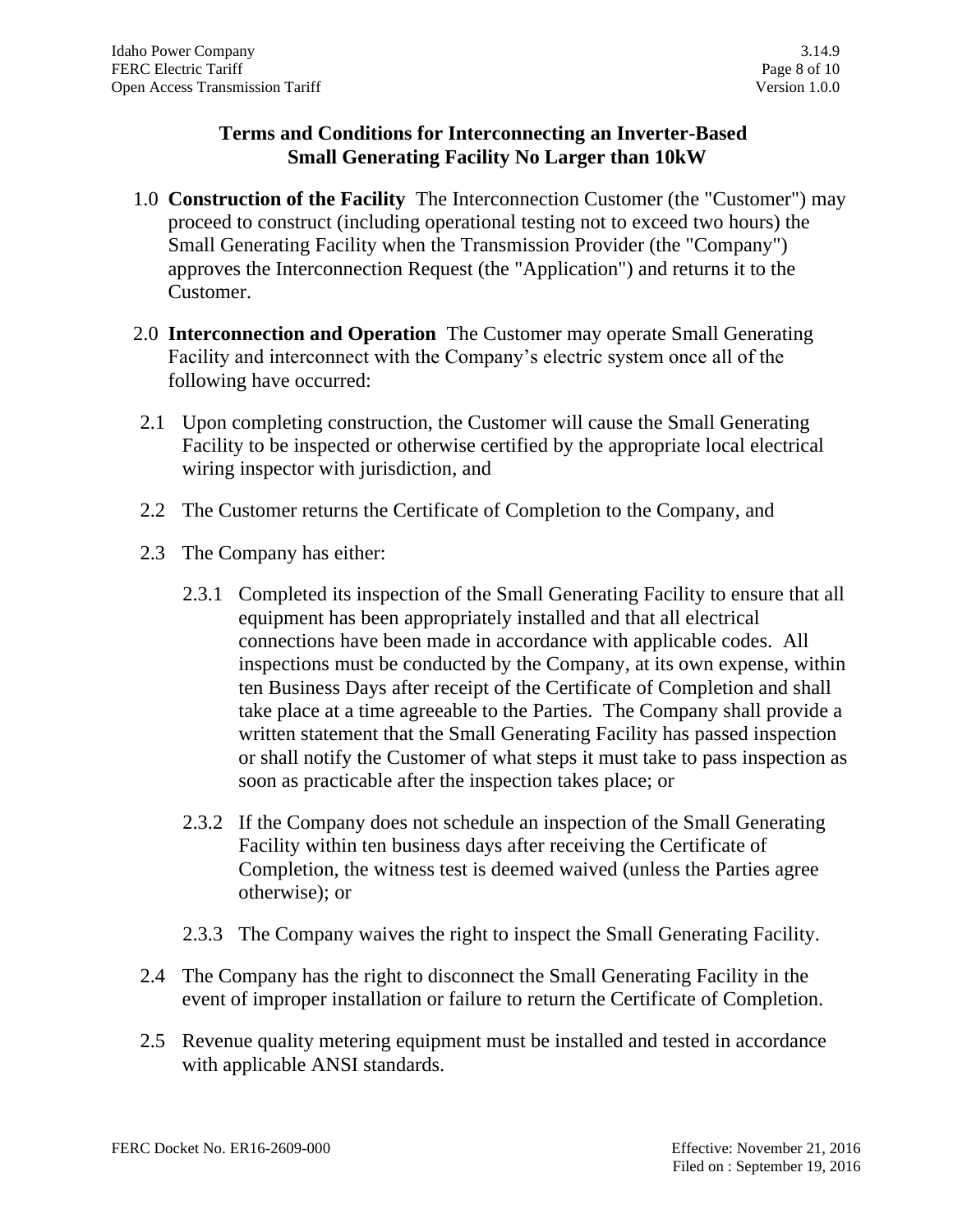- 3.0 **Safe Operations and Maintenance** The Customer shall be fully responsible to operate, maintain, and repair the Small Generating Facility as required to ensure that it complies at all times with the interconnection standards to which it has been certified.
- 4.0 **Access** The Company shall have access to the disconnect switch (if the disconnect switch is required) and metering equipment of the Small Generating Facility at all times. The Company shall provide reasonable notice to the Customer when possible prior to using its right of access.
- 5.0 **Disconnection** The Company may temporarily disconnect the Small Generating Facility upon the following conditions:
- 5.1 For scheduled outages upon reasonable notice.
- 5.2 For unscheduled outages or emergency conditions.
- 5.3 If the Small Generating Facility does not operate in the manner consistent with these Terms and Conditions.
- 5.4 The Company shall inform the Customer in advance of any scheduled disconnection, or as is reasonable after an unscheduled disconnection.
- 6.0 **Indemnification** The Parties shall at all times indemnify, defend, and save the other Party harmless from, any and all damages, losses, claims, including claims and actions relating to injury to or death of any person or damage to property, demand, suits, recoveries, costs and expenses, court costs, attorney fees, and all other obligations by or to third parties, arising out of or resulting from the other Party's action or inactions of its obligations under this agreement on behalf of the indemnifying Party, except in cases of gross negligence or intentional wrongdoing by the indemnified Party.
- 7. 0 **Insurance** The Parties agree to follow all applicable insurance requirements imposed by the state in which the Point of Interconnection is located. All insurance policies must be maintained with insurers authorized to do business in that state..
- 8.0 **Limitation of Liability** Each party's liability to the other party for any loss, cost, claim, injury, liability, or expense, including reasonable attorney's fees, relating to or arising from any act or omission in its performance of this Agreement, shall be limited to the amount of direct damage actually incurred. In no event shall either party be liable to the other party for any indirect, incidental, special, consequential, or punitive damages of any kind whatsoever, except as allowed under paragraph 6.0.